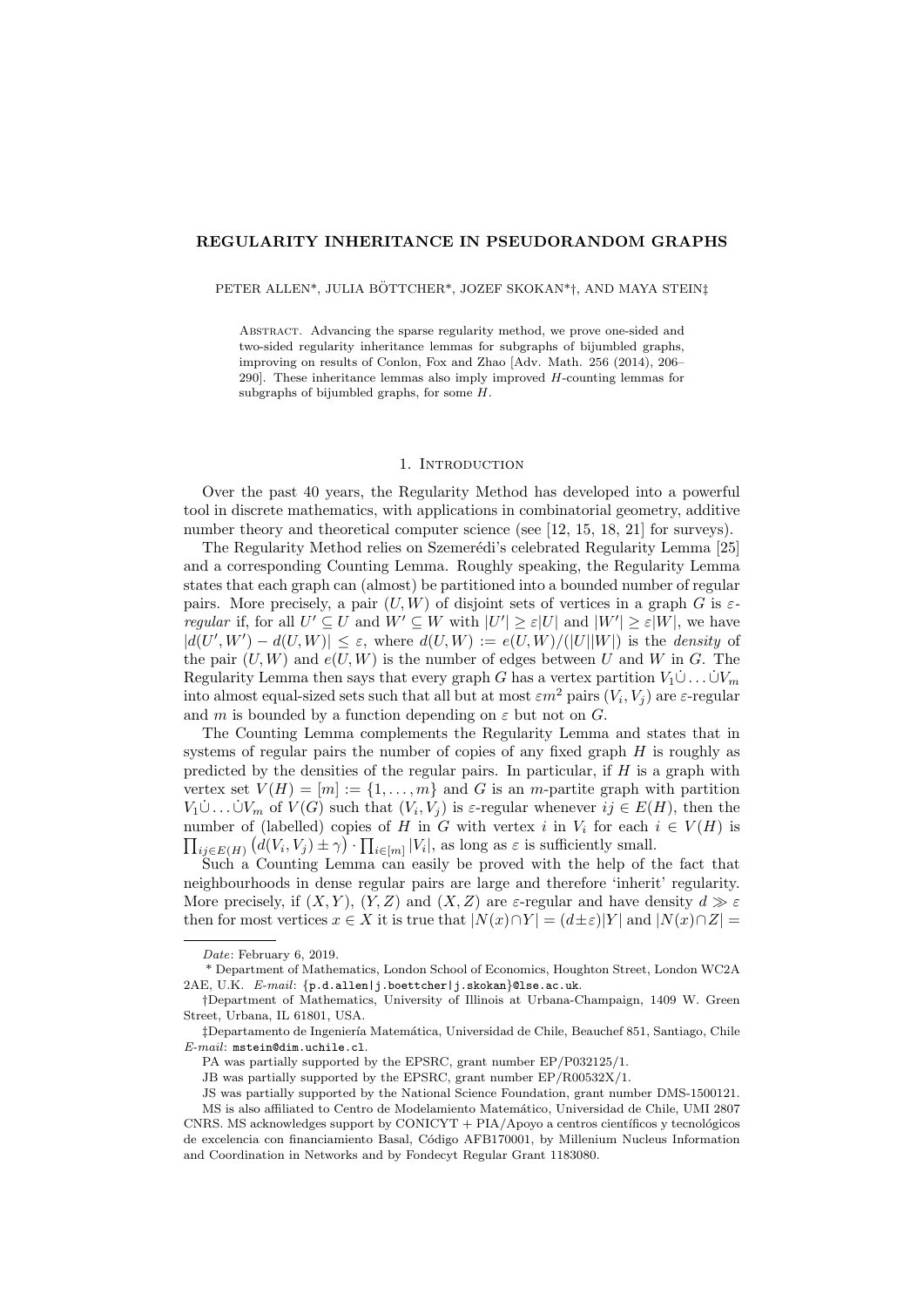$(d\pm\varepsilon)|Z|$ . Hence one can easily deduct from  $\varepsilon$ -regularity that the pair  $(N(x)\cap Y, Z)$ is  $\varepsilon'$ -regular (this is called *one-sided inheritance*) and the pair  $(N(x) \cap Y, N(x) \cap Z)$ is  $\varepsilon'$ -regular (this is called *two-sided inheritance*) for some  $\varepsilon'$ . Using this regularity inheritance, the Counting Lemma follows by induction on the number of vertices  $m$ of H.

For sparse graphs G, that is, G with n vertices and  $o(n^2)$  edges, the error term in the definition of  $\varepsilon$ -regularity is too coarse, and hence the Regularity Method is, as such, not useful for such graphs. There are, however, sparse analogues of the Regularity Lemma, which 'rescale' the error term and hence are meaningful for sparse graphs.

<span id="page-1-0"></span>**Definition 1** (sparse regularity). Let  $p > 0$  and G be a graph. Let  $U, W \subseteq V(G)$ be disjoint. The *p*-density of  $(U, W)$  is  $d_p(U, W) := e(U, W)/(p|U||W|)$ . The pair  $(U, W)$  is  $(\varepsilon, p)$ -regular if, for all  $U' \subseteq U$  and  $W' \subseteq W$  with  $|U'| \geq \varepsilon |U|$  and  $|W'| \geq \varepsilon |W|$ , we have

$$
\left|d_p(U',W') - d_p(U,W)\right| \leq \varepsilon.
$$

It is  $(\varepsilon, d, p)$ -regular if, moreover,  $d_p(U, W) \geq d - \varepsilon$ . An  $(\varepsilon)$ -regular pair  $(U, W)$  is an  $(\varepsilon, p)$ -regular pair with density  $d(U, W) = p$ .

The Sparse Regularity Lemma (see [\[13,](#page-19-5) [23\]](#page-19-6)) states that the vertex set of any graph can be partitioned into sets, most pairs of which are  $(\varepsilon)$ -regular. However, a corresponding Counting Lemma for  $(\varepsilon)$ -regular pairs is not true in general: One can construct, say, balanced 4-partite graphs such that every pair of parts induces an  $(\varepsilon, d, p)$ -regular pair with  $\varepsilon \ll d$ , but which do not contain a single copy of  $K_4$ (see, e.g., [\[7,](#page-19-7) p.11]).

Nevertheless, Counting Lemmas are known for sparse graphs  $G$  with additional structural properties. In the case that  $G$  is a subgraph of a random graph establishing such a Counting Lemma was a famous open problem, the so-called  $KLR$ -Conjecture  $[14]$ , which was settled only recently  $[4, 6, 22]$  $[4, 6, 22]$  $[4, 6, 22]$  $[4, 6, 22]$ . Proving an analogous result for subgraphs G of pseudorandom graphs has been another central problem in the area. The study of pseudorandom graphs was initiated by Thomason [\[26,](#page-19-12) [27\]](#page-20-0) (see also [\[19\]](#page-19-13) for more background information on pseudorandom graphs), who considered a notion of pseudorandomness very closely related to that of bijumbledness.

**Definition 2** (bijumbled). A pair  $(U, V)$  of disjoint sets of vertices in a graph  $\Gamma$  is called  $(p, \gamma)$ -bijumbled in  $\Gamma$  if, for all pairs  $(U', V')$  with  $U' \subseteq U$  and  $V' \subseteq V$ , we have

$$
\left|e(U',V')-p|U'||V'|\right|\leq \gamma\sqrt{|U'||V'|}.
$$

A graph  $\Gamma$  is said to be  $(p, \gamma)$ -bijumbled if all pairs of disjoint sets of vertices in  $\Gamma$ are  $(p, \gamma)$ -bijumbled in Γ. A bipartite graph Γ with partition classes U and V is  $(p, \gamma)$ -bijumbled if the pair  $(U, V)$  is  $(p, \gamma)$ -bijumbled in  $\Gamma$ .

After partial results were obtained in [\[16\]](#page-19-14), Conlon, Fox and Zhao [\[7\]](#page-19-7) recently proved a general Counting Lemma for subgraphs of bijumbled graphs. This Counting Lemma has various interesting applications for subgraphs of bijumbled graphs, including a Removal Lemma, Turán-type results and Ramsey-type results.

For obtaining Counting Lemmas for sparse graphs the most straightforward approach is to try to mimic the strategy for the proof of the dense Counting Lemma outlined above. The main obstacle here is that in sparse graphs it is no longer true that neighbourhoods of vertices in regular pairs are typically large and therefore trivially induce regular pairs – they are of size  $pn \ll \varepsilon n$ . One can overcome this difficulty by establishing that, under certain conditions, typically these sparse neighbourhoods nevertheless inherit sparse regularity. Inheritance Lemmas of this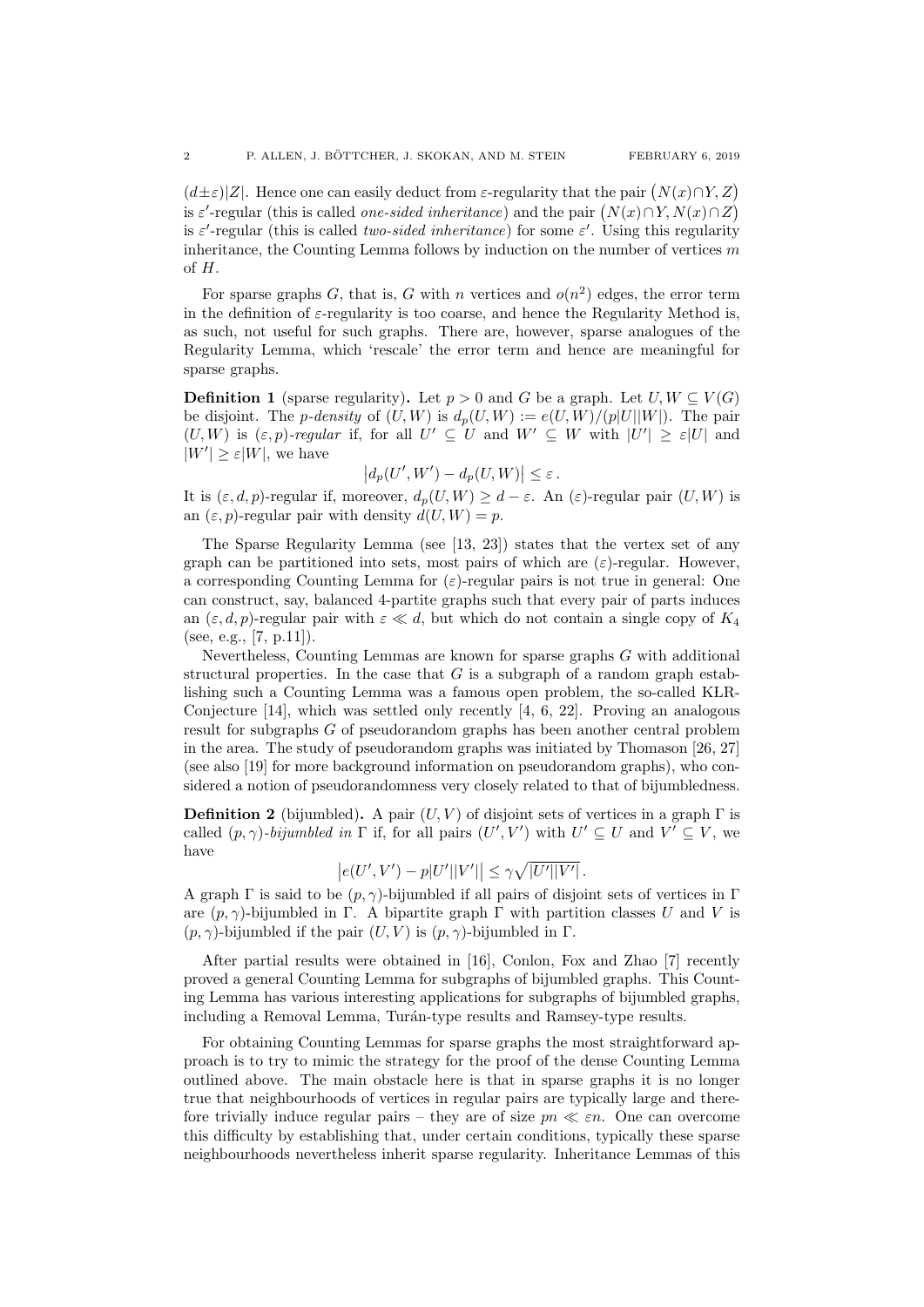type were first considered by Gerke, Kohayakawa, Rödl, and Steger [\[11\]](#page-19-15). Conlon, Fox and Zhao [\[7\]](#page-19-7) proved Inheritance Lemmas for subgraphs of bijumbled graphs. The main results of the present paper are Inheritance Lemmas which require weaker bijumbledness conditions. The first result establishes one-sided regularity inheritance.

<span id="page-2-0"></span>**Lemma 3** (One-sided Inheritance Lemma). For each  $\varepsilon', d > 0$  there are  $\varepsilon, c > 0$ such that for all  $0 < p < 1$  the following holds. Let  $G \subseteq \Gamma$  be graphs and  $X, Y, Z$  be disjoint vertex sets in  $V(\Gamma)$ . Assume that

- $(X, Y)$  is  $(p, cp^{3/2}\sqrt{|X||Y|})$ -bijumbled in  $\Gamma$ ,
- $(Y, Z)$  is  $(p, cp^2(log_2 \frac{1}{p})^{-1/2}\sqrt{|Y||Z|})$ -bijumbled in  $\Gamma$ , and
- $(Y, Z)$  is  $(\varepsilon, d, p)$ -regular in G.

Then, for all but at most at most  $\varepsilon' |X|$  vertices x of X, the pair  $(N_{\Gamma}(x) \cap Y, Z)$  is  $(\varepsilon', d, p)$ -regular in G.

Comparing this result with the analogue by Conlon, Fox, Zhao in [\[7,](#page-19-7) Proposition 5.1], we need  $\Gamma$  to be a factor  $(p \log_2 \frac{1}{p})^{1/2}$  less jumbled when  $|X| = |Y| = |Z|$ . The second result establishes two-sided regularity inheritance under somewhat stronger bijumbledness conditions.

<span id="page-2-1"></span>**Lemma 4** (Two-sided Inheritance Lemma). For each  $\varepsilon', d > 0$  there are  $\varepsilon, c > 0$ such that for all  $0 < p < 1$  the following holds. Let  $G \subseteq \Gamma$  be graphs and X, Y, Z be disjoint vertex sets in  $V(\Gamma)$ . Assume that

- $(X, Y)$  is  $(p, cp^2\sqrt{|X||Y|})$ -bijumbled in  $\Gamma$ ,
- $(X, Z)$  is  $(p, cp^3\sqrt{|X||Z|})$ -bijumbled in  $\Gamma$ ,
- $(Y, Z)$  is  $(p, cp^{5/2} (\log_2 \frac{1}{p})^{-\frac{1}{2}} \sqrt{|Y||Z|})$ -bijumbled in  $\Gamma$ , and
- $(Y, Z)$  is  $(\varepsilon, d, p)$ -regular in G.

Then, for all but at most  $\varepsilon' |X|$  vertices x of X, the pair  $(N_{\Gamma}(x) \cap Y, N_{\Gamma}(x) \cap Z)$  is  $(\varepsilon', d, p)$ -regular in G.

Here  $\Gamma$  needs to be a factor p less jumbled when  $|X| = |Y| = |Z|$  than in [\[7,](#page-19-7) Proposition 1.13]. We remark that the bijumbledness conditions in our results imply that these implicitly are statements about sufficiently large graphs (see Lemma [7\)](#page-5-0). Our proofs use the counting lemma for  $C_4$  of Conlon, Fox, Zhao [\[7\]](#page-19-7) as a fundamental ingredient.

### 1.1. Applications.

Blow-up Lemmas. Blow-up Lemmas are an important tool in the Regularity Method, which make it possible to derive results about large or even spanning subgraphs in certain graph classes (see, e.g., [\[20\]](#page-19-16)). In [\[2\]](#page-19-17) a Blow-up Lemma which works relative to sparse jumbled graphs is proved. The proof of this lemma relies on our Regularity Inheritance Lemmas, Lemmas [3](#page-2-0) and [4.](#page-2-1)

Resilience theorems in jumbled graphs. As an application of the Blow-up Lemma for jumbled graphs in [\[1\]](#page-19-18) *resilience problems* for jumbled graphs with respect to certain spanning subgraphs are considered. The study of such problems dates back to [\[3\]](#page-19-19) where the name *fault-tolerance* was used, but lately the term *resilience* has come into vogue, following Sudakov and Vu [\[24\]](#page-19-20).

In [\[1\]](#page-19-18) Lemmas [3](#page-2-0) and [4](#page-2-1) together with the Blow-up Lemma for jumbled graphs are used to derive the following sparse version of the Bandwidth Theorem (proved for dense graphs in [\[5\]](#page-19-21)).

**Theorem 5.** [\[1\]](#page-19-18) For each  $\varepsilon > 0$ ,  $\Delta \geq 2$ , and  $k \geq 1$ , there exists a constant  $c > 0$ such that the following holds for any  $p > 0$ . Given  $\gamma \leq cp^{\max(4,(3\Delta+1)/2)}n$ , suppose  $\Gamma$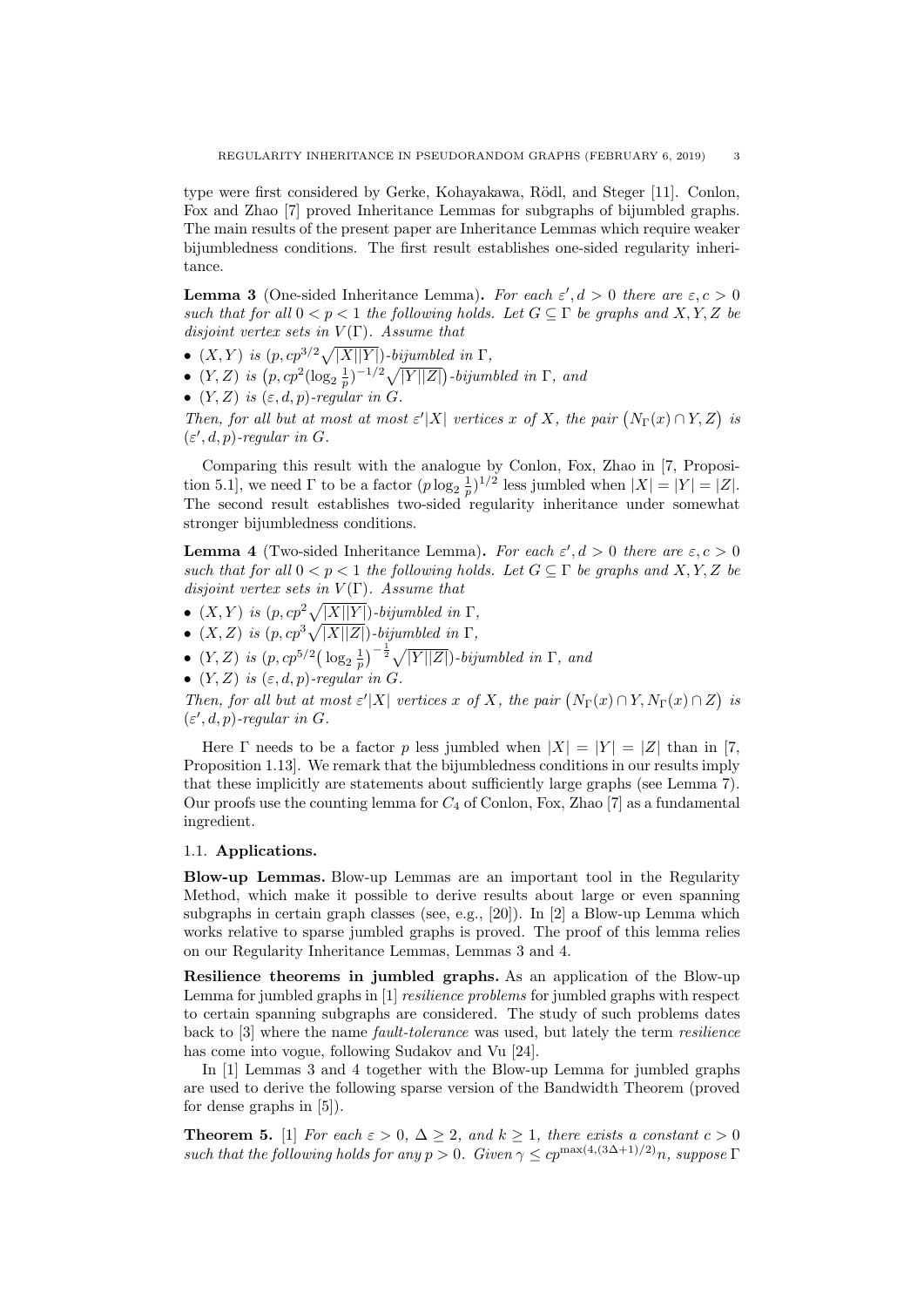is a  $(p, \gamma)$ -bijumbled graph, G is a spanning subgraph of  $\Gamma$  with  $\delta(G) \geq (\frac{k-1}{k} + \varepsilon)pn$ , and H is a k-colourable graph on n vertices with  $\Delta(H) \leq \Delta$  and bandwidth at most cn. Suppose further that there are at least  $c^{-1}p^{-6}\gamma^2n^{-1}$  vertices in  $V(H)$  that are not contained in any triangles of H. Then G contains a copy of H.

Note that the bijumbledness requirement implicitly places a lower bound on  $p$ . It is necessary to insist on some vertices of  $H$  not being in any triangles of  $H$ , but the number  $c^{-1}p^{-6}\gamma^2n^{-1}$  comes from the requirements of Lemma [4,](#page-2-1) and improvement there would immediately improve this statement<sup>[1](#page-3-0)</sup>. This is a very general resilience result, covering for example Hamilton cycles, clique factors, and much more. Note that although a Hamilton cycle might not be 2-colourable, in [\[1\]](#page-19-18) a more complicated variant of the above statement is proved which allows occasional vertices to receive a  $(k+1)$ <sup>st</sup> colour.

Counting Lemmas. The most obvious application of our inheritance lemmas is to prove stronger Counting Lemmas than those in [\[7\]](#page-19-7). The results we obtain are not much stronger than those in [\[7\]](#page-19-7), so we do not regard this as a main contribution of this paper. However we feel it is worth providing the stronger results for future use, and that the (rather different to that in [\[7\]](#page-19-7)) approach we take is worth highlighting.

Recall that for a dense graph  $G$  and fixed  $H$  the Counting Lemma provides matching upper and lower bounds on the number of copies of  $H$  in  $G$ . By contrast, when G is a subgraph of a sparse bijumbled graph  $\Gamma$ , we formulate two separate Counting Lemmas. The one-sided Counting Lemma gives only a lower bound on the number of copies of  $H$  in  $G$ , while the two-sided Counting Lemma gives in addition a matching upper bound.<sup>[2](#page-3-1)</sup> The motivation for formulating two separate lemmas is that for many graphs  $H$ , the bijumbledness requirement on  $\Gamma$  to prove a one-sided Counting Lemma is significantly less than to prove a two-sided Counting Lemma, and for many applications the one-sided Counting Lemma suffices.

The statements and proofs of our Counting Lemmas are quite technical, and we prefer to leave them as an Appendix to this paper. Comparison with the results of [\[7\]](#page-19-7) is unfortunately also not straightforward, in part because the two-sided Counting Lemma in [\[7\]](#page-19-7) actually provides better performance than the one-sided Counting Lemma there in some important cases, such as for cliques. Briefly, our one-sided Counting Lemma always performs at least as well as either of [\[7,](#page-19-7) Theorems 1.12 and 1.14], and in some cases our results are better. For example, if H consists of 10 copies of  $K_3$  sharing a single vertex, then our one-sided Counting Lemma requires  $(p, cp^3)$ -jumbledness to lower bound the number of copies of H, whereas the results in [\[7\]](#page-19-7) require  $(p, cp^4)$ -bijumbledness. Our two-sided Counting Lemma sometimes performs better than [\[7,](#page-19-7) Theorem 1.12]. Again, for 10 copies of  $K_3$  sharing a vertex, we require  $(p, cp^{10.5})$ -bijumbledness while [\[7\]](#page-19-7) requires  $(p, cp^{12})$ -bijumbledness. In general, our results perform better when there are vertices of exceptionally high degree. For many interesting graphs (such as d-regular graphs for any  $d \geq 3$ ) the performance is identical.

Of course, these counting lemmas can also be immediately applied in the (relatively straightforward) applications presented in [\[7\]](#page-19-7). For most of these applications what one requires is a one-sided Counting Lemma. In particular, by using the onesided Counting Lemma resulting from our Inheritance Lemmas the bijumbledness

<span id="page-3-0"></span><sup>1</sup>As we discuss in Section [1.2](#page-4-0) below, we believe that one can improve Lemma [4](#page-2-1) in order to obtain  $c^{-1}p^{-4}\gamma^2n^{-1}$  uncovered vertices. This is the best achievable using inheritance lemmas, but we are not sure whether the constructions giving a lower bound on inheritance lemmas can be modified to give a matching lower bound in this setting.

<span id="page-3-1"></span><sup>2</sup>Somewhat confusingly, the terms one-sided/two-sided refer to completely different aspects in the one-sided/two-sided Counting Lemmas and the one-sided/two-sided Inheritance Lemmas. Both are standard terminology.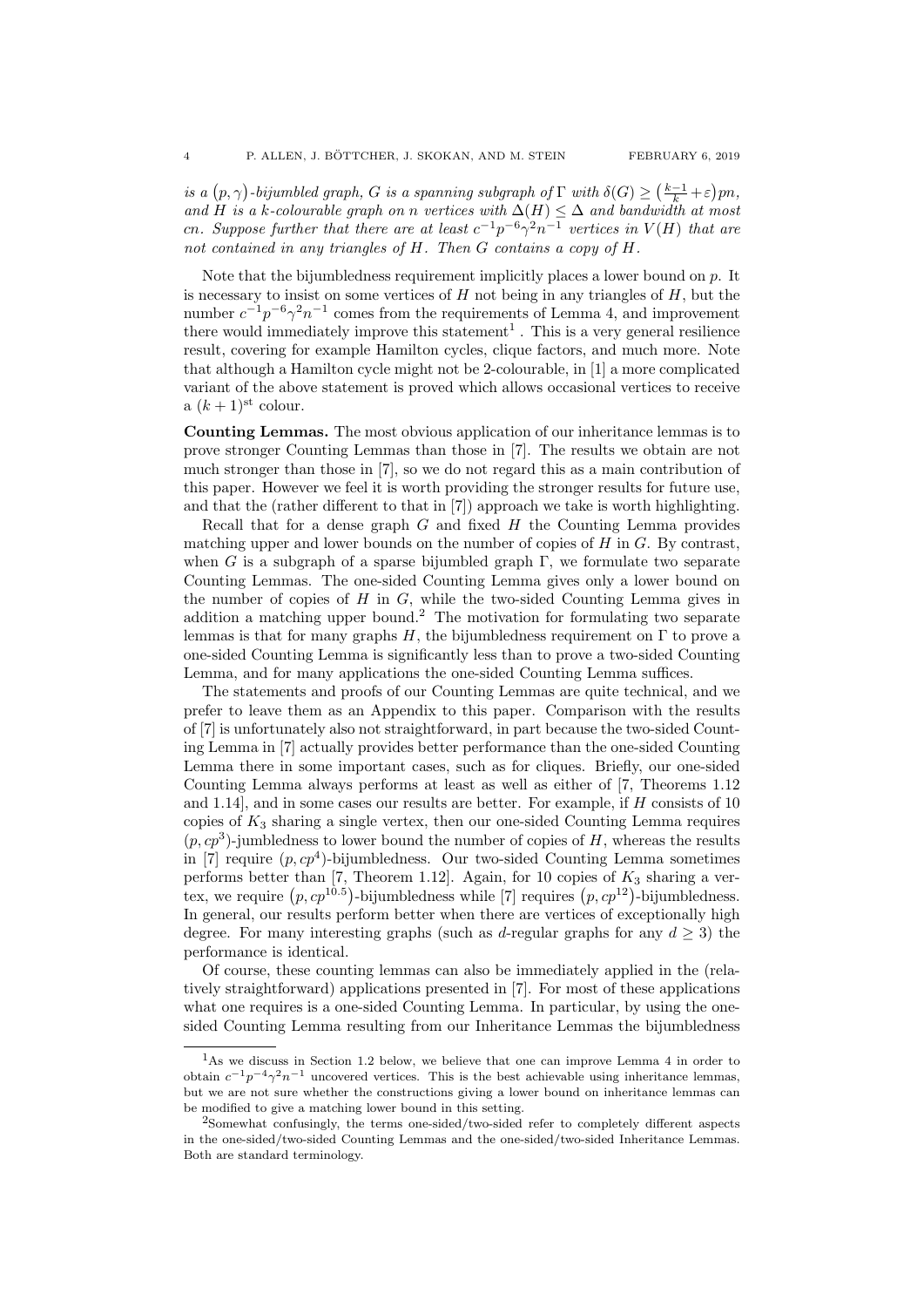requirements for the removal lemma  $[7,$  Theorem 1.1], the Turán result  $[7,$  Theorem 1.4], and the Ramsey result [\[7,](#page-19-7) Theorem 1.6] can always be matched, and in some cases be improved.

## <span id="page-4-0"></span>1.2. Optimality.

Our one-sided Inheritance Lemma is probably not optimal. In the case when H is a clique, Conlon, Fox and Zhao [\[7\]](#page-19-7) are able to obtain a one-sided counting lemma with a bijumbledness requirement matching ours by using a completely different strategy. In particular, when  $H$  is a triangle, these counting lemmas imply a triangle removal lemma for subgraphs of bijumbled graphs with  $\beta = o(p^3n)$ . Such a result was obtained earlier already in [\[17\]](#page-19-22), where it was also conjectured that this can be improved to  $\beta = o(p^2n)$ . Conlon, Fox and Zhao [\[7\]](#page-19-7) conjecture the contrary. We sympathise with the former conjecture, and believe that it would be extremely interesting to resolve this question. We think it unlikely that Lemma [4](#page-2-1) is optimal and believe there is room for improvement in our proof strategy; any improvement would disprove the conjecture of Conlon, Fox and Zhao.

Organisation. The remaining sections of this paper are devoted to the proofs of the Inheritance Lemmas. We start in Section [2](#page-4-1) with an overview of these proofs. Section [3](#page-5-1) collects necessary auxiliary results on bijumbled graphs and sparse regular pairs. In Sections [4](#page-7-0) and [5](#page-10-0) we prove various lemmas used in the proofs of the Inheritance Lemmas: Section [4](#page-7-0) establishes lemmas on counting copies of  $C_4$  in various bipartite graphs, and Section [5](#page-10-0) concerns a classification of pairs of vertices in such graphs according to their codegrees. In Section [6](#page-14-0) we prove Lemma [3](#page-2-0) and in Section [7](#page-15-0) Lemma [4.](#page-2-1)

**Notation.** For a graph  $G = (V, E)$  we also write  $V(G)$  for the vertex set and  $E(G)$  for the edge set of G. We write  $e(G)$  for the number of edges of G. For vertices  $v, v' \in V$  and a set  $U \subseteq V$  we write  $N_G(v; U)$  and  $N_G(v, v'; U)$  for the G-neighbourhood of v in U and common G-neighbourhood of v and  $v'$  in U, respectively. Similarly,  $\deg_G(v; U) := |N_G(v; U)|$  and  $\deg_G(v, v'; U) := |N_G(v, v'; U)|$ . If  $U = V$  we may omit U and, if G is clear from the context, we may also omit G.

For disjoint vertex sets  $U, W \subseteq V$  the graph  $G[U, W]$  is the bipartite subgraph of G containing exactly all edges of G with one end in U and the other in W. We write  $e(U, W)$  for the number of edges in  $G[U, W]$ .

### 2. Proof Overview

<span id="page-4-1"></span>We sketch the proof of Lemma [3](#page-2-0) first. We label the pairs in  $Y$  as 'typical'. 'heavy', or 'bad', according to whether their G-common neighbourhood in Z is not significantly larger than one would expect, or so large as to be unexpected even in Γ, or intermediate. By using the bijumbledness of  $(Y, Z)$  in Γ we can show that the heavy pairs are so few that one can ignore them (Lemma [16\)](#page-10-1).

Now suppose that  $x \in X$  is such that  $(N_{\Gamma}(x; Y), Z)$  is either too dense or is not sufficiently regular. In either case, by several applications of the defect Cauchy-Schwarz inequality, we conclude that  $(N_{\Gamma}(x;Y), Z)$  contains noticeably more copies of  $C_4$  in G than one would expect if  $(Y, Z)$  were a random bipartite graph of the same density (Lemma [13\)](#page-7-1). In particular, the average pair of vertices in  $N_{\Gamma}(x; Y)$ has noticeably more G-common neighbours in Z than one would expect. It follows that a substantial fraction of the pairs  $y, y'$  in  $N_{\Gamma}(x; Y)$  are bad or heavy. Since there are few heavy pairs, we see that there are many bad pairs (Lemma [17\)](#page-11-0).

On the other hand, because  $(Y, Z)$  is regular, we can count copies of  $C_4$  in G crossing the pair (Lemma [12,](#page-7-2) which is taken from [\[7\]](#page-19-7)). A further application of the defect Cauchy-Schwarz inequality tells us that a very small fraction of the pairs in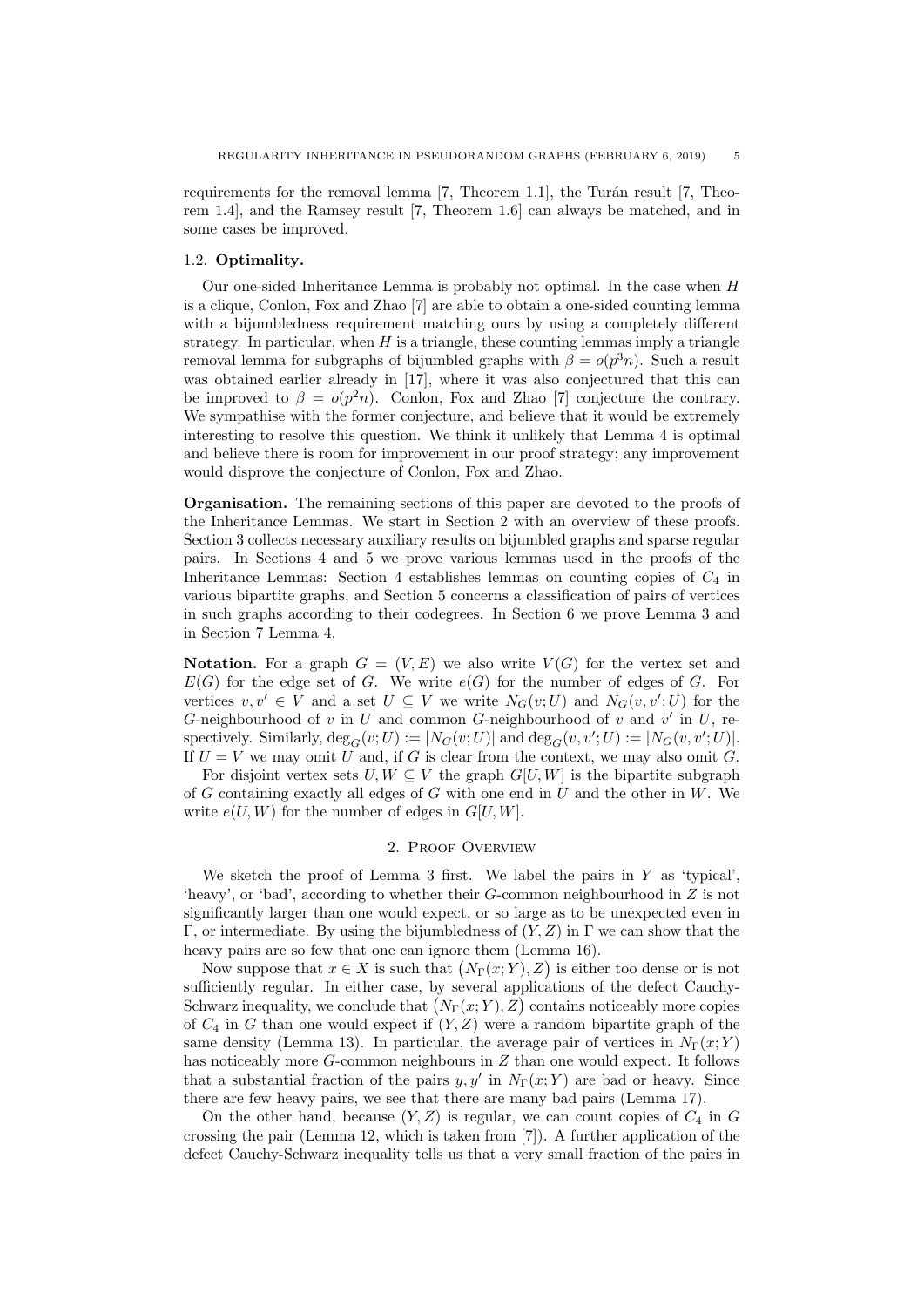Y are bad, and using the bijumbledness of  $(X, Y)$  we conclude that there are few triples  $(x, y, y')$  such that xy and xy' are edges of  $\Gamma$  and  $(y, y')$  is bad (Lemma [18\)](#page-12-0).

Putting these two statements together, we conclude that there are few  $x \in \mathbb{R}$ X such that  $(N_{\Gamma}(x; Y), Z)$  is either too dense or is not sufficiently regular. By averaging, if there are few dense pairs there are also few pairs which are too sparse. This completes the proof of Lemma [3.](#page-2-0)

The proof of Lemma [4](#page-2-1) is very similar. We have to additionally classify the pairs in Y as typical, heavy or bad with respect to  $x \in X$ , which we do according to their G-common neighbourhood in  $N_{\Gamma}(x;Z)$ . Now Lemma [17](#page-11-0) as before tells us that if  $x \in X$  is such that  $(N_{\Gamma}(x; Y), Z)$  is either too dense or is not sufficiently regular, then a substantial fraction of the pairs  $(y, y')$  in  $N_{\Gamma}(x; Y)$  are bad with respect to x. Lemma [18](#page-12-0) continues to tell us that there are few triples  $(x, y, y')$  such that xy and xy' are edges of  $\Gamma$  and  $(y, y')$  is bad, and Lemma [16](#page-10-1) continues to tell us that we can ignore the heavy pairs. To complete the argument as before, it remains to show that if  $(y, y')$  is a typical pair, then there are few x such that  $xy, xy' \in \Gamma$ and  $(y, y')$  is bad with respect to x. To prove this we do not use the requirement  $xy, xy' \in \Gamma$ , but simply bound, using bijumbledness of  $(X, Z)$ , the number of x with abnormally many neighbours in  $N_G(y, y'; Z)$ . This step is where we require most bijumbledness. We believe it is wasteful, but were not able to find a more efficient way.

### 3. Preliminaries

<span id="page-5-1"></span>3.1. **Bijumbledness.** One consequence of a pair  $(U, V)$  being  $(p, \gamma)$ -bijumbled is that most vertices in U have about  $p|V|$  neighbours in V.

<span id="page-5-2"></span>**Lemma 6.** Let  $k \geq 1$ ,  $c' > 0$ , and  $0 < p < 1$ , and let  $(U, V)$  be a  $(p, c'p^k \sqrt{|U||V|})$ . bijumbled pair in a graph Γ. Then, for any  $\gamma > 0$ , we have

$$
|\{u \in U : \deg_{\Gamma}(u;V) \neq (1 \pm \gamma)p|V|\}| \leq 2(c')^2 p^{2k-2} \gamma^{-2}|U|.
$$

*Proof.* Let  $U^+ := \{u \in U: \deg_{\Gamma}(u; V) > (1 + \gamma)p|V|\}$ . By bijumbledness applied to the pair  $(U^+, V)$  we have

$$
(1+\gamma)p|U^+||V| < e(U^+,V) \leq p|U^+||V| + c'p^k\sqrt{|U||V|}\sqrt{|U^+||V|}.
$$

Simplifying this gives  $|U^+| \leq (c')^2 p^{2k-2} \gamma^{-2} |U|$ . A similar calculation for the set U<sup>-</sup> of vertices in U with fewer than  $(1 - \gamma)p|V|$  neighbours in V yields the same bound on  $|U^-|$ , and the result follows.

Moreover, non-trivial bijumbled graphs cannot be very small.

<span id="page-5-0"></span>**Lemma 7.** Let  $0 < c' \leq \frac{1}{4}$ ,  $0 < p \leq \frac{1}{4}$  and  $k \geq 1$ . Let  $\Gamma$  be a graph, and let  $(U, V)$ be  $(p, c'p^k\sqrt{|U||V|})$ -bijumbled in  $\Gamma$ . Then we have

$$
|U|, |V| \ge \frac{1}{8}(c')^{-2}p^{1-2k}.
$$

*Proof.* By Lemma [6,](#page-5-2) the number of vertices in U with more than  $2p|V|$  neighbours in V is at most  $2(c')^2 p^{2k-2} |U| \leq \frac{1}{2} |U|$ . It follows that we can take a set  $U' \subseteq U$ of min  $\left\{\frac{1}{4}p^{-1},\frac{1}{2}|U|\right\}$  vertices, each with degree at most  $2p|V|$ . The union of their neighbourhoods covers by definition at most  $\frac{1}{4}p^{-1} \cdot 2p|V| = \frac{1}{2}|V|$  vertices of V, so we can let V' be a subset of  $\frac{1}{2}|V|$  vertices in V with no edges between U' and V'. Applying bijumbledness to the pair  $(U', V')$ , we have

$$
0 = e(U', V') \ge p|U'||V'| - c'p^{k}\sqrt{|U||V|}\sqrt{|U'||V'|},
$$

which implies  $(c')^2 p^{2k} |U||V| \ge p^2 |U'||V'| = p^2 \min\left\{\frac{1}{4}p^{-1}, \frac{1}{2}|U|\right\}\frac{1}{2}|V|$ . Hence, we obtain

$$
|U| \ge \frac{1}{2} (c')^{-2} p^{2-2k} \min \left\{ \frac{1}{4} p^{-1}, \frac{1}{2} |U| \right\}.
$$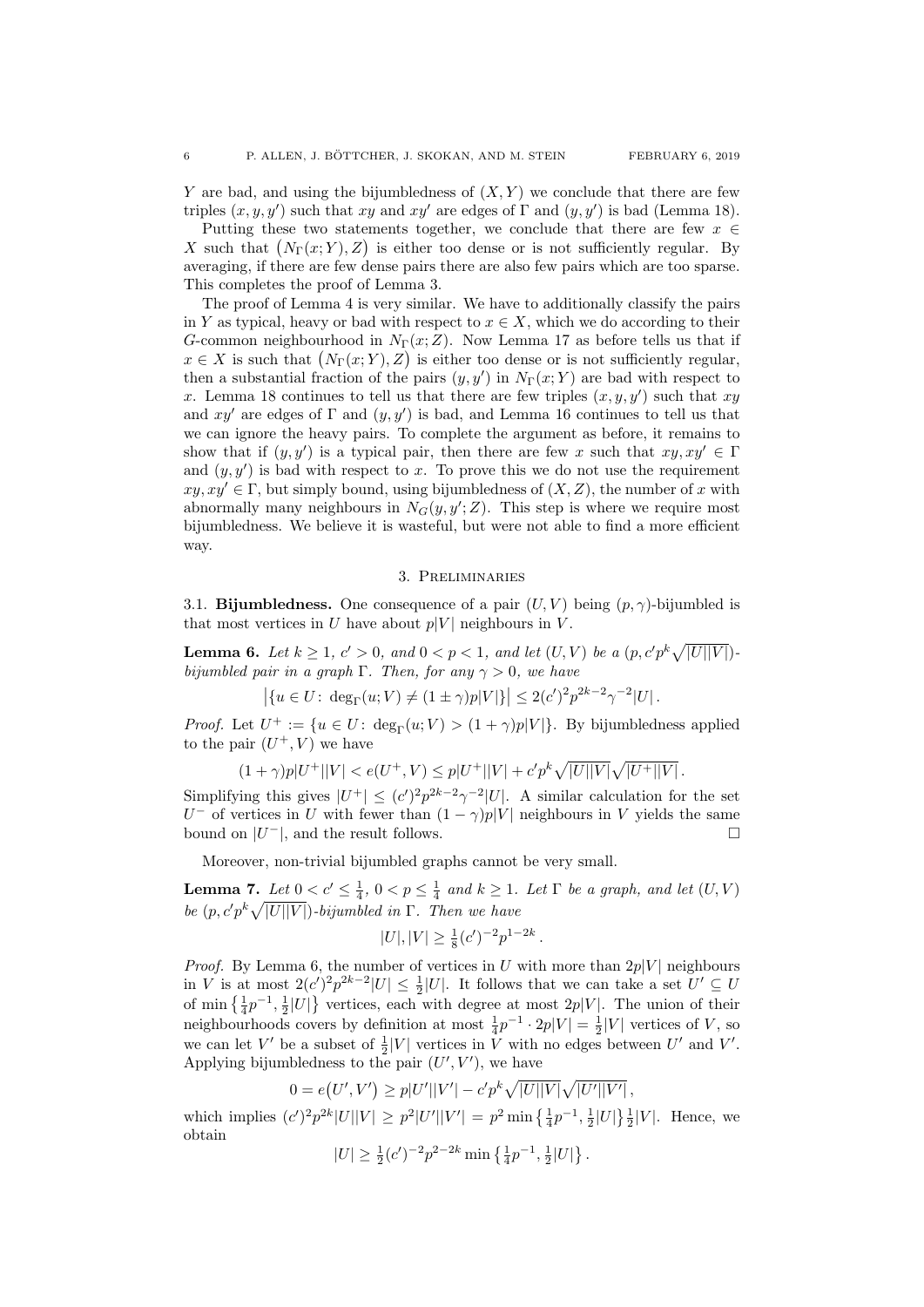The inequality  $|U| \geq \frac{1}{4} (c')^{-2} p^{2-2k} |U|$  is false for all  $U \neq \emptyset$  by our choice of  $c'$ , p and  $k$ , so we conclude that

$$
|U| \ge \frac{1}{8} (c')^{-2} p^{1-2k} .
$$

The same bound applies to |V|.  $\square$ 

*Remark* 8. Erdős and Spencer  $[8]$  (see also Theorem 5 in  $[9]$ ) observed that there exists  $c > 0$  such that every m-vertex graph with density p contains two disjoint sets  $X$  and Y for which  $|e(X, Y) - p|X||Y|| \ge c\sqrt{pm}\sqrt{|X||Y|}$ , as long as  $p(1-p) \ge 1/m$ . One can also recover Lemma [7](#page-5-0) using this result. (See also Remark 6 in [\[16\]](#page-19-14).)

3.2. Sparse regularity. The Slicing Lemma, Lemma [9,](#page-6-0) states that large subpairs of regular pairs remain regular. Its proof, which we omit, follows directly from Definition [1.](#page-1-0)

<span id="page-6-0"></span>**Lemma 9** (Slicing Lemma). For any  $0 < \varepsilon < \gamma$  and any  $p > 0$ , any  $(\varepsilon, p)$ -regular pair  $(U, W)$  in G, and any  $U' \subseteq U$  and  $W' \subseteq W$  with  $|U'| \ge \gamma |U|$  and  $|W'| \ge \gamma |W|$ , the pair  $(U', W')$  is  $(\varepsilon/\gamma, p)$ -regular in G with p-density  $d(U, W) \pm \varepsilon$ .

In the other direction, the following lemma shows that, under certain conditions, adding a few vertices to either side of a regular pair cannot destroy regularity completely.

<span id="page-6-1"></span>**Lemma 10.** Let  $0 < \varepsilon < \frac{1}{10}$  and  $c \leq \frac{1}{10} \varepsilon^3$ . Let G be a spanning subgraph of a graph  $\Gamma$ , let  $(U', V')$  be a pair of disjoint sets in  $V(\Gamma)$ , and let  $U \subseteq U'$  and  $V \subseteq V'$ . Assume  $(U', V')$  is  $(p, cp\sqrt{|U||V|})$ -bijumbled in  $\Gamma$  and  $(U, V)$  is  $(\varepsilon, d, p)$ regular in G.

 $If |U'| \leq (1 + \frac{1}{10} \varepsilon^3)|U|$  and  $|V'| \leq (1 + \frac{1}{10} \varepsilon^3)|V|$ , then  $(U', V')$  is  $(2\varepsilon, d, p)$ -regular in G.

*Proof.* Let  $X \subseteq U'$  with  $|X| \geq 2\varepsilon|U'|$  and  $Y \subseteq V'$  with  $|Y| \geq 2\varepsilon|V'|$  be arbitrary. Using  $(p, cp\sqrt{|U||V|})$ -bijumbledness of  $(U', V')$  in  $\Gamma$  we have

$$
e(X \cap U, Y \setminus V) \le e_{\Gamma}(X \cap U, Y \setminus V) \le p|U| \cdot \frac{\varepsilon^3}{10}|V| + cp\sqrt{|U||V|}\sqrt{|U| \cdot \frac{\varepsilon^3}{10}|V|}
$$
  

$$
\le \frac{1}{5}\varepsilon^3 p|U||V|.
$$

Similarly, we have

$$
e(X \setminus U, Y) \le p \frac{\varepsilon^3}{10} |U| \cdot \left(1 + \frac{\varepsilon^3}{10}\right) |V| + c p \sqrt{|U||V|} \sqrt{\frac{\varepsilon^3}{10} |U| \cdot \left(1 + \frac{\varepsilon^3}{10}\right) |V|}
$$
  

$$
\le \frac{1}{5} \varepsilon^3 p |U||V|.
$$

Moreover, since  $(U, V)$  is  $(\varepsilon, d, p)$ -regular,  $e(X \cap U, Y \cap V) = (d \pm \varepsilon)p|X \cap U||Y \cap V|$ . Hence

$$
e(X,Y) = e(X \cap U, Y \cap V) + e(X \cap U, Y \setminus V) + e(X \setminus U, Y)
$$
  
=  $(d \pm \varepsilon)p|X \cap U||Y \cap V| \pm \frac{2}{5}\varepsilon^3 p|U||V|$   
=  $(d \pm \frac{3}{2}\varepsilon)p|X \cap U||Y \cap V|$   
=  $(d \pm 2\varepsilon)p|X||Y|$ .

We conclude that  $(U', V')$  is  $(2\varepsilon, d, p)$ -regular in G.

3.3. Cauchy-Schwarz. We use the following 'defect' form of the Cauchy-Schwarz inequality. This inequality and a proof can be found in [\[10,](#page-19-25) Fact B].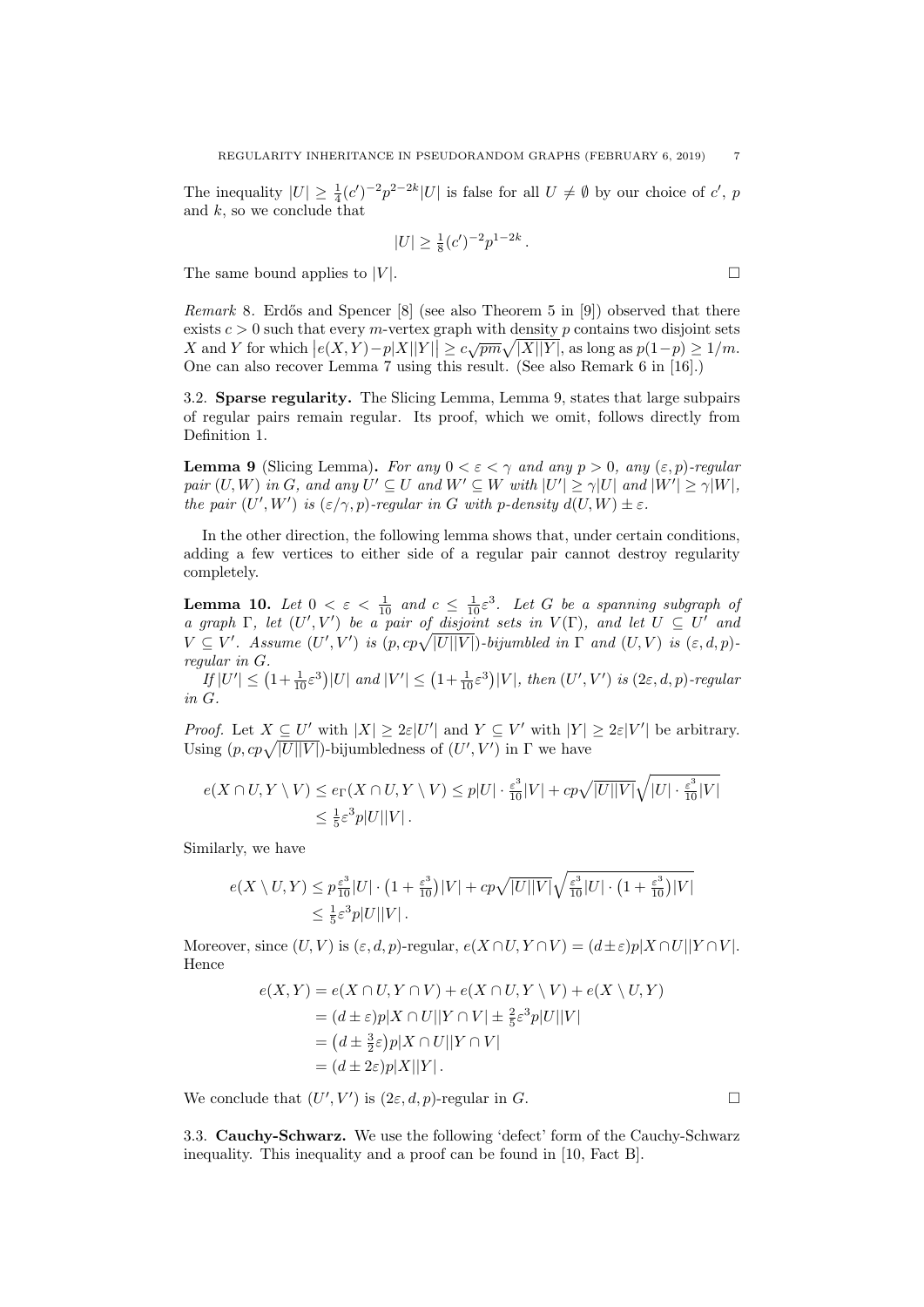<span id="page-7-5"></span>**Lemma 11** (Defect form of Cauchy-Schwarz). Let  $a_1, \ldots, a_k$  be real numbers with average at least a. If for some  $\delta \geq 0$  at least  $\mu k$  of them average at least  $(1 + \delta)a$ , then

$$
\sum_{i=1}^{k} a_i^2 \ge ka^2 \left( 1 + \frac{\mu \delta^2}{1 - \mu} \right),
$$

and the same bound is obtained if at least  $\mu k$  of the  $a_i$  average at most  $(1 - \delta)a$ .

<span id="page-7-0"></span>4. COUNTING COPIES OF  $C_4$  IN REGULAR, IRREGULAR AND DENSE PAIRS

The following counting lemma for counting  $C_4$  in  $(\varepsilon, d, p)$ -regular subgraphs of bijumbled graphs is as given by Conlon, Fox, and Zhao [\[7,](#page-19-7) Proposition 4.13]. We write  $C_4(G)$  for the number of unlabelled copies of  $C_4$  in  $G$ .

<span id="page-7-2"></span>**Lemma 12** (counting  $C_4$  in regular pairs). For any  $\varepsilon > 0$ ,  $c > 0$  and  $d \in [0,1]$ the following holds. If  $(U, V)$  is a  $(p, cp^2\sqrt{|U||V|})$ -bijumbled pair in a graph  $\Gamma$ , and G is a bipartite subgraph of  $\Gamma$  with parts U and V which forms an  $(\varepsilon, d, p)$ -regular pair, then  $C_4(G) = \frac{1}{4} (d^4 \pm 100(c+\varepsilon)^{1/2}) p^4 |U|^2 |V|^2$ .

The next lemma gives a lower bound on the number of copies of  $C_4$  in a bipartite graph of a given density. Moreover, if this bipartite graph is not  $(\varepsilon)$ -regular we obtain an even stronger lower bound. Observe that for this lemma we do not require that the pair is a subgraph of a pseudorandom graph.

<span id="page-7-1"></span>**Lemma [13](#page-7-1)** (counting  $C_4$  in dense pairs and irregular pairs). Let  $0 < \varepsilon_{L13} \leq 10^{-3}$ , let G be a bipartite graph with vertex classes U and V of sizes  $m \ge n \ge 2\varepsilon_{L15}^{-9}$ respectively. Suppose that G has density  $q \geq \varepsilon_{\text{L13}}^{-10} n^{-1/2}$  $q \geq \varepsilon_{\text{L13}}^{-10} n^{-1/2}$  $q \geq \varepsilon_{\text{L13}}^{-10} n^{-1/2}$ .

<span id="page-7-7"></span>(a)  $C_4(G) \geq (1 - \varepsilon_{L13}^8) q^4 \frac{1}{4} m^2 n^2$  $C_4(G) \geq (1 - \varepsilon_{L13}^8) q^4 \frac{1}{4} m^2 n^2$  $C_4(G) \geq (1 - \varepsilon_{L13}^8) q^4 \frac{1}{4} m^2 n^2$ .

<span id="page-7-6"></span>(b) If G is not  $(\varepsilon_{L13})$  $(\varepsilon_{L13})$  $(\varepsilon_{L13})$ -regular, then we have  $C_4(G) \geq (1 + \varepsilon_{L13}^{13})q^4 \frac{1}{4}m^2 n^2$ .

*Proof.* Assume G has density  $q$ . Clearly, we have

<span id="page-7-3"></span>
$$
C_4(G) = \sum_{\{u,u'\}\in {U \choose 2}} \binom{\deg(u,u')}{2}.
$$
 (1)

Hence, for bounding this quantity we will analyse common neighbourhoods of vertices in U. Let us first bound the average

$$
a := \binom{m}{2}^{-1} \sum_{u \neq u' \in U} \deg(u, u').
$$

Observe that if  $a \geq (1 + \varepsilon_{113}^8)q^2n$  $a \geq (1 + \varepsilon_{113}^8)q^2n$  $a \geq (1 + \varepsilon_{113}^8)q^2n$  then, using Jensen's inequality and facts that  $q \geq 2\varepsilon_{\text{\tiny L}13}^{-4}n^{-1/2}$  $q \geq 2\varepsilon_{\text{\tiny L}13}^{-4}n^{-1/2}$  $q \geq 2\varepsilon_{\text{\tiny L}13}^{-4}n^{-1/2}$  and  $m \geq n \geq 2\varepsilon_{\text{\tiny L}13}^{-9}$ , we get

$$
C_4(G) \ge \binom{m}{2} \binom{(1 + \varepsilon_{113}^8)q^2n}{2} \ge \frac{(1 + \varepsilon_{113}^8)(1 + \varepsilon_{113}^9)q^4n^2}{2} \binom{m}{2}
$$
  
 
$$
\ge (1 + \varepsilon_{113}^8)q^4\frac{1}{4}n^2m^2,
$$

and thus are done. Hence we may assume in the following that

<span id="page-7-4"></span>
$$
a \le (1 + \varepsilon_{113}^8) q^2 n \,. \tag{2}
$$

For obtaining a corresponding lower bound on a note that the average degree of the vertices in  $V$  is  $qm$ . Hence by Jensen's inequality we have

$$
\sum_{v \in V} {\deg(v) \choose 2} \ge n {qm \choose 2} = n \frac{qm(qm-1)}{2} \ge n \frac{(1 - \varepsilon_{113}^{20})q^2m^2}{2},
$$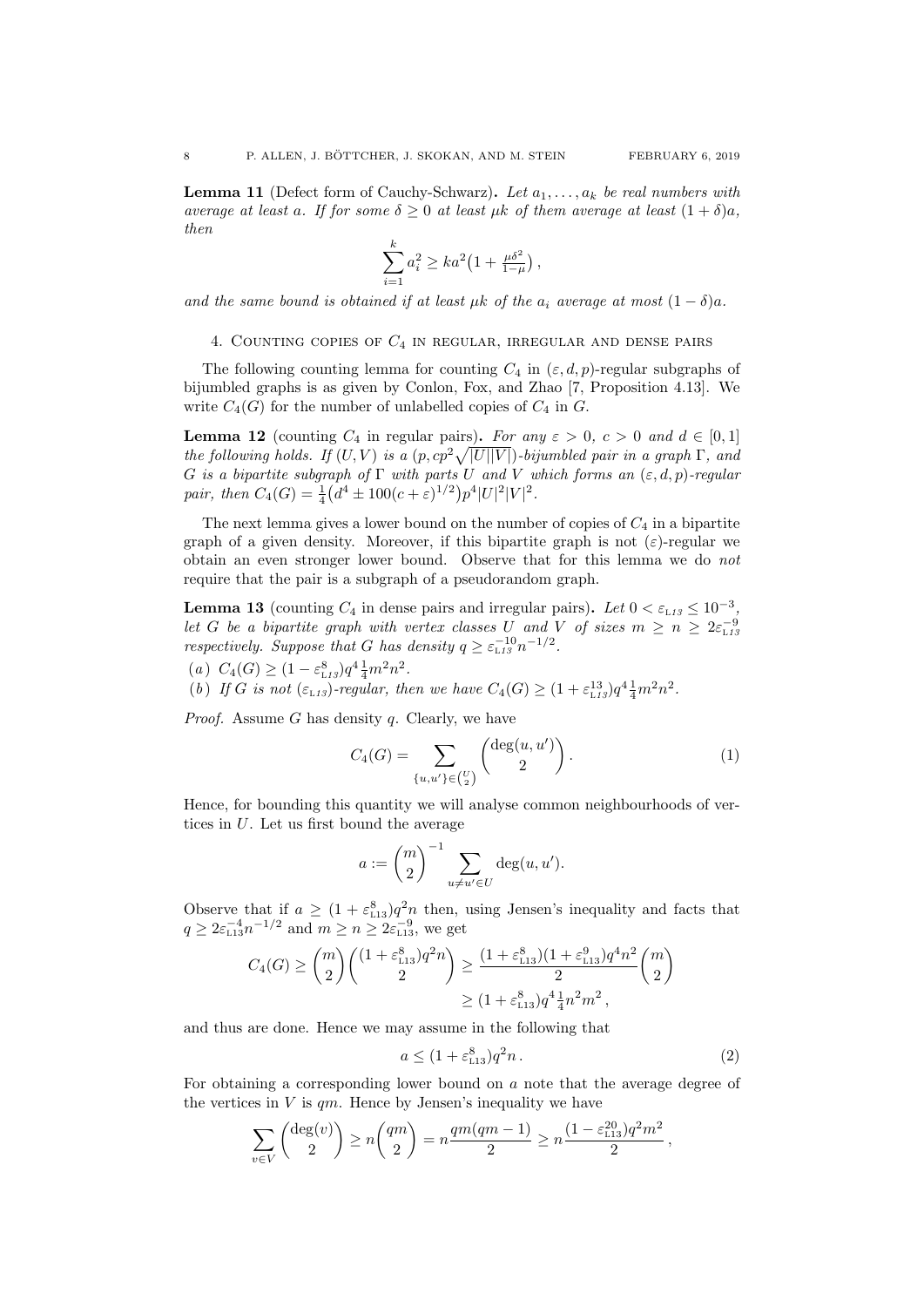where the second inequality uses  $q \ge q^2 \ge \varepsilon_{L13}^{-20} m^{-1}$  $q \ge q^2 \ge \varepsilon_{L13}^{-20} m^{-1}$  $q \ge q^2 \ge \varepsilon_{L13}^{-20} m^{-1}$ . Therefore

$$
\sum_{\{u,u'\}\in\binom{U}{2}}\deg(u,u')=\sum_{v\in V}\binom{\deg(v)}{2}\geq n\frac{(1-\varepsilon_{1.13}^{20})q^2m^2}{2}\geq (1-\varepsilon_{1.13}^{20})q^2\binom{m}{2}n\,.
$$

This gives

<span id="page-8-0"></span>
$$
a \ge (1 - \varepsilon_{113}^{20})q^2 n. \tag{3}
$$

Moreover, we obtain from [\(1\)](#page-7-3) and [\(2\)](#page-7-4) that

<span id="page-8-1"></span>
$$
C_4(G) \ge \frac{1}{2} \sum_{\{u,u'\}\in\binom{U}{2}} \deg(u,u')^2 - (1+\varepsilon_{\text{L13}}^8) nq^2 \binom{m}{2}.
$$
 (4)

For estimating the sum of squares in this inequality, we will use the defect form of Cauchy-Schwarz (Lemma [11\)](#page-7-5).

Let us first establish the first part of Lemma [13.](#page-7-1) We apply Lemma [11](#page-7-5) with  $k = \binom{m}{2}, \mu = \delta = 0$  (so actually without defect) to obtain that

$$
\sum_{\{u,u'\}\in\binom{U}{2}} \deg(u,u')^2 \ge \binom{m}{2} a^2 \stackrel{(3)}{\ge} \binom{m}{2} (1-\varepsilon_{113}^{20})^2 q^4 n^2.
$$

Hence, by [\(4\)](#page-8-1), we have

$$
C_4(G) \ge \frac{1}{2} {m \choose 2} (1 - \varepsilon_{113}^{20})^2 q^4 n^2 - (1 + \varepsilon_{113}^8) n q^2 {m \choose 2}
$$
  
 
$$
\ge (1 - 2\varepsilon_{113}^{20}) q^4 \frac{n^2}{2} {m \choose 2} - n {m \choose 2} q^4 (\varepsilon_{113}^{-1/2})^{-2}
$$
  
 
$$
\ge (1 - \varepsilon_{113}^8) q^4 \frac{1}{4} m^2 n^2,
$$

as desired, where we used  $q \geq \varepsilon_{L13}^{-10} n^{-1/2}$  $q \geq \varepsilon_{L13}^{-10} n^{-1/2}$  $q \geq \varepsilon_{L13}^{-10} n^{-1/2}$  in the second inequality.

For the second part of the lemma, we will use a similar calculation, but we will apply Lemma [11](#page-7-5) with  $\mu, \delta > 0$ . So we need to find a subset  $\hat{U} \subseteq U$  of vertices whose average pair degrees differ significantly from  $a$ .

The following definition will be useful. For a set  $\hat{U} \subseteq U$ , let

$$
a(\tilde{U}) := \binom{|\tilde{U}|}{2}^{-1} \sum_{\{u, u'\} \in \binom{\tilde{U}}{2}} \deg(u, u') = \binom{|\tilde{U}|}{2}^{-1} \sum_{v \in V} \binom{\deg(v, \tilde{U})}{2}.
$$
 (5)

<span id="page-8-2"></span>**Claim 14.** If G is not  $(\varepsilon_{1,13})$  $(\varepsilon_{1,13})$  $(\varepsilon_{1,13})$ -regular, then there is a set  $\tilde{U} \subset U$  with  $|\tilde{U}| > \varepsilon_{1,13}m$ such that

$$
a(\tilde{U}) \ge (1 + 2\varepsilon_{L13}^5)q^2n \ge (1 + \varepsilon_{L13}^5)a,
$$

where the second inequality follows from [\(2\)](#page-7-4).

Before we prove this claim, let us show how it implies the second part of our lemma. For this, assume that G is not  $(\varepsilon_{113})$  $(\varepsilon_{113})$  $(\varepsilon_{113})$ -regular, and let  $\tilde{U}$  be the set guaranteed by Claim [14.](#page-8-2) Since  $|\tilde{U}| \geq \varepsilon_{1,13}m$  $|\tilde{U}| \geq \varepsilon_{1,13}m$  $|\tilde{U}| \geq \varepsilon_{1,13}m$ , there are at least  $\binom{\varepsilon_{1,13}m}{2} \geq \frac{1}{2}\varepsilon_{1,13}^2\binom{m}{2}$  pairs of vertices in  $\tilde{U}$ . Thus we can use Lemma [11](#page-7-5) with  $k := \binom{m}{2}$ ,  $\mu = \varepsilon_{1,13}^2/2$  $\mu = \varepsilon_{1,13}^2/2$  $\mu = \varepsilon_{1,13}^2/2$  and  $\delta = \varepsilon_{1,13}^5$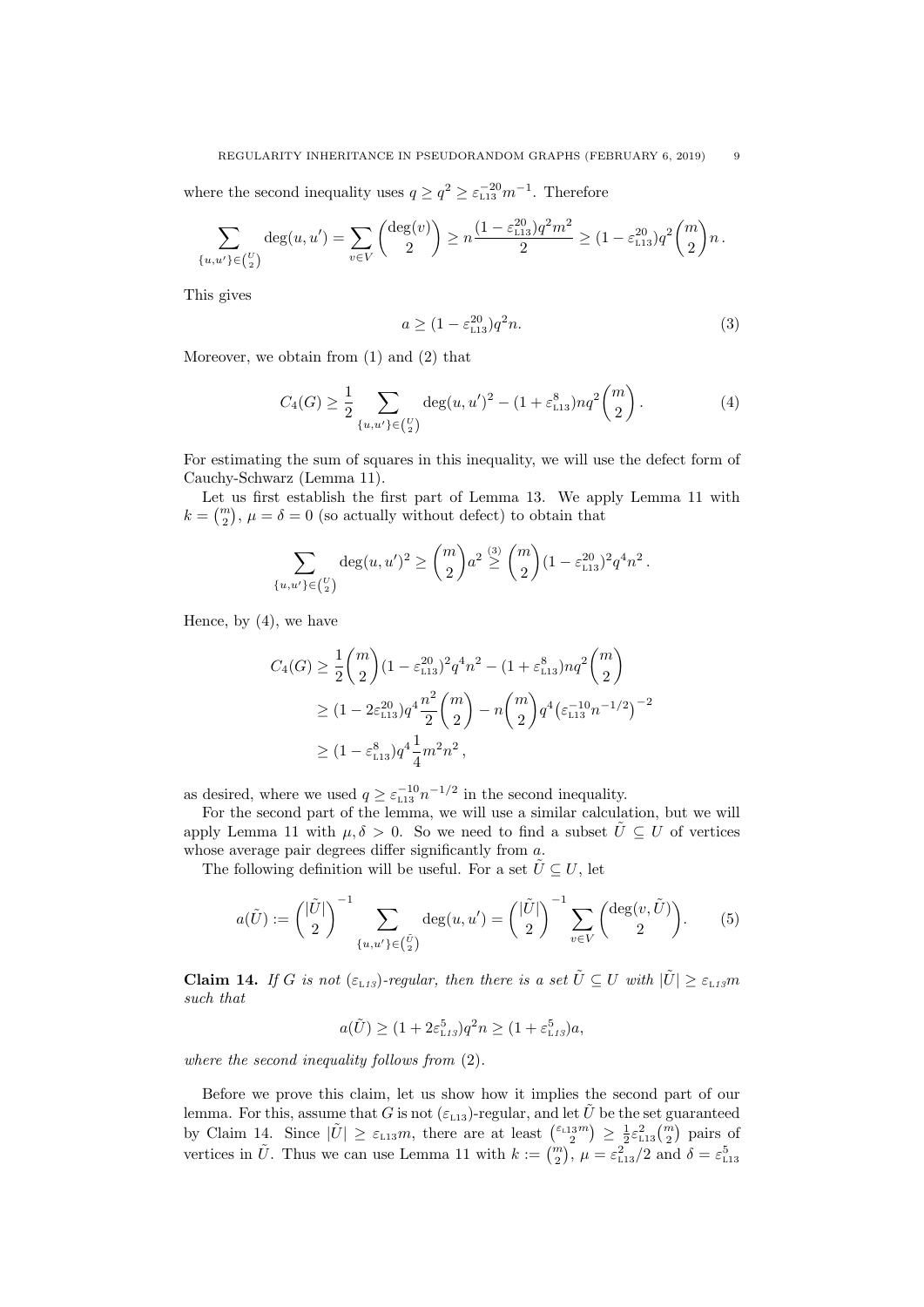to infer that

$$
\sum_{\{u,u'\}\in\binom{U}{2}} \deg(u,u')^2 \ge \binom{m}{2} a^2 \left(1 + \frac{\varepsilon_{113}^{12}}{2}\right)
$$
  

$$
\stackrel{(3)}{\ge} \binom{m}{2} (1 - \varepsilon_{113}^{20})^2 q^4 n^2 \left(1 + \frac{\varepsilon_{113}^{12}}{2}\right)
$$
  

$$
\ge \binom{m}{2} \left(1 + \frac{\varepsilon_{113}^{12}}{4}\right) q^4 n^2.
$$

Together with [\(4\)](#page-8-1) this gives the desired

$$
C_4(G) \ge \frac{1}{2} {m \choose 2} \left( 1 + \frac{\varepsilon_{113}^{12}}{4} \right) q^4 n^2 - (1 + \varepsilon_{113}^8) n q^2 {m \choose 2}
$$
  
 
$$
\ge \frac{1}{2} {m \choose 2} \left( 1 + \frac{\varepsilon_{113}^{12}}{5} \right) q^4 n^2
$$
  
 
$$
\ge (1 + \varepsilon_{113}^{13}) q^4 \frac{1}{4} n^2 m^2 ,
$$

where again we used  $q \geq \varepsilon_{113}^{-10} n^{-1/2}$  $q \geq \varepsilon_{113}^{-10} n^{-1/2}$  $q \geq \varepsilon_{113}^{-10} n^{-1/2}$  in the second inequality.

It remains to prove the claim.

*Proof of Claim [14.](#page-8-2)* Since G is not  $(\varepsilon_{L13})$  $(\varepsilon_{L13})$  $(\varepsilon_{L13})$ -regular there are sets  $U' \subseteq U$  and  $V' \subseteq V$ with  $|U'| = \varepsilon_{L13}m$  $|U'| = \varepsilon_{L13}m$  $|U'| = \varepsilon_{L13}m$  and  $|V'| = \varepsilon_{L13}n$  such that either

<span id="page-9-0"></span>
$$
d(U', V') > (1 + \varepsilon_{L13})q
$$
 or  $d(U', V') < (1 - \varepsilon_{L13})q.$  (6)

Now we distinguish three cases.

First suppose that  $d(U', V) \geq (1 + \frac{\varepsilon_{1,13}^3}{10})q =: \tilde{q}$  $d(U', V) \geq (1 + \frac{\varepsilon_{1,13}^3}{10})q =: \tilde{q}$  $d(U', V) \geq (1 + \frac{\varepsilon_{1,13}^3}{10})q =: \tilde{q}$ . Then, using again Jensen's inequality, we have

$$
a(U') = \left(\frac{\varepsilon_{L13}m}{2}\right)^{-1} \sum_{v \in V} \left(\frac{\deg(v, U')}{2}\right)
$$
  
\n
$$
\geq \frac{2}{\varepsilon_{L13}^2 m^2} \cdot n \frac{\tilde{q}\varepsilon_{L13}m(\tilde{q}\varepsilon_{L13}m - 1)}{2}
$$
  
\n
$$
\geq \frac{2}{\varepsilon_{L13}^2 m^2} \cdot n \frac{(1 - \varepsilon_{L13}^7)\tilde{q}^2 \varepsilon_{L13}^2 m^2}{2}
$$
  
\n
$$
= (1 - \varepsilon_{L13}^7)\tilde{q}^2 n \geq \left(1 + \frac{\varepsilon_{L13}^3}{5}\right)q^2 n,
$$

where the second inequality uses  $\tilde{q} \ge q \ge \epsilon_{113}^{-8}/m$  $\tilde{q} \ge q \ge \epsilon_{113}^{-8}/m$  $\tilde{q} \ge q \ge \epsilon_{113}^{-8}/m$  and the last inequality uses  $\varepsilon_{L13} \leq 10^{-3}$  $\varepsilon_{L13} \leq 10^{-3}$  $\varepsilon_{L13} \leq 10^{-3}$ . Hence we can choose U' as  $\tilde{U}$ .

Secondly, suppose that  $d(U', V) \leq \left(1 - \frac{\varepsilon_{1,13}^3}{10}\right) q$  $d(U', V) \leq \left(1 - \frac{\varepsilon_{1,13}^3}{10}\right) q$  $d(U', V) \leq \left(1 - \frac{\varepsilon_{1,13}^3}{10}\right) q$  and let  $U'' := U \setminus U'$ . Then

$$
d(U'',V)=\frac{d(U,V)nm-d(U',V)\varepsilon_{\mathtt{L}13}nm}{(1-\varepsilon_{\mathtt{L}13})nm}\geq \frac{q-(1-\frac{\varepsilon_{\mathtt{L}13}^3}{10})q\varepsilon_{\mathtt{L}13}}{1-\varepsilon_{\mathtt{L}13}}\geq \left(1+\frac{\varepsilon_{\mathtt{L}13}^4}{10}\right)q\,.
$$

Using an analogous calculation as in the previous case we obtain  $a(U'') \geq (1 +$  $2\varepsilon_{\text{\tiny L}13}^5$  $2\varepsilon_{\text{\tiny L}13}^5$  $2\varepsilon_{\text{\tiny L}13}^5$ ) $q^2n$  and thus can choose  $U''$  as  $\tilde{U}$ .

Finally, suppose  $\left(1-\frac{\varepsilon_{1,13}^3}{10}\right)q < d(U',V) < \left(1+\frac{\varepsilon_{1,13}^3}{10}\right)q$  $\left(1-\frac{\varepsilon_{1,13}^3}{10}\right)q < d(U',V) < \left(1+\frac{\varepsilon_{1,13}^3}{10}\right)q$  $\left(1-\frac{\varepsilon_{1,13}^3}{10}\right)q < d(U',V) < \left(1+\frac{\varepsilon_{1,13}^3}{10}\right)q$ . In this case we will use  $\tilde{U} := U'$  and apply Lemma [11](#page-7-5) to bound

<span id="page-9-1"></span>
$$
a(U') \ge \frac{1}{\varepsilon_{L13}^2 m^2} \Big( \sum_{v \in V} \deg(v, U')^2 - \sum_{v \in V} \deg(v, U') \Big).
$$
 (7)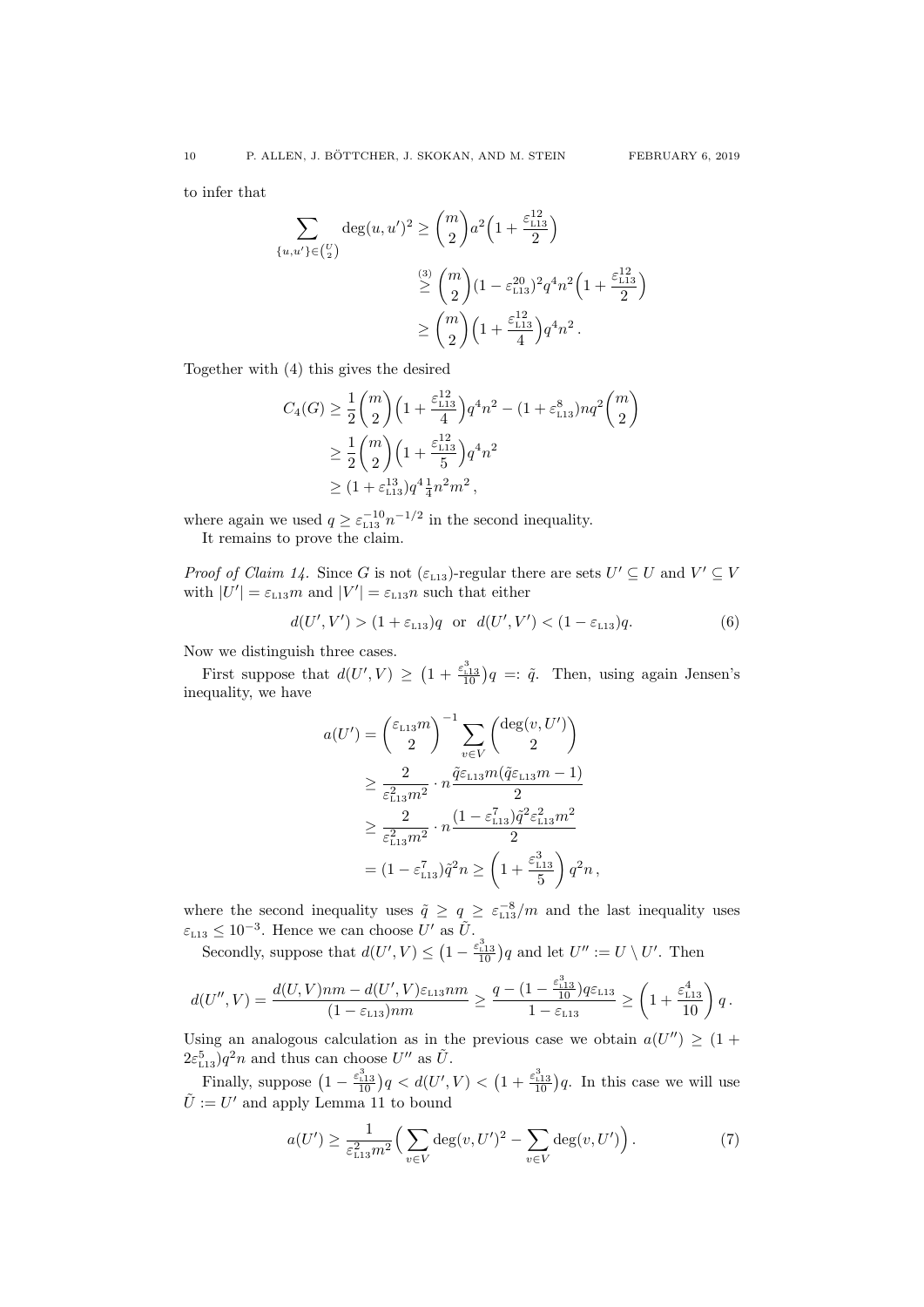For this observe that

<span id="page-10-2"></span>
$$
b := \frac{1}{n} \sum_{v \in V} \deg(v, U') = \frac{1}{n} d(U', V) \varepsilon_{L13} mn = \left(1 \pm \frac{\varepsilon_{L13}^3}{10}\right) q \varepsilon_{L13} m. \tag{8}
$$

On the other hand,

$$
b(V') := \frac{1}{\varepsilon_{L13}n} \sum_{v \in V'} \deg(v, U') = \frac{1}{\varepsilon_{L13}n} d(U', V') \varepsilon_{L13}^2 mn
$$

and thus, by [\(6\)](#page-9-0), we obtain that either

$$
b(V') > (1 + \varepsilon_{L13})q\varepsilon_{L13}m \ge \left(1 + \frac{\varepsilon_{L13}}{2}\right)b
$$

or

$$
b(V') < (1 - \varepsilon_{L13}) q \varepsilon_{L13} m \leq \left(1 - \frac{\varepsilon_{L13}}{2}\right) b.
$$

Therefore Lemma [11](#page-7-5) applied with  $k := n$ ,  $\delta := \varepsilon_{L13}/2$  $\delta := \varepsilon_{L13}/2$  $\delta := \varepsilon_{L13}/2$ ,  $\mu := \varepsilon_{L13}$ , and with b instead of a implies that

$$
\sum_{v \in V} \deg(v, U')^2 \ge n \left( 1 - \frac{\varepsilon_{113}^3}{10} \right)^2 q^2 \varepsilon_{113}^2 m^2 \left( 1 + \frac{\varepsilon_{113}^3}{4(1 - \varepsilon_{113})} \right) \ge \left( 1 + \frac{\varepsilon_{113}^3}{100} \right) q^2 n \cdot \varepsilon_{113}^2 m^2.
$$

Together with [\(7\)](#page-9-1) and [\(8\)](#page-10-2) this gives

$$
a(U') \ge \left(1 + \frac{\varepsilon_{113}^3}{100}\right)q^2n - \left(1 + \frac{\varepsilon_{113}^3}{10}\right)\frac{qn}{\varepsilon_{113}m} \ge \left(1 + \frac{\varepsilon_{113}^3}{1000}\right)q^2n
$$

as desired, where we used  $q \ge 400 \varepsilon_{113}^{-4}/m$  $q \ge 400 \varepsilon_{113}^{-4}/m$  $q \ge 400 \varepsilon_{113}^{-4}/m$ .

 $\Box$ 

# 5. Typical pairs, bad pairs, heavy pairs

<span id="page-10-0"></span>The proofs of our inheritance lemmas rely on estimating the number of copies of  $C_4$  which use certain types of vertex pairs in one part of a regular pair which is a subgraph of a bijumbled graph. We will consider vertex pairs that are atypical for the regular pair, which we call bad, and vertex pairs which are even atypical for the underlying bijumbled graph, which we call heavy.

**Definition 15** (bad, heavy pairs). Let G be a graph and U and V be disjoint vertex sets in G. Let  $q \in [0,1]$  and  $\delta > 0$ . We say that a pair uu' of distinct vertices in U is  $(V, q, \delta)$ -bad in G if

$$
\deg_G(u, u'; V) \ge (1 + \delta)q^2|V|.
$$

Moreover,  $uu'$  is  $(V, q)$ -heavy in G if

$$
\deg_G(u, u'; V) \ge 4q^2|V|.
$$

Pairs which are neither heavy nor bad (with certain parameters) will usually be called typical.

In a bijumbled graph we can establish good bounds on the number of copies of  $C_4$  which use heavy pairs.

<span id="page-10-1"></span>**Lemma 16** ( $C_4$ -copies using heavy pairs). Let  $\Gamma$  be a bipartite graph with partition classes U and V that is  $(p, c'p^{3/2}(\log_2\frac{1}{p})^{-1/2}\sqrt{|U||V|})$ -bijumbled. Assume further that for all  $u \in U$  we have  $\deg_{\Gamma}(u; V) \leq 2p|V|$ .

Then the number of copies of  $C_4$  in  $\Gamma$  which use a pair in U which is  $(V, p)$ -heavy in  $\Gamma$  is less than  $64(c')^2p^4|U|^2|V|^2$ .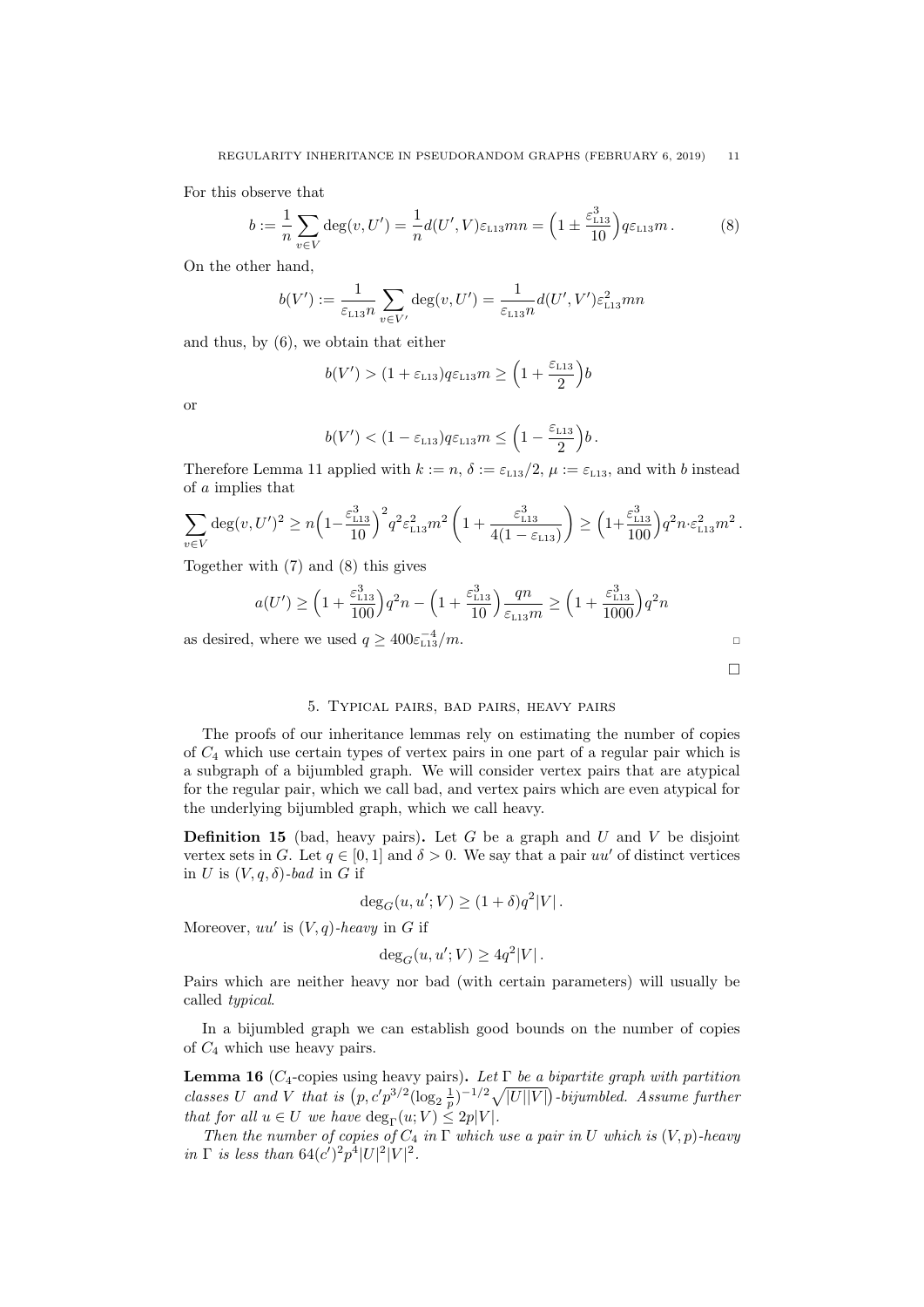*Proof.* We first fix  $u \in U$  and count the number of copies of  $C_4$  in  $\Gamma$  which use a pair that contains u and is  $(V, p)$ -heavy. Let  $W_u \subseteq U \setminus \{u\}$  be the set of vertices  $u' \in U \setminus \{u\}$  such that uu' is a  $(V, p)$ -heavy pair. We now split  $W_u$  according to the number of common neighbours the vertices of  $W_u$  have with u. Since  $4p^2|V| \leq$  $deg(u, u') \leq 2p|V|$  for all  $u' \in W_u$ , we can partition  $W_u$  into  $W_u = S_1 \dot{\cup} \dots \dot{\cup} S_{\lfloor \log_2 \frac{1}{p} \rfloor}$ with

$$
S_t = \left\{ u' \in W_u \colon 2^{t-1} \cdot 4p^2 |V| \le |N(u, u')| < 2^t \cdot 4p^2 |V| \right\}
$$

for  $t = 1, 2, ..., \lfloor \log_2 \frac{1}{p} \rfloor$ . Since  $\deg_{\Gamma}(u; V) \leq 2p|V|$ , we can take a superset  $N_u \subseteq V$  of  $N(u)$  of size  $2p|V|$ . Applying Lemma [6](#page-5-2) to  $(U, N_u)$  with c' replaced by  $c'(\log_2 \frac{1}{p})^{-1/2}$ ,  $k = 1$  and  $\gamma = 2^{t-1}$ , we see that the number of vertices in U with at least  $(1 + \gamma)p|N_u| = (1 + \gamma) \cdot 2p^2|V|$  neighbours in  $N_u$  is at most

$$
2(c')^2(\log_2\frac{1}{p})^{-1}2^{2-2t}|U|.
$$

Since each vertex of  $S_t$  has at least  $4 \cdot 2^{t-1} p^2 |V| \ge (1 + \gamma) \cdot 2p^2 |V|$  neighbours in  $N(u) \subseteq N_u$ , we conclude that

$$
|S_t| \le 2^{3-2t} (c')^2 |U| (\log_2 \frac{1}{p})^{-1}.
$$

For a fixed u', the number of copies of  $C_4$  using u and u' is  $\binom{|N(u,u')|}{2}$   $\leq$  $\frac{1}{2}|N(u, u')|^2$ . Hence, the total number of copies of  $C_4$  using u and any vertex of  $S_t$  is at most

$$
|S_t| \frac{1}{2} (2^t \cdot 4p^2 |V|)^2 \le 64(c')^2 p^4 |U||V|^2 (\log_2 \frac{1}{p})^{-1}.
$$

Summing over the at most  $\log_2 \frac{1}{p}$  values of t, we conclude that the total number of copies of  $C_4$  in  $\Gamma$  using u and some  $u' \in W_u$  is at most  $64(c')^2 p^4 |U||V|^2$ .

Finally, summing over all  $u \in U$ , the total number of copies of  $C_4$  in  $\Gamma$  using  $(V, p)$ -heavy pairs in U is at most  $64(c')^2 p^4 |U|^2 |V|^2$  as desired.

Using this lemma we obtain a good lower bound on the number of bad pairs in subgraphs of bijumbled graphs which are irregular or exceed a certain density.

<span id="page-11-0"></span>**Lemma 17** (many bad pairs). Given  $d \in (0,1)$  and  $\varepsilon^* \leq 10^{-3}$ , if  $\delta \leq (\varepsilon^*)^{14}/10$ ,  $\varepsilon \leq (\varepsilon^*)^{14} d/100$  and  $c' \leq d^2 \varepsilon^{10}/100$  then for any  $p \in (0, 1/2)$  the following holds. Let  $\Gamma$  be a graph and let G be a bipartite subgraph of  $\Gamma$  with vertex classes U and V. Assume further that  $\Gamma$  is  $(p, c'p^{3/2}(\log_2 \frac{1}{p})^{-1/2}\sqrt{|U||V|})$ -bijumbled and  $deg_{\Gamma}(u; V) \leq 2p|V|$  for all  $u \in U$ . If

<span id="page-11-2"></span><span id="page-11-1"></span>(i)  $(U, V)$  has density at least  $(d - \varepsilon)p$  and is not  $(\varepsilon^*, p)$ -regular in G, or (ii)  $(U, V)$  has density at least  $(d + \varepsilon^*)p$  in G,

then at least  $(\varepsilon^*)^{15}d^4|U|^2$  pairs  $uu' \in {U \choose 2}$  are  $(V, dp, \delta)$ -bad in G.

*Proof.* Let  $P_h$  be the set of  $(V, p)$ -heavy pairs in  $\Gamma$  and  $P_b$  be the set of  $(V, dp, \delta)$ -bad pairs in G which are not in  $P_h$ . Let  $P_t := {U \choose 2} \setminus (P_b \cup P_h)$ . Denote by  $C_4^h$  the number of those copies of  $C_4$  in G that use a pair in  $P_h$ , and define  $C_4^b$  and  $C_4^t$  similarly.

We claim that, if  $(i)$  $(i)$  or  $(ii)$  $(ii)$  $(ii)$  are satisfied, then

<span id="page-11-3"></span>
$$
C_4(G) \ge \left(1 + (\varepsilon^*)^{14}\right) d^4 p^4 \frac{1}{4} |U|^2 |V|^2. \tag{9}
$$

Indeed, Lemma [7](#page-5-0) implies that U and V are of size at least  $\frac{1}{8} (c'(\log_2 \frac{1}{p})^{-1/2}p)^{-2} \geq$  $\frac{1}{8}(c'p)^{-2}$ , and hence  $\nu_0 := (\min\{|U|, |V|\})^{-1/2} \le$ √  $\overline{8}c'p$ . Now assume first that  $(i)$  $(i)$ holds. Then G has density at least

$$
(d - \varepsilon)p \ge (\varepsilon^*)^{-10}\sqrt{8}c'p \ge (\varepsilon^*)^{-10}\nu_0
$$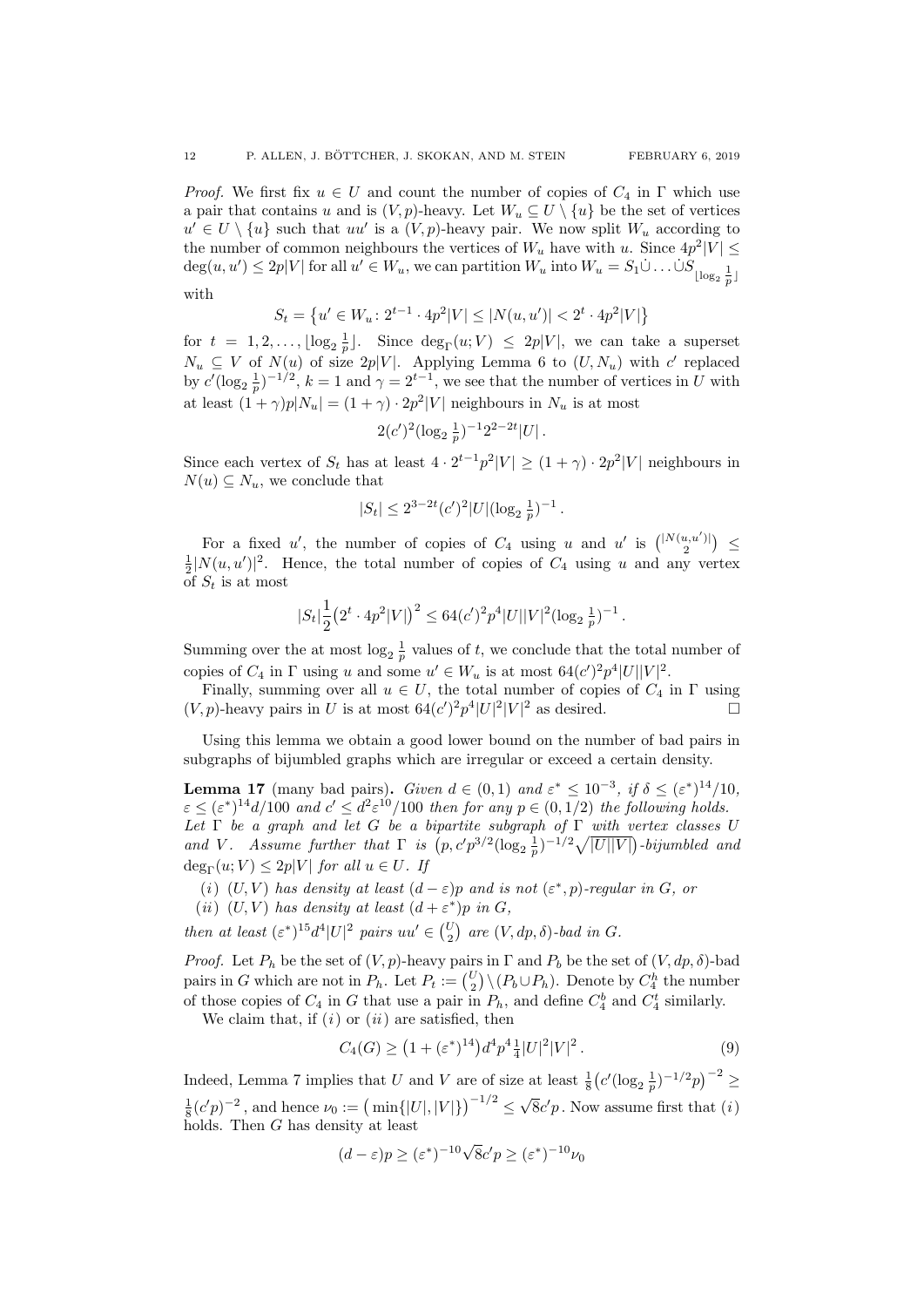because  $c' \leq d^2 \varepsilon^{10}/100$  and  $\varepsilon \leq \varepsilon^*$ . But this is the condition we require to apply Lemma [13](#page-7-1) with  $\varepsilon_{L13} = \varepsilon^*$  and  $q = (d - \varepsilon)p$  to G. By Lemma [13\(](#page-7-1)[b](#page-7-6)) we have

$$
C_4(G) \ge (1 + (\varepsilon^*)^{13})(d - \varepsilon)^4 p^4 \frac{1}{4} |U|^2 |V|^2 \ge (1 + (\varepsilon^*)^{14}) d^4 p^4 \frac{1}{4} |U|^2 |V|^2,
$$

where we used  $\varepsilon \leq (\varepsilon^*)^{14} d/100$  in the second inequality. Hence [\(9\)](#page-11-3) holds in this case. If, on the other hand, ([ii](#page-11-2)) holds, then G has density at least  $(d+\varepsilon^*)p \ge dp \ge$ case. It, on the other hand, (*u*) holds, then G has density at least  $(a + \varepsilon) p \geq ap \geq \varepsilon^{-10} \sqrt{8}c'p \geq \varepsilon^{-10} \nu_0$ , where we used  $c' \leq d^2 \varepsilon^{10}/100$  in the second inequality. Hence Lemma [13\(](#page-7-1)*[a](#page-7-7)*) applied with  $\varepsilon_{L13} = \varepsilon$  $\varepsilon_{L13} = \varepsilon$  $\varepsilon_{L13} = \varepsilon$  and  $q = (d + \varepsilon^*)p$  gives

$$
C_4(G) \ge (1 - \varepsilon^8)(d + \varepsilon^*)^4 p^4 \frac{1}{4} |U|^2 |V|^2 \ge (1 + (\varepsilon^*)^{14}) d^4 p^4 \frac{1}{4} |U|^2 |V|^2,
$$

because  $\varepsilon \leq (\varepsilon^*)^{14} d/100$ , which means we also get [\(9\)](#page-11-3) in this case.

Our next goal is to obtain a lower bound for  $C_4^b$ . For this purpose observe that since  $\deg_{\Gamma}(u; V) \leq 2p|V|$  for all  $u \in U$  Lemma [16](#page-10-1) applies and we obtain  $C_4^h \leq$  $64(c')^2 p^4 |U|^2 |V|^2$ . Moreover, each pair  $uu' \in P_t$  lies in at most  $\binom{\deg_G(u,u';V)}{2} \leq$  $\binom{(1+\delta)d^2p^2|V|}{2} \leq \frac{1}{2}(1+\delta)^2d^4p^4|V|^2$  copies of  $C_4$  in G by definition of  $P_t$ . Hence

$$
C_4^t \le \binom{|U|}{2} \cdot \frac{1}{2}(1+\delta)^2 d^4p^4|V|^2 \le \frac{1}{4}(1+3\delta) d^4p^4|U|^2|V|^2\,.
$$

Thus we conclude from [\(9\)](#page-11-3) that

$$
C_4^b = C_4(G) - C_4^h - C_4^t
$$
  
\n
$$
\geq \left(\frac{(\varepsilon^*)^{14} d^4}{4} - 64(c')^2 - \frac{3\delta d^4}{4}\right) p^4 |U|^2 |V|^2
$$
  
\n
$$
\geq 8(\varepsilon^*)^{15} d^4 p^4 |U|^2 |V|^2,
$$

where we use  $\varepsilon^* \leq 10^{-3}$ ,  $c' \leq d^2 \varepsilon^{10}/100$ ,  $\delta \leq (\varepsilon^*)^{14}/10$ , and  $\varepsilon \leq \varepsilon^*$ . Now observe that each pair  $uu'$  in  $P_b$  is in at most

$$
\binom{\deg_\Gamma(u,u';V)}{2} \leq \binom{4p^2|V|}{2} < 8p^4|V|^2
$$

copies of  $C_4$  in G by definition of  $P_b$ . It follows that

$$
|P_b| \ge \frac{8(\varepsilon^*)^{15} d^4 p^4 |U|^2 |V|^2}{8p^4 |V|^2} = (\varepsilon^*)^{15} d^4 |U|^2,
$$

as desired.  $\Box$ 

The next lemma provides an upper bound for the number of bad pairs in neighbourhoods.

<span id="page-12-0"></span>**Lemma 18** (few bad pairs). Let  $d, \delta > 0$ , let  $c' \leq \varepsilon \leq 10^{-10} \delta^6 d^8$ , and  $p \in (0, 1)$ . Let  $G \subseteq \Gamma$  and let  $U, V, W \subseteq V(\Gamma)$  be disjoint sets such that

(i)  $(U, V)$  is  $(p, c'p^{3/2}\sqrt{|U||V|})$ -bijumbled in  $\Gamma$ ,

<span id="page-12-2"></span>(ii)  $(V, W)$  is  $(p, c'p^2\sqrt{|V||W|})$ -bijumbled in  $\Gamma$ , and  $(\varepsilon, d, p)$ -regular in G, and (iii) each  $v \in V$  has  $\deg_{\Gamma}(v; U) = (1 \pm \varepsilon)p|U|$ .

Then, for the sets  $P_b(u)$  of pairs  $vv' \in \binom{N_{\Gamma}(u;V)}{2}$  which are  $(W, dp, \delta)$ -bad in G, we have  $\sum_{u\in U} |P_b(u)| \leq \delta p^2 |U||V|^2$ .

*Proof.* Let  $P_b$  be the set of all pairs  $vv' \in \binom{V}{2}$  which are  $(W, dp, \delta)$ -bad in G. Our first step is to obtain an upper bound on  $|\tilde{P_b}|$ .

<span id="page-12-1"></span>Claim 19.  $|P_b| \leq \frac{1}{2}\delta\binom{|V|}{2}$ .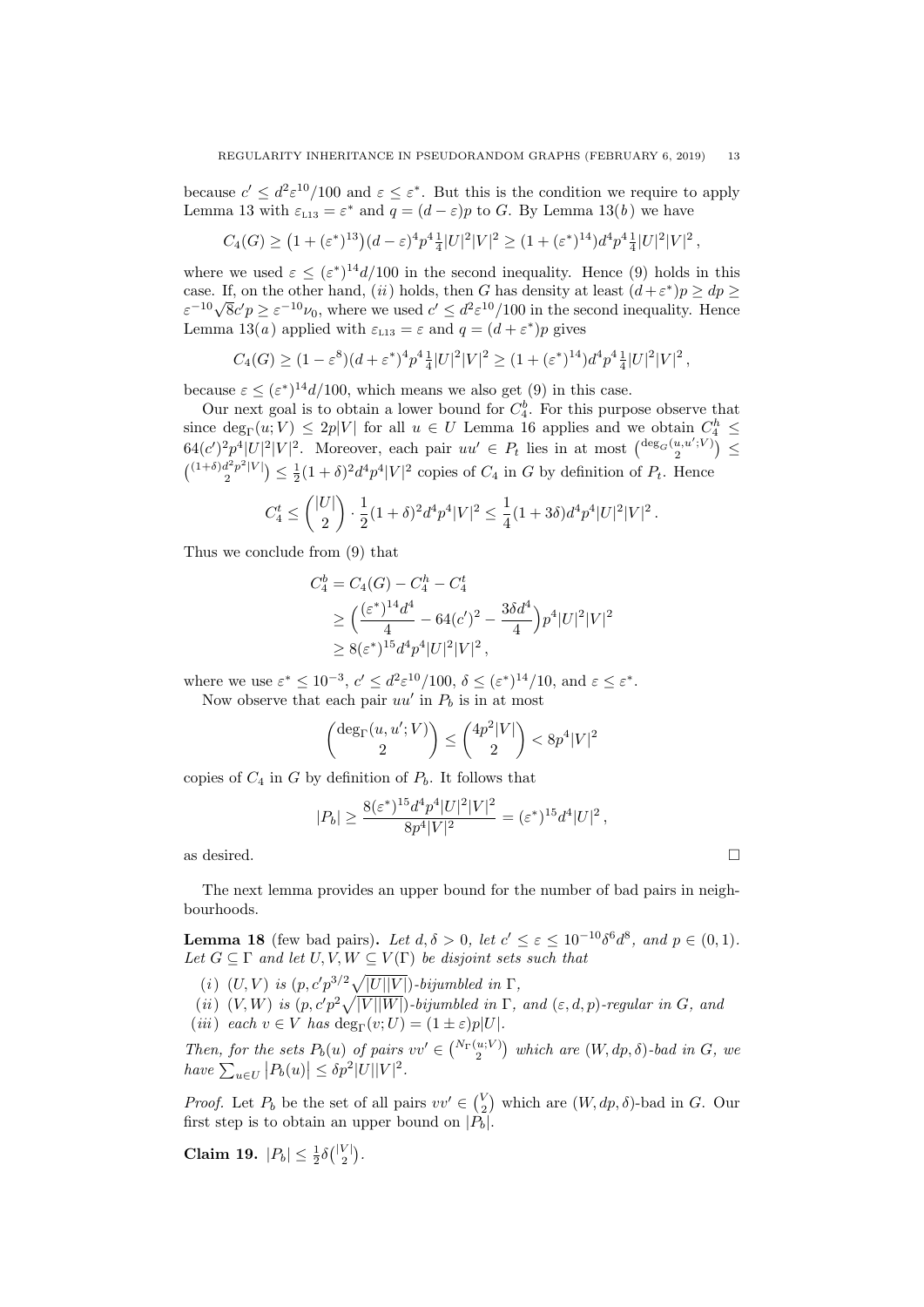*Proof of Claim [19.](#page-12-1)* We conclude from Lemma [7](#page-5-0) applied to  $(V, W)$  that  $|V|, |W| \geq$  $\frac{1}{8}(c')^{-2}p^{-3} \ge \frac{1}{8}p^{-2}\varepsilon^{-2}$ . This implies

<span id="page-13-0"></span>
$$
|V| - 1 \ge (1 - \varepsilon)|V| \quad \text{and} \quad (d - \varepsilon)p|V| - 1 \ge (1 - \varepsilon)(d - \varepsilon)p|V|, \tag{10}
$$

which we will use to estimate binomial coefficients.

Let  $\mu$  be such that  $|P_b| = \mu{\binom{|V|}{2}}$ . Our goal is to get an upper bound on  $\mu$ . For this purpose we shall first use the defect form of Cauchy-Schwarz, Lemma [11,](#page-7-5) to get a lower bound on the number of  $C_4$ -copies in  $(V, W)$  in terms of  $\mu$ . Then we combine this bound with the upper bound on the number of  $C_4$ -copies in regular pairs provided by Lemma [12.](#page-7-2)

For the application of Lemma [11](#page-7-5) set  $a_{vv'} := \deg_G(v, v'; W)$  for each  $vv' \in \binom{V}{2}$ , and define

$$
a' := \binom{|V|}{2}^{-1} \sum_{vv' \in \binom{V}{2}} a_{vv'} = \binom{|V|}{2}^{-1} \sum_{w \in W} \binom{\deg_G(w;V)}{2}
$$

to be the average of the  $a_{vv'}$ . Let us now first establish some bounds on  $a'$ . Since  $(V, W)$  is  $(\varepsilon, d, p)$ -regular in G, all but at most  $\varepsilon |W|$  vertices of W have at least  $(d - \varepsilon)p|V|$  neighbours in V. This gives

<span id="page-13-1"></span>
$$
a' \ge \binom{|V|}{2}^{-1} (1 - \varepsilon)|W| \binom{(d - \varepsilon)p|V|}{2} \stackrel{(10)}{\ge} (1 - \varepsilon)^2 (d - \varepsilon)^2 p^2 |W| =: a. \tag{11}
$$

On the other hand, by Lemma [6,](#page-5-2) the number of vertices  $w \in W$  with  $\deg_{\Gamma}(w; V)$  $2p|V|$  is at most  $2(c'p)^2|W|$ . We conclude that

<span id="page-13-2"></span>
$$
a' \le {\binom{|V|}{2}}^{-1} {\binom{|W|}{2}}^{2p|V|} + 2(c'p)^2|W|{\binom{|V|}{2}}) \le (4 + 2(c')^2)p^2|W| \le 5p^2|W|.
$$
\n(12)

Now we apply Lemma [11](#page-7-5) with  $k = \binom{|V|}{2}$  and  $a, \delta$  and  $\mu$  as given. By [\(11\)](#page-13-1) the  $a_{vv'}$ average at least a. Moreover, by definition all  $\mu k$  pairs  $vv' \in P_b$  are  $(W, dp, \delta)$ -bad in G, that is,  $a_{vv'} \ge (1+\delta)d^2p^2|W| \ge (1+\delta)a$  by [\(11\)](#page-13-1). Lemma [11](#page-7-5) thus guarantees that

$$
\sum_{v' \in {V \choose 2}} a_{vv'}^2 \ge ka^2 \left(1 + \frac{\mu \delta^2}{1 - \mu}\right)
$$
  
\n
$$
\ge {\binom{|V|}{2}} (1 - \varepsilon)^4 (d - \varepsilon)^4 p^4 |W|^2 (1 + \mu \delta^2)
$$
  
\n
$$
\ge \frac{1}{2} (1 - \varepsilon)^5 (d - \varepsilon)^4 (1 + \mu \delta^2) p^4 |V|^2 |W|^2
$$
  
\n
$$
\ge \frac{1}{2} (d - 3\varepsilon)^4 (1 + \mu \delta^2) p^4 |V|^2 |W|^2,
$$

since  $(1 - \varepsilon)^5 (d - \varepsilon)^4 \ge (d - 3\varepsilon)^4$ .

 $\iota$ 

Hence the number of copies of  $C_4$  in  $G[V, W]$  is

$$
\sum_{vv' \in {V \choose 2}} {a_{vv'} \choose 2} = \frac{1}{2} \sum_{vv' \in {V \choose 2}} a_{vv'}^2 - \frac{1}{2} \sum_{vv' \in {V \choose 2}} a_{vv'}
$$
  
\n
$$
\geq \frac{1}{4} (d - 3\varepsilon)^4 (1 + \mu \delta^2) p^4 |V|^2 |W|^2 - |V|^2 \frac{5}{4} p^2 |W|
$$
  
\n
$$
\geq \frac{1}{4} (d - 4\varepsilon)^4 (1 + \mu \delta^2) p^4 |V|^2 |W|^2,
$$

where we used  $|W| \geq \frac{1}{8}p^{-2}\varepsilon^{-2}$  in the last inequality. On the other hand, since  $(V, W)$  is  $(\varepsilon, d, p)$ -regular in G, and  $(p, c'p^2\sqrt{|V||W|})$ -bijumbled in  $\Gamma$ , Lemma [12](#page-7-2) implies that the of copies of  $C_4$  in  $G[V,W]$  is at most  $\frac{1}{4}(d^4+100(c'+\varepsilon)^{1/2})p^4|V|^2|W|^2$ .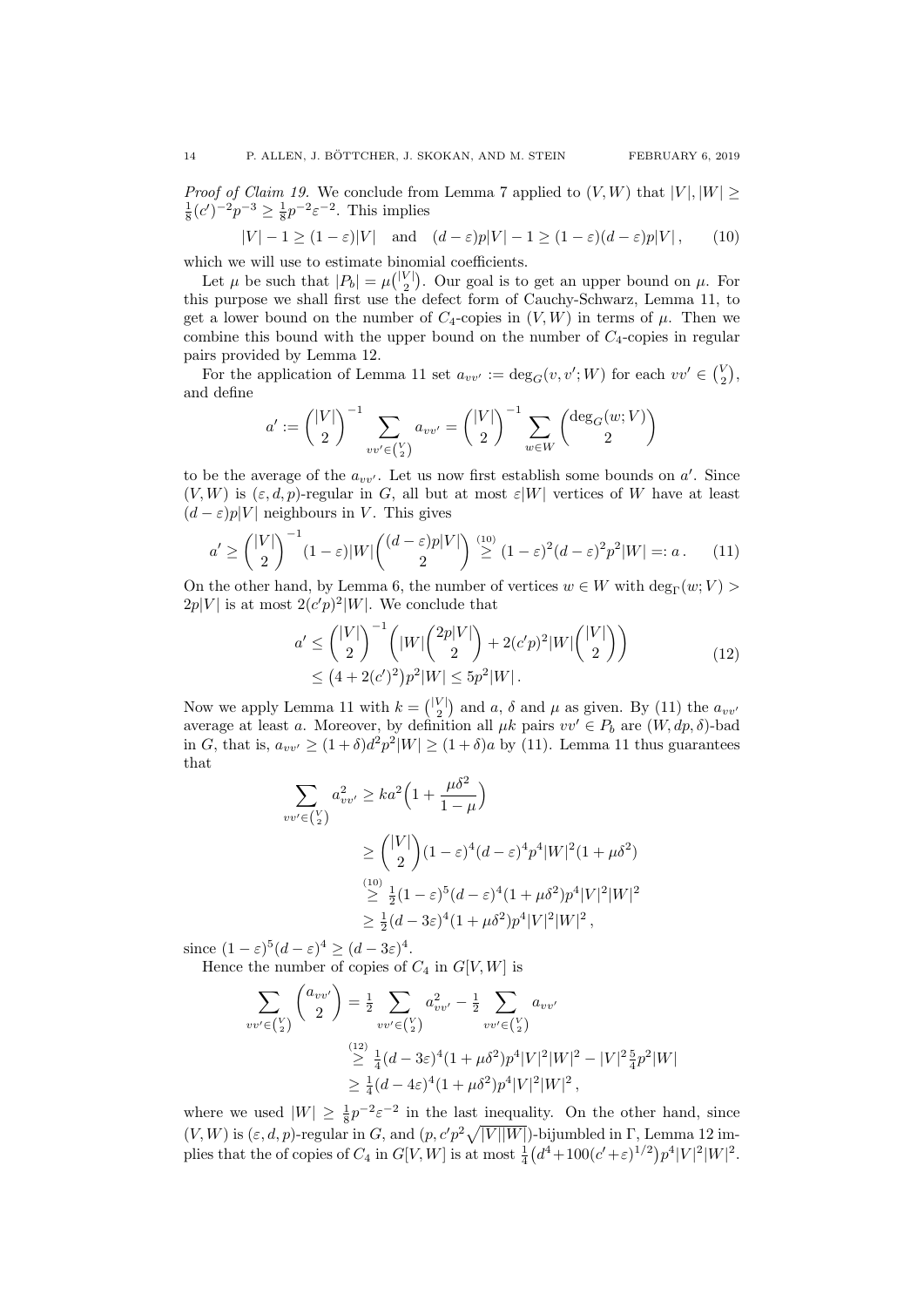Putting these two inequalities together we obtain

$$
(d - 4\varepsilon)^4 (1 + \mu \delta^2) \le d^4 + 100(c' + \varepsilon)^{1/2}.
$$

Using the assumption that  $c' \leq \varepsilon \leq 10^{-10} \delta^6 d^8$ , we deduce that  $\mu \leq \frac{1}{2} \delta$  as desired.  $\Box$ 

Now for each  $v \in V$ , let  $V_v := \{v' \in V : vv' \in P_b\}$ . Note that  $vv' \in P_b(u)$  if and only if  $vv' \in P_b$  and  $u \in N_{\Gamma}(v;U)$  and  $uv' \in E(\Gamma)$ . It follows that

$$
\sum_{u \in U} |P_b(u)| = \frac{1}{2} \sum_{v \in V} e_{\Gamma}(V_v, N_{\Gamma}(v; U)).
$$

Since  $(U, V)$  is  $(p, c'p^{3/2}\sqrt{|U||V|})$ -bijumbled in  $\Gamma$ , we have for each  $v \in V$  that

$$
e_{\Gamma}(V_v, N_{\Gamma}(v; U)) \le p|V_v| \deg_{\Gamma}(v; U) + c' p^{3/2} \sqrt{|U||V|} \sqrt{|V_v| \deg_{\Gamma}(v; U)}
$$
  
\n
$$
\le (1 + \varepsilon)p^2|V_v||U| + c' p^{3/2} \sqrt{|U||V|} \sqrt{(1 + \varepsilon)p|U||V|}
$$
  
\n
$$
= ((1 + \varepsilon)|V_v| + c' \sqrt{1 + \varepsilon}|V|) p^2|U|,
$$

where we use assumption  $(iii)$  $(iii)$  $(iii)$  for the second inequality. We therefore obtain

$$
\sum_{u \in U} |P_b(u)| \le \frac{1}{2} \sum_{v \in V} \left( (1+\varepsilon)|V_v| + c'\sqrt{1+\varepsilon}|V| \right) p^2 |U|
$$
  
\n
$$
\le (1+\varepsilon)p^2 |P_b||U| + c'p^2 |V|^2 |U|
$$
  
\n
$$
\le \frac{1}{2}(1+\varepsilon)\delta p^2 { |V| \choose 2} |U| + c'p^2 |V|^2 |U|
$$
  
\n
$$
\le \delta p^2 |U||V|^2,
$$

<span id="page-14-0"></span>as desired, where in the third inequality we use Claim [19.](#page-12-1)  $\Box$ 

## 6. One-sided inheritance

To prove Lemma [3](#page-2-0) we combine Lemma [17](#page-11-0) and Lemma [18.](#page-12-0) The former asserts that any vertex x such that  $(N_{\Gamma}(x; Y), Z)$  is not  $(\varepsilon', d, p)$ -regular in G creates many pairs in  $N_{\Gamma}(x, Y)$  which are bad in  $(Y, Z) \subseteq G$ , whereas the latter upper bounds the sum over  $x \in X$  of the number of such bad pairs.

*Proof of Lemma [3.](#page-2-0)* We may assume without loss of generality that  $0 < \varepsilon' < 10^{-4}$ . Given in addition  $d > 0$  set

<span id="page-14-1"></span>
$$
\delta = 10^{-10} (\varepsilon')^{20} d^4 \,, \quad \varepsilon = 10^{-16} (\varepsilon')^{22} d^{16} \delta^6 \quad \text{and} \quad c = 10^{-4} \varepsilon^{10} d^4 \delta^2 \,. \tag{13}
$$

As a preparation we first 'clean up' the partition classes  $X, Y, Z$  as follows. We let  $Y' \subseteq Y$  be the set of vertices y of Y with

<span id="page-14-3"></span>
$$
\deg_{\Gamma}(y;X) = (1 \pm \varepsilon)p|X|, \quad \deg_{\Gamma}(y;Z) = (1 \pm \varepsilon)p|Z|, \quad \text{and}
$$

$$
\deg_G(y;Z) = (d \pm \varepsilon)p|Z|.
$$
 (14)

Observe that by Lemma [6](#page-5-2) and by  $(\varepsilon, d, p)$ -regularity of  $(X, Y)$  in G we have

<span id="page-14-5"></span>
$$
|Y \setminus Y'| \le 2c^2 p \varepsilon^{-2} |Y| + 2c^2 p^2 \varepsilon^{-2} |Y| + 2\varepsilon |Y| \stackrel{(13)}{\le} 3\varepsilon |Y| \,. \tag{15}
$$

Hence,  $(X, Y')$  is  $(p, \frac{3}{2}cp^{3/2}\sqrt{|X||Y'|})$ -bijumbled in  $\Gamma$ . We then let  $X' \subseteq X$  be the set of vertices  $x$  of  $X$  with

<span id="page-14-2"></span>
$$
\deg_{\Gamma}(x;Y') = (1 \pm \varepsilon)p|Y'| \text{ and } \deg_{\Gamma}(x;Y \setminus Y') \le 4\varepsilon p|Y|.
$$
 (16)

Similarly as before, we apply Lemma [6](#page-5-2) once to  $(X, Y')$  with  $\gamma = \varepsilon$  and once to the pair  $(X, Y \setminus Y')$  in  $(X, Y)$  with  $\gamma = \frac{1}{3}$  and use [\(13\)](#page-14-1) and [\(16\)](#page-14-2) to obtain

<span id="page-14-4"></span>
$$
|X \setminus X'| \le 2(\frac{3}{2}c)^2 p \varepsilon^{-2} |X| + 2(3c)^2 p |X| \le \varepsilon p |X|.
$$
 (17)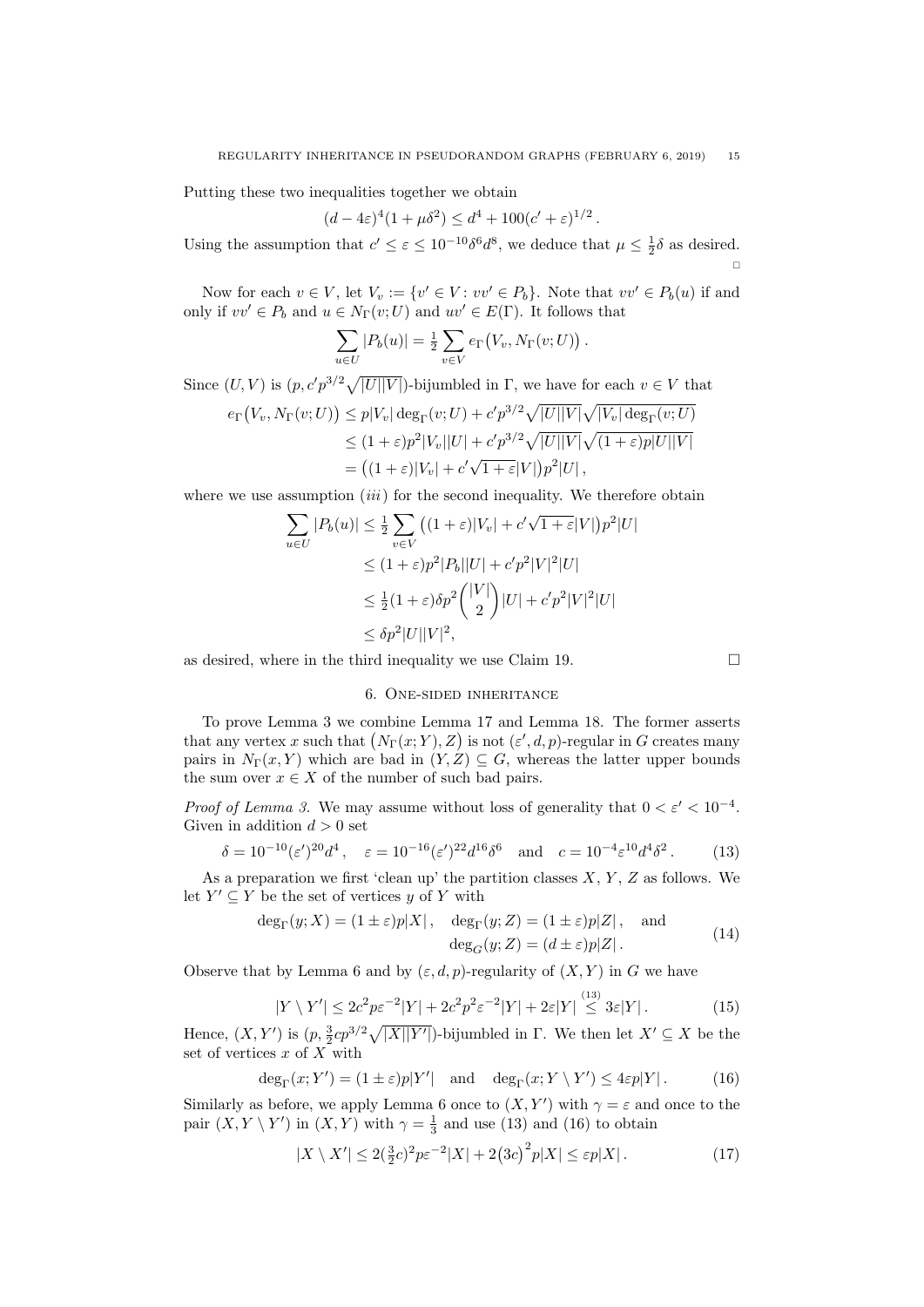By Lemma [9](#page-6-0) and because of [\(14\)](#page-14-3) and [\(17\)](#page-14-4) it follows that

<span id="page-15-2"></span> $(Y', Z)$  is  $(2\varepsilon, d, p)$ -regular in  $G$  and  $deg_{\Gamma}(y; X'')$  $\deg_{\Gamma}(y;X') = (1 \pm 3\varepsilon)p|X'|$  $(18)$ for each  $y \in Y'$ . Moreover,  $(Y', Z)$  is  $\left(p, \frac{3}{2}cp^2(\log_2 \frac{1}{p})^{-1/2}\sqrt{|Y'||Z|}\right)$ -bijumbled in Γ. Thus for each  $x \in X'$ , because  $|Y'|$  ≤ deg<sub>Γ</sub>( $x; Y'$ )/( $p(1 − ε)$ ) by [\(16\)](#page-14-2),

<span id="page-15-1"></span>
$$
(Y', Z)
$$
 is  $(p, 2cp^{3/2}(\log_2 \frac{1}{p})^{-1/2}\sqrt{|N_{\Gamma}(x; Y')||Z|})$ -bijumbled in  $\Gamma$ . (19)

Finally, let  $X^*$  be the set of vertices in  $X'$  such that  $(N_{\Gamma}(x; Y'), Z)$  is not  $\left(\frac{\varepsilon'}{2}\right)$  $\frac{\varepsilon'}{2},d,p$ )regular in G.

We claim that  $(N_{\Gamma}(x; Y), Z)$  is  $(\varepsilon', d, p)$ -regular in G for all  $x \in X' \setminus X^*$ . In order to show this we apply Lemma [10](#page-6-1) with  $\varepsilon_{110} = \frac{1}{2} \varepsilon'$  and  $c_{110} = 2c$ , and with  $U = N_{\Gamma}(x; Y'), U' = N_{\Gamma}(x, Y)$  and  $V = V' = Z$ . This is possible by [\(19\)](#page-15-1), the definition of  $X^*$ , and because

$$
|U' \setminus U| \le \deg_{\Gamma}(x; Y \setminus Y') \stackrel{(16)}{\le} 4\varepsilon p|Y| \stackrel{(13)}{\le} \frac{1}{10} \left(\frac{\varepsilon'}{2}\right)^3 (1 - 3\varepsilon)p|Y|
$$
  

$$
\leq \frac{1}{10} \left(\frac{\varepsilon'}{2}\right)^3 \deg_{\Gamma}(x; Y) \leq \frac{1}{10} \left(\frac{\varepsilon'}{2}\right)^3 |U|,
$$
 (20)

<span id="page-15-6"></span>where for the second to last inequality we use  $(15)$  and  $(16)$ . We conclude that indeed  $(N_{\Gamma}(x;Y), Z)$  is  $(\varepsilon', d, p)$ -regular in G. Therefore, by [\(17\)](#page-14-4) it suffices to show that  $|X^*| \leq \frac{1}{2} \varepsilon' |X|$  to complete the proof.

For this purpose, we define for each  $x \in X'$ 

$$
P_b(x) := \left\{ yy' \in \binom{N_{\Gamma}(x;Y')}{2} : yy' \text{ is } (Z, dp, \delta) \text{-bad in } G \right\}.
$$

and determine a lower bound on  $\sum_{x \in X'} |P_b(x)|$  in terms of  $|X^*|$  with the help of Lemma [17](#page-11-0) and an upper bound in terms of  $|X'|$  with the help of Lemma [18.](#page-12-0)

For the lower bound, fix  $x \in X^*$ . By [\(14\)](#page-14-3) the density of  $(N_{\Gamma}(x;Y'), Z)$  in G is at least  $(d - \varepsilon)p$ . Hence, by [\(13\)](#page-14-1), [\(14\)](#page-14-3), [\(19\)](#page-15-1) and the definition of  $X^*$  we may apply Lemma [17](#page-11-0) with parameters  $d, \varepsilon^* = \frac{\varepsilon^2}{2}$  $\epsilon'_{2}$ ,  $\delta$ ,  $\varepsilon_{L17} = 2\varepsilon$  $\varepsilon_{L17} = 2\varepsilon$  $\varepsilon_{L17} = 2\varepsilon$ ,  $c' = 2c$  and p to the pair  $(N_{\Gamma}(x; Y'), Z)$  $(N_{\Gamma}(x; Y'), Z)$  in G, in the bijumbled graph  $(Y, Z)$  in  $\Gamma$ , using condition (i) of this lemma. We obtain  $|P_b(x)| \geq \left(\frac{\varepsilon^2}{2}\right)$  $\frac{\varepsilon'}{2}$ )<sup>15</sup> $d^4$  deg<sub>Γ</sub>(*x*; *Y'*)<sup>2</sup>, and therefore

<span id="page-15-3"></span>
$$
\sum_{x \in X'} |P_b(x)| \ge \sum_{x \in X^*} |P_b(x)| \stackrel{(16)}{\ge} |X^*| \cdot \left(\frac{\varepsilon'}{2}\right)^{15} d^4 (1 - \varepsilon)^2 p^2 |Y'|^2. \tag{21}
$$

For the upper bound we use Lemma [18](#page-12-0) with input  $\delta$ ,  $\varepsilon_{118} = 3\varepsilon$ , and  $c' = 2c$ , and setting  $U = X'$ ,  $V = Y'$  and  $W = Z$ , which we may do by [\(13\)](#page-14-1), [\(15\)](#page-14-5), [\(17\)](#page-14-4) and [\(18\)](#page-15-2). The conclusion is that  $\sum_{x \in X'} |P_b(x)| \leq \delta p^2 |X'||Y'|^2$ . Together with [\(21\)](#page-15-3) this gives  $(\frac{\varepsilon'}{2})$  $\frac{\varepsilon'}{2}$ )<sup>15</sup> $d^4(1-\varepsilon)^2|X^*| \le \delta|X'| \le \delta|X|$  and therefore by [\(13\)](#page-14-1) we indeed have  $|X^*| \leq \frac{1}{2}\varepsilon'$  $|X|$ .

### 7. Two-sided inheritance

<span id="page-15-0"></span>The proof of Lemma [4](#page-2-1) follows a similar pattern to that of Lemma [3.](#page-2-0)

*Proof of Lemma [4.](#page-2-1)* Assume without loss of generality that  $0 < \varepsilon' < 10^{-4}$ . Given  $d > 0$ , we set

<span id="page-15-4"></span>
$$
\varepsilon^* = 10^{-20} (\varepsilon')^{14} d, \qquad \delta = 10^{-20} d^4 (\varepsilon^*)^{31}, \n\varepsilon = 10^{-20} (\varepsilon^*)^{30} \delta^6 d^8 \qquad \text{and} \qquad c = 10^{-3} d^2 \varepsilon^{10} \delta.
$$
\n(22)

We now 'clean up' the partition classes X, Y, Z as follows. First, let  $Y' \subseteq Y$  be the set of vertices  $y \in Y$  with

<span id="page-15-5"></span>
$$
\deg_{\Gamma}(y; Z) = (1 \pm \varepsilon)p|Z|, \text{ and } \deg_{\Gamma}(y; X) = (1 \pm \varepsilon)p|X|.
$$
 (23)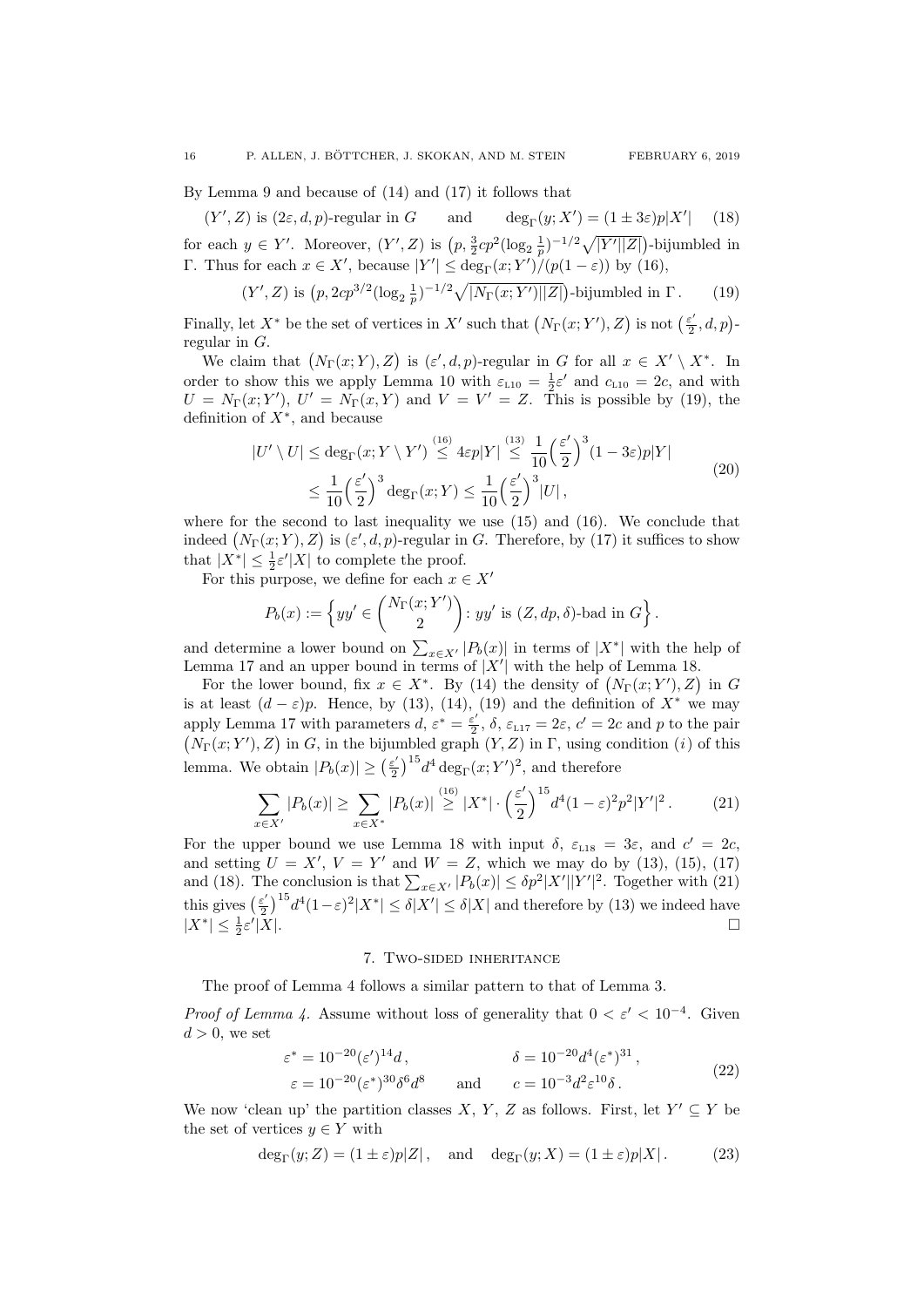By Lemma [6](#page-5-2) and [\(22\)](#page-15-4) we have

$$
|Y \setminus Y'| \le 2c^2 (\log_2 \frac{1}{p})^{-1} p^3 \varepsilon^{-2} |Y| + 2c^2 p^2 \varepsilon^{-2} |Y| \le \varepsilon |Y|.
$$
 (24)

<span id="page-16-1"></span>We let  $X' \subseteq X$  be the set of vertices  $x \in X$  with

$$
\deg_{\Gamma}(x;Y') = (1 \pm \varepsilon)p|Y'|, \quad \deg_{\Gamma}(x;Y \setminus Y') \le 2\varepsilon p|Y|, \text{ and}
$$
  

$$
\deg_{\Gamma}(x;Z) = (1 \pm \varepsilon)p|Z|.
$$
 (25)

Again, by Lemma [6](#page-5-2) and [\(22\)](#page-15-4) we have

<span id="page-16-0"></span>
$$
|X \setminus X'| \le 2 \cdot 8c^2 p^2 \varepsilon^{-2} |X| + 2c^2 p^4 \varepsilon^{-2} |X| \le \varepsilon p |X|.
$$
 (26)

By Lemma [9,](#page-6-0) by  $(23)$  and by  $(26)$ , we obtain

<span id="page-16-4"></span>
$$
(Y', Z) \text{ is } (2\varepsilon, d, p)\text{-regular in } G \quad \text{and} \quad \deg_{\Gamma}(y; X') = (1 \pm 3\varepsilon)p|X'| \tag{27}
$$

for each  $y \in Y'$ . Moreover,  $(Y', Z)$  is  $\left(p, 2cp^{5/2}(\log_2 \frac{1}{p})^{-1/2}\sqrt{|Y'||Z|}\right)$ -bijumbled in Γ. Thus for each  $x \in X'$ , because  $|Y'| \leq \deg_{\Gamma}(x;Y')/(p(1-\varepsilon))$  and  $|Z| \leq$ deg<sub>Γ</sub> $(x;Z)/(p(1-\varepsilon))$  by [\(25\)](#page-16-1),

<span id="page-16-2"></span>
$$
(Y', Z) \text{ is } (p, 2cp^{3/2} (\log_2 \frac{1}{p})^{-1/2} \sqrt{|N_{\Gamma}(x; Y')||N_{\Gamma}(x; Z)|})\text{-bijumbled in } \Gamma. \tag{28}
$$

For  $x \in X'$  let

$$
Y_x := N_{\Gamma}(x;Y') \quad \text{and} \quad Z_x := N_{\Gamma}(x;Z).
$$

Define

$$
X_1^* := \left\{ x \in X' : d_G(Y_x, Z_x) \ge (d - \varepsilon^*)p \text{ and } (Y_x, Z_x)_G \text{ is not } \left(\frac{\varepsilon'}{2}, d, p\right) \text{-regular} \right\},
$$
  

$$
X_2^* := \left\{ x \in X' : d_G(Y_x, Z_x) \ge (d + (\varepsilon^*)^2)p \right\},
$$

and let  $X^* := X_1^* \cup X_2^*$ . Finally, let  $X^{**}$  be the set of  $x \in X' \setminus X^*$  such that  $(Y_x, Z_x)$  has density less than  $(d - \varepsilon^*)p$  in G.

We claim that  $(N_{\Gamma}(x; Y), Z_x)$  is  $(\varepsilon', d, p)$ -regular in G for all  $x \in X' \setminus (X^* \cup X^{**})$ . This again follows from Lemma [10,](#page-6-1) which we apply with  $\varepsilon_{L10} = \frac{1}{2} \varepsilon'$  $\varepsilon_{L10} = \frac{1}{2} \varepsilon'$  $\varepsilon_{L10} = \frac{1}{2} \varepsilon'$  and  $c_{L10} = 2c$ , and with  $U = Y_x$ ,  $U' = N_{\Gamma}(x, Y)$ ,  $V = V' = Z_x$ . This is possible by [\(28\)](#page-16-2), because  $(Y_x, Z_x)$  is  $(\frac{1}{2}\varepsilon', d, p)$ -regular in G by the definition of  $X^*$  and  $X^{**}$ , and because  $|U'| \leq (1 + \frac{1}{10}(\frac{1}{2}\varepsilon')^3)|U|$  by a calculation analogous to [\(20\)](#page-15-6). We conclude that indeed  $(N_{\Gamma}(x;Y), Z_x)$  is  $(\varepsilon', d, p)$ -regular in G. Therefore, by [\(26\)](#page-16-0) it suffices to show that  $|X^*| \leq \frac{1}{3} \varepsilon' |X|$  and  $|X^{**}| \leq \frac{1}{3} \varepsilon' |X|$  to complete the proof.

We start with the former. For each  $x \in X'$ , let

$$
P_b^*(x) := \left\{ yy' \in \binom{Y_x}{2} : yy' \text{ is } (Z_x, dp, \delta) \text{-bad in } G \right\}.
$$

To bound  $|X^*|$ , we will again estimate  $\sum_{x \in X'} |P_b^*(x)|$  in two different ways. The first part is given by the following claim.

<span id="page-16-5"></span>**Claim 20.** 
$$
\sum_{x \in X'} |P_b^*(x)| \ge \sum_{x \in X^*} |P_b^*(x)| \ge 10^{-10} (\varepsilon^*)^{30} d^4 p^2 |X^*||Y'|^2.
$$

Proof. This bound will follow from Lemma [17.](#page-11-0) We first need to 'clean up' the pairs  $(Y_x, Z_x)$  for the application of this lemma. Let  $Y'_x \subseteq Y_x$  consist of the vertices  $y \in Y_x$ with  $\deg_{\Gamma}(y; Z_x) \leq 2p|Z_x|$ . The pair  $(Y_x, Z_x)$  is  $(p, 2cp^{3/2} (\log_2 \frac{1}{p})^{-1/2} \sqrt{|Y_x||Z_x|})$ bijumbled since  $|Y_x||Z_x| = (1 \pm \varepsilon)^2 p^2 |Y||Z|$  by [\(28\)](#page-16-2). So Lemma [6](#page-5-2) and [\(22\)](#page-15-4) imply  $|Y_x \setminus Y'_x| \leq 8c^2 \left(\log_2 \frac{1}{p}\right)^{-1} p|Y_x| \leq \varepsilon p|Y_x|$ . Moreover,

<span id="page-16-3"></span>
$$
(Y'_x, Z_x)
$$
 is  $(p, 4cp^{3/2} (\log_2 \frac{1}{p})^{-1/2} \sqrt{|Y'_x||Z_x|})$ -bijumbled. (29)

We now first consider vertices  $x \in X_1^*$ . To bound  $|P_b^*(x)|$  we want to apply Lemma [17](#page-11-0) to  $(Y'_x, Z_x)$  $(Y'_x, Z_x)$ , using condition (*i*) of Lemma [17.](#page-11-0) For this purpose we will first show that  $(Y_x', Z_x)$  is also not  $\left(\frac{\varepsilon'}{4}\right)$  $\frac{\varepsilon'}{4}$ , d, p)-regular in G. Indeed, by [\(22\)](#page-15-4) and [\(29\)](#page-16-3)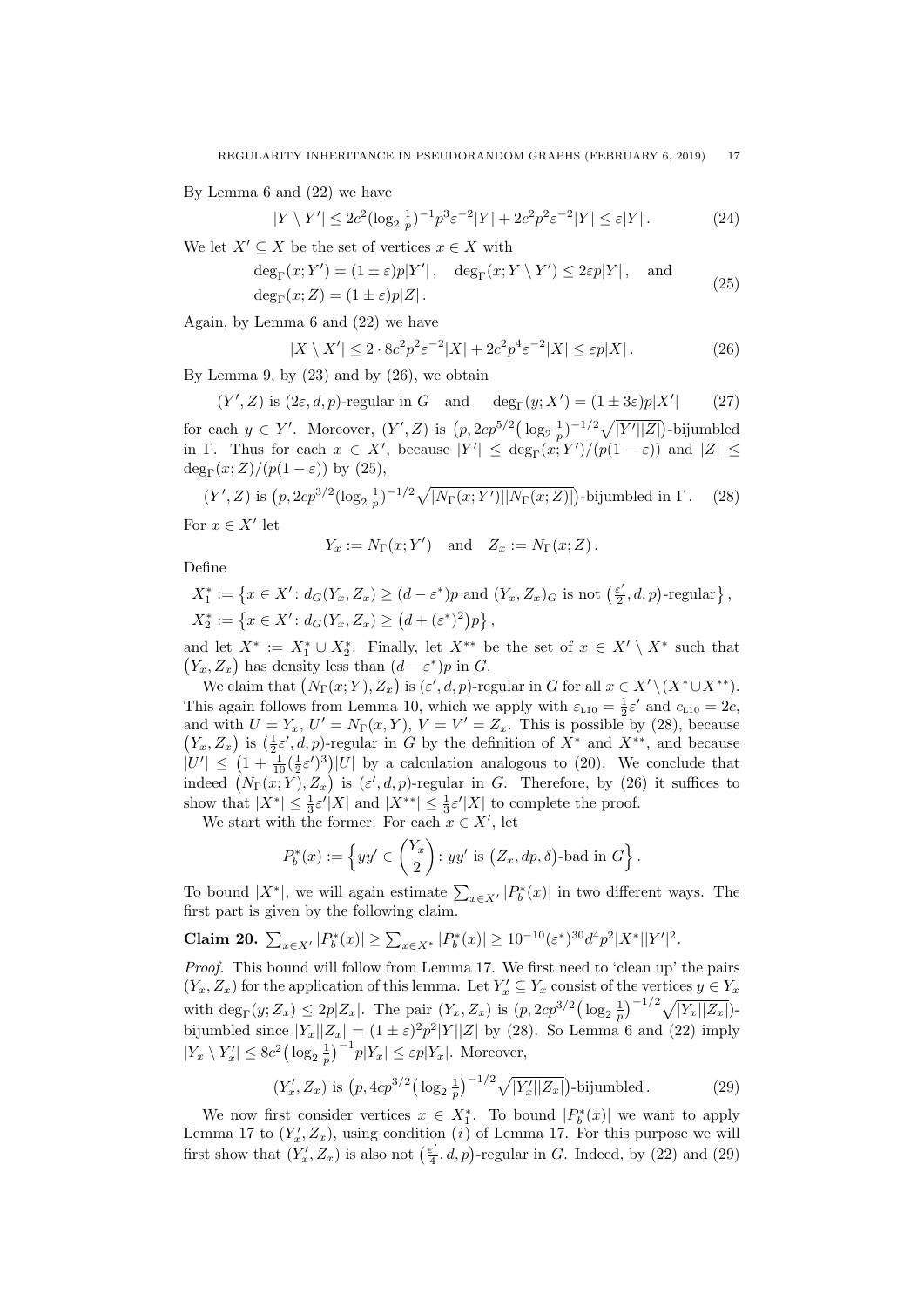we can apply the contrapositive of Lemma [10](#page-6-1) with  $\varepsilon_{L10} = \frac{\varepsilon^2}{4}$  $\frac{\varepsilon}{4}$  and  $c_{L10} = 4c$  $c_{L10} = 4c$  $c_{L10} = 4c$ , and with  $U = Y'_x, U' = Y_x, V = V' = Z_x$  because

$$
|Y_x \setminus Y'_x| \le \varepsilon p |Y_x| \le 2\varepsilon p |Y'_x| \le \frac{1}{10} (\varepsilon'/4)^3 |Y'_x|.
$$

Since  $(Y_x, Z_x)$  is not  $\left(\frac{\varepsilon'}{2}\right)$  $(\underline{z}', d, p)$ -regular in G, this lemma implies that  $(Y_x', Z_x)$  is also not  $\left(\frac{\varepsilon'}{\overline{A}}\right)$  $\frac{\varepsilon'}{4}$ , d, p)-regular in G as claimed. Hence, by [\(22\)](#page-15-4), [\(29\)](#page-16-3), the definition of  $X_1^*$  and the definition of  $Y'_x$  we may apply Lemma [17](#page-11-0) to  $(Y'_x, Z_x)$  with input  $d, \varepsilon_{L17}^* = \frac{\varepsilon^2}{4}$  $\frac{\varepsilon}{4}$ ,  $\delta$ ,  $\varepsilon_{L17} = \varepsilon^*$  $\varepsilon_{L17} = \varepsilon^*$  $\varepsilon_{L17} = \varepsilon^*$ ,  $c' = 4c$  and p. We conclude that

$$
\left| P_b^*(x) \right| \ge \left( \frac{\varepsilon'}{4} \right)^{15} d^4 |Y'_x|^2 \stackrel{(22),(25)}{\ge} 10^{-10} (\varepsilon^*)^{30} d^4 p^2 |Y'|^2 \, .
$$

It remains to consider  $x \in X_2^*$ . In this case we want to use Lemma [17\(](#page-11-0)*[ii](#page-11-2)*). To obtain the required density condition, observe that

$$
e_{\Gamma}(Y_x \setminus Y'_x, Z_x) \le p \cdot \varepsilon p |Y_x||Z_x| + 2cp^{3/2} \left(\log_2 \frac{1}{p}\right)^{-1/2} \sqrt{|Y_x||Z_x|} \sqrt{\varepsilon p |Y_x||Z_x|} \n\le \frac{(22)}{3} \left(\varepsilon^*\right)^2 p^2 |Y_x||Z_x|.
$$

Since  $d_G(Y_x, Z_x) \geq (d+(\varepsilon^*)^2)p$ , it follows that  $d_G(Y'_x, Z_x) \geq (d+\frac{1}{3}(\varepsilon^*)^2)p$  by [\(22\)](#page-15-4). Hence, by [\(22\)](#page-15-4) and [\(29\)](#page-16-3) we can apply Lemma [17](#page-11-0) to  $(Y_x', Z_x)$  with input d,  $\varepsilon_{117}^* =$  $\frac{1}{3}(\varepsilon^*)^2$ ,  $\delta$ ,  $\varepsilon_{L17} = \varepsilon$  $\varepsilon_{L17} = \varepsilon$  $\varepsilon_{L17} = \varepsilon$  and  $c' = 4c$  and conclude that

$$
P_b^*(x) \ge \left(\frac{(\varepsilon^*)^2}{3}\right)^{15} d^4 |Y'_x|^2 \stackrel{(22)}{\ge} 10^{-10} (\varepsilon^*)^{30} d^4 p^2 |Y'|^2.
$$

Summing over all  $x \in X^* = X_1^* \cup X_2^*$ , the claim follows.

The next claim establishes a complementing upper bound for  $\sum_{x \in X'} |P_b^*(x)|$ .

<span id="page-17-1"></span>Claim 21.  $\sum_{x \in X'} |P_b^*(x)| \leq \delta p^2 |X||Y'|^2$ .

*Proof.* In order to estimate  $\sum_{x \in X'} |P_b^*(x)|$  we will distinguish between the contribution made to this sum by the pairs

$$
P_b := \left\{ yy' \in \binom{Y'}{2} \colon yy' \text{ is } \left(Z, dp, \frac{\delta}{2}\right) \text{-bad in } G\right\}
$$

and that made by the pairs  $P_t := \binom{Y'}{2}$  ${Y' \choose 2} \setminus P_b.$ 

For the former let  $P_b(x) := \{yy' \in {Y_x \choose 2} : yy'$  is  $(Z, dp, \frac{\delta}{2})$ -bad in  $G\}$ . We use the very rough bound

$$
\sum_{x \in X'} |P_b^*(x) \cap P_b| \leq \sum_{x \in X'} |P_b(x)|,
$$

which holds since  $P_b^*(x) \cap P_b \subseteq P_b(x)$  for all  $x \in X'$ . By Lemma [18](#page-12-0) applied to  $X', Y', Z$  with parameters d,  $\delta_{L18} = \frac{1}{2}\delta$  $\delta_{L18} = \frac{1}{2}\delta$  $\delta_{L18} = \frac{1}{2}\delta$ ,  $c' = 2c$ ,  $\varepsilon_{L18} = 3\varepsilon$ , which we can do by [\(22\)](#page-15-4), [\(27\)](#page-16-4) and since  $(Y', Z)$  is  $(2\varepsilon, d, p)$ -regular in G, we thus have

<span id="page-17-0"></span>
$$
\sum_{x \in X'} |P_b^*(x) \cap P_b| \le \sum_{x \in X'} |P_b(x)| \le \frac{1}{2} \delta p^2 |X'||Y'|^2 \le \frac{1}{2} \delta p^2 |X||Y'|^2. \tag{30}
$$

For the contribution of  $P_t$  on the other hand, define

$$
V_b(yy') := \{ x \in X' : \deg_{\Gamma}(x, N_G(y, y'; Z)) \ge (1 + \delta) d^2 p^2 |Z_x| \}
$$

for  $yy' \in \binom{Y'}{2}$ <sup>2'</sup>). Observe that we have  $yy' \in P_b^*(x)$  for some  $x \in X'$  if and only if  $x \in N_{\Gamma}(y, y^{\tau}; X^{\prime})$  and  $x \in V_b(yy^{\prime})$ . It follows that

$$
\sum_{x \in X'} |P_b^*(x) \cap P_t| \leq \sum_{yy' \in P_t} |V_b(yy')|.
$$

Now let  $yy' \in P_t$  be fixed. We have  $\deg_G(y, y'; Z) \leq (1 + \frac{1}{2}\delta)d^2p^2|Z|$  by definition of  $P_t$ . Let  $Z_{yy'}$  be a superset of  $N_G(y, y'; Z)$  of size  $(1 + \frac{1}{2}\delta)d^2p^2|Z|$ . By assumption,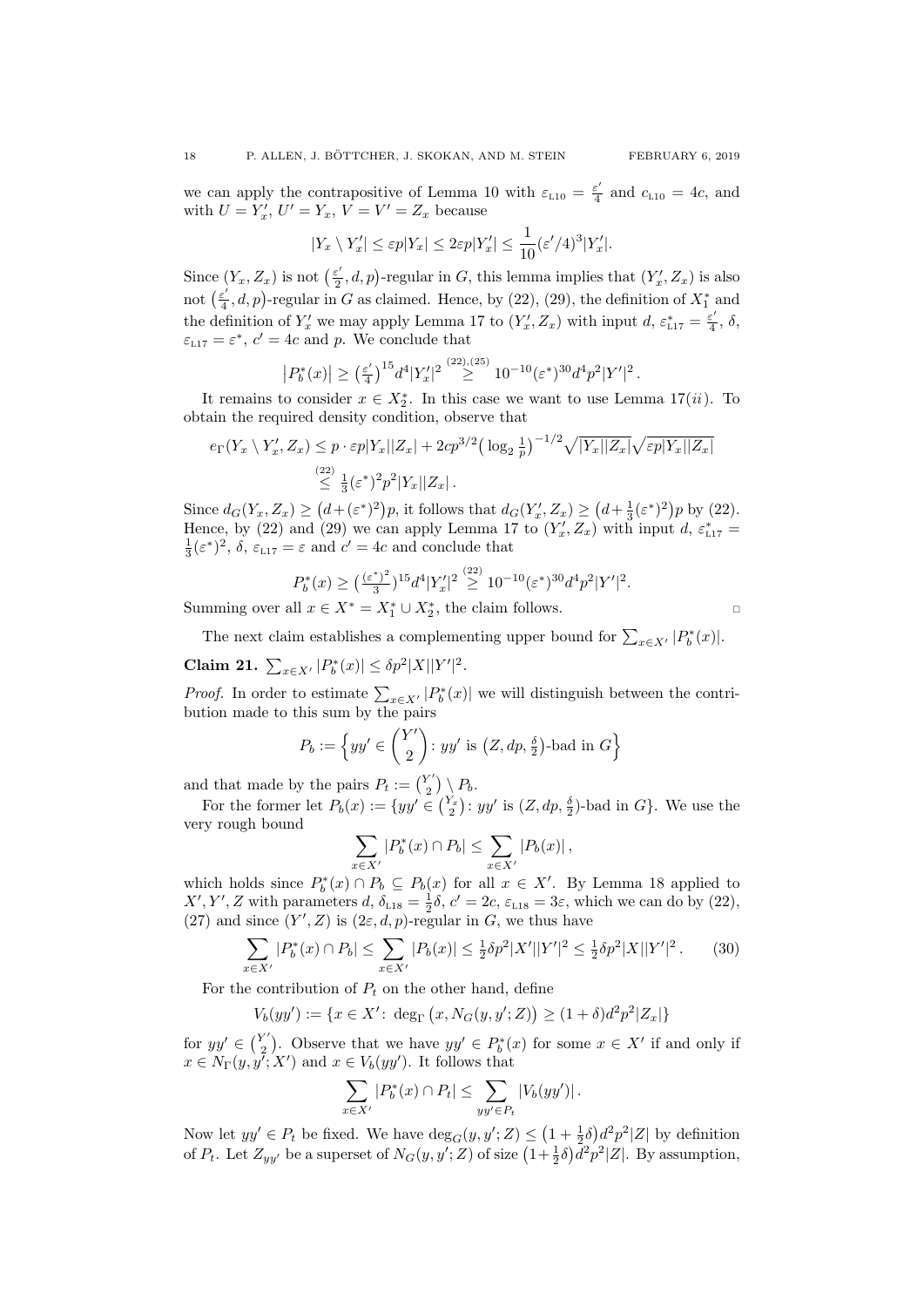$(X,Z)$  is  $(p, cp^3\sqrt{|X||Z|})$ -bijumbled, and so  $(X,Z_{yy'})$  is  $(p, cd^{-1}p^2\sqrt{|X||Z_{yy'}|})$ -bijumbled. Lemma [6,](#page-5-2) with parameters  $\gamma = \varepsilon$ ,  $c' = cd^{-1}$ ,  $k = 2$ , then gives

<span id="page-18-0"></span>
$$
|\{x \in X': \deg_{\Gamma}(x; Z_{yy'}) \ge (1+\varepsilon)p|Z_{yy'}|\}| \le 2c^2 d^{-2} p^2 \varepsilon^{-2} |X|.
$$
 (31)

Since

$$
(1+\delta)d^2p^2|Z_x| \stackrel{(25)}{\geq} (1+\delta)d^2p^2(1-\varepsilon)p|Z| \stackrel{(22)}{\geq} (1+\varepsilon)p|Z_{yy'}|
$$

and by the choice of  $Z_{yy'}$ , the left-hand side of [\(31\)](#page-18-0) is at least  $|V_b(yy')|$ . Summing over all  $yy' \in P_t$  we conclude

$$
\sum_{x \in X'} |P_b^*(x) \cap P_t| \leq \sum_{yy' \in P_t} |V_b(yy')| \leq 2c^2 d^{-2} p^2 \varepsilon^{-2} |X||Y'|^2 \stackrel{(22)}{\leq} \frac{1}{2} \delta p^2 |X||Y'|^2.
$$

Together with [\(30\)](#page-17-0) this proves the claim.

Claims [20](#page-16-5) and [21](#page-17-1) imply  $10^{-10} (\varepsilon^*)^{30} d^4 p^2 |X^*||Y'|^2 \leq \delta p^2 |X||Y'|^2$  and hence

<span id="page-18-3"></span>
$$
|X^*| \le 10^{10} \delta d^{-4} (\varepsilon^*)^{-30} |X| \le \varepsilon^* |X| \le \frac{1}{3} \varepsilon' |X| \,, \tag{32}
$$

by [\(22\)](#page-15-4). It remains to bound  $|X^{**}|$ . Let  $X'' := X' \setminus X^*$ .

<span id="page-18-2"></span>Claim 22.  $|X^{**}| \leq 2\varepsilon^* |X''| \leq \frac{1}{3}\varepsilon' |X|$ .

*Proof.* Let  $\mu := |X^{**}| |X''|^{-1}$ . We bound  $\mu$  by considering the number T of triples  $xyz$  with  $x \in X''$ ,  $y \in Y'$ ,  $z \in Z$  which are such that  $xy, xz \in E(\Gamma)$  and  $yz \in E(G)$ . Observe that  $T = \sum_{x \in X''} e_G(Y_x, Z_x)$  and

$$
e_G(Y_x, Z_x) = d_G(Y_x, Z_x) \deg_{\Gamma}(x; Y') \deg_{\Gamma}(x; Z) \stackrel{(25)}{\leq} d_G(Y_x, Z_x) (1+\varepsilon)^2 p^2 |Y'||Z|
$$

<span id="page-18-1"></span>for each  $x \in X''$ . Since  $X^* \cap X'' = \emptyset$  we get by the definition of  $X^*$  and  $X^{**}$ 

$$
T \leq (|X^{**}|(d-\varepsilon^*)p + |X'' \setminus X^{**}|(d+(\varepsilon^*)^2p))(1+\varepsilon)^2p^2|Y'||Z|
$$
  
= 
$$
(\mu(d-\varepsilon^*) + (1-\mu)(d+(\varepsilon^*)^2))(1+\varepsilon)^2p^3|X''||Y'||Z|
$$
  

$$
\leq (d-\mu\varepsilon^*+(\varepsilon^*)^2+3\varepsilon)p^3|X''||Y'||Z|.
$$
 (33)

For obtaining a lower bound on T, let  $Y'' \subseteq Y'$  be the set of vertices  $y \in Y'$  with

 $\deg_G(y;Z) \geq (d-\varepsilon)p|Z|$  and  $\deg_{\Gamma}(y;X'') \geq (1-\varepsilon)p|X''|$ .

Since  $(Y, Z)$  is  $(\varepsilon, d, p)$ -regular in G and  $(X'', Y)$  is  $(p, 2cp^2\sqrt{|X''||Y|})$ -bijumbled in Γ, applying Lemma [6](#page-5-2) we obtain  $|Y' \setminus Y''| \leq |\varepsilon|Y| + 8c^2 p^2 \varepsilon^{-2} |Y| \leq 2\varepsilon |Y|$  by [\(22\)](#page-15-4). Now, each  $y \in Y''$  contributes at least  $T(y) := e_{\Gamma}(N_{\Gamma}(y, X''), N_G(y, Z))$  triples to T. As  $(X, Z)$  is  $(p, cp^3\sqrt{|X||Z|})$ -bijumbled the definition of Y'' thus implies that

$$
T(y) \ge p \cdot (1 - \varepsilon)p|X''|(d - \varepsilon)p|Z| - cp^3\sqrt{|X||Z|}\sqrt{(1 - \varepsilon)p|X''|(d - \varepsilon)p|Z|}
$$
  
\n
$$
\ge (d - 3\varepsilon)p^3|X''||Z|,
$$

for each  $y \in Y''$ . We conclude that

$$
T \ge \sum_{y \in Y''} T(y) \ge (|Y'| - 2\varepsilon|Y|)(d - 3\varepsilon)p^{3}|X''||Z| \ge (d - 10\varepsilon)p^{3}|X''||Y'||Z|.
$$

Together with [\(33\)](#page-18-1) this gives  $d - \mu \varepsilon^* + (\varepsilon^*)^2 + 3\varepsilon \geq d - 10\varepsilon$  and so  $\mu \leq \varepsilon^*$  +  $13\varepsilon(\varepsilon^*)^{-1} \leq 2\varepsilon^*$  by [\(22\)](#page-15-4) as desired.

Claim [22](#page-18-2) and [\(32\)](#page-18-3) prove the lemma.

$$
\Box
$$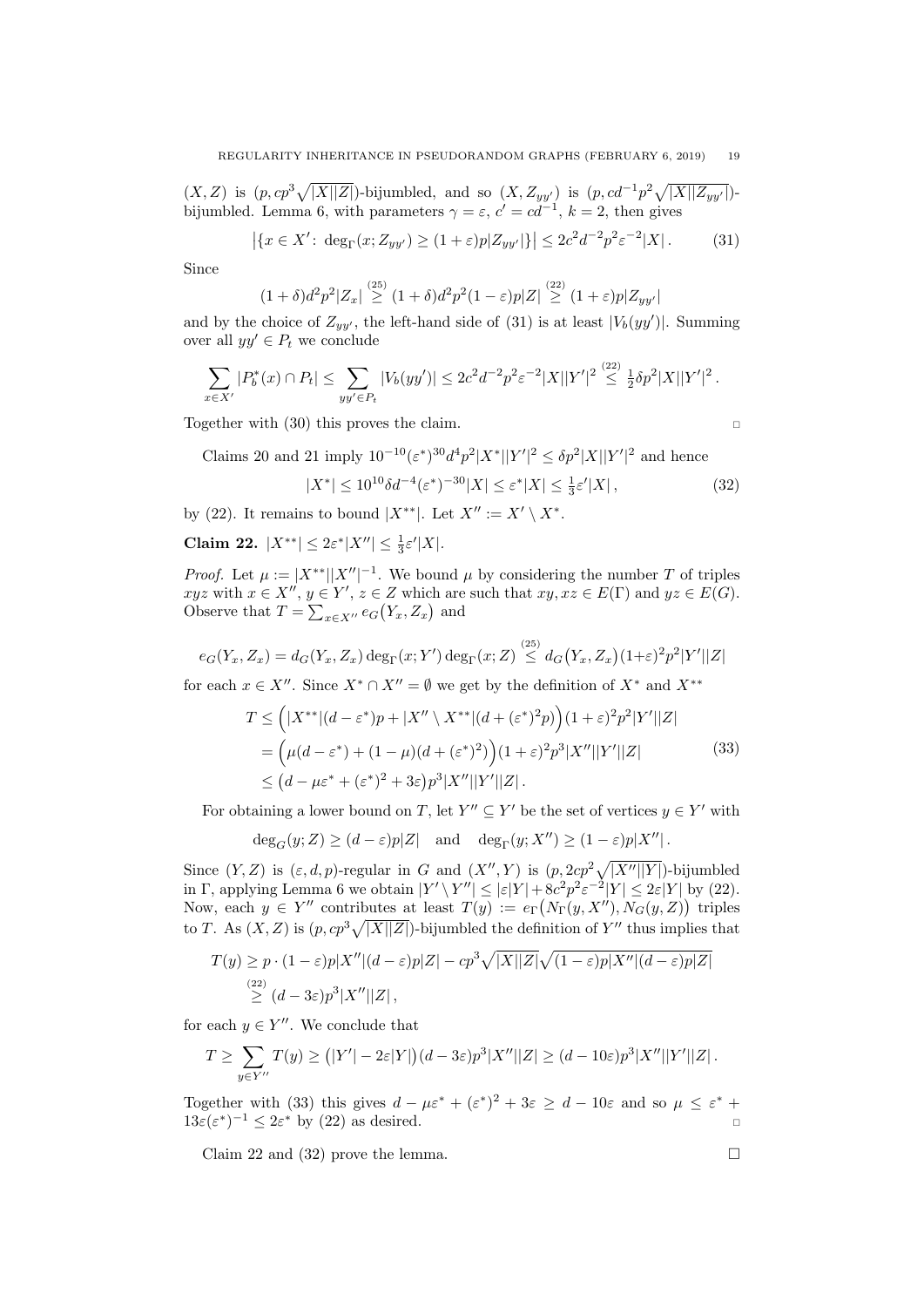#### **REFERENCES**

- <span id="page-19-18"></span>[1] P. Allen, J. Böttcher, J. Ehrenmüller, and A. Taraz, The bandwidth theorem for sparse graphs. Submitted, arXiv:1612:00661.
- <span id="page-19-17"></span>[2] P. Allen, J. Böttcher, H. Hàn, Y. Kohayakawa, and Y. Person, Blow-up lemmas for sparse graphs, Submitted, arXiv:1612.00622.
- <span id="page-19-19"></span>[3] N. Alon, M. Capalbo, Y. Kohayakawa, V. Rödl, A. Ruciński, and E. Szemerédi, Universality and tolerance (extended abstract), 41st Annual Symposium on Foundations of Computer Science (Redondo Beach, CA, 2000), IEEE Comput. Soc. Press, Los Alamitos, CA, 2000, pp. 14–21.
- <span id="page-19-9"></span>[4] J. Balogh, R. Morris, and W. Samotij, Independent sets in hypergraphs, J. Amer. Math. Soc. 28 (2015), no. 3, 669–709.
- <span id="page-19-21"></span>J. Böttcher, M. Schacht, and A. Taraz, Proof of the bandwidth conjecture of Bollobás and Komlós, Math. Ann. **343** (2009), 175-205.
- <span id="page-19-10"></span>[6] D. Conlon, W. T. Gowers, W. Samotij, and M. Schacht, On the KLR conjecture in random graphs, Israel J. Math. 203 (2014), no. 1, 535–580.
- <span id="page-19-7"></span>[7] D. Conlon, J. Fox, and Y. Zhao, *Extremal results in sparse pseudorandom graphs*, Adv. Math. 256 (2014), 206–290.
- <span id="page-19-23"></span>[8] P. Erdős and J. Spencer, *Imbalances in k-colorations*, Networks 1 (1971/72), 379–385.
- <span id="page-19-24"></span>[9] P. Erdős, M. Goldberg, J. Pach, and J. Spencer, Cutting a graph into two dissimilar halves, J. Graph Theory 12 (1988), no. 1, 121–131.
- <span id="page-19-25"></span>[10] P. Frankl and V. Rödl, *Extremal problems on set systems*, Random Structures Algorithms 20 (2002), no. 2, 131–164.
- <span id="page-19-15"></span>[11] S. Gerke, Y. Kohayakawa, V. Rödl, and A. Steger, Small subsets inherit sparse  $\epsilon$ -regularity, J. Combin. Theory Ser. B 97 (2007), no. 1, 34–56.
- <span id="page-19-0"></span>[12] S. Gerke and A. Steger, The sparse regularity lemma and its applications, Surveys in combinatorics 2005, London Math. Soc. Lecture Note Ser., vol. 327, Cambridge Univ. Press, Cambridge, 2005, pp. 227–258.
- <span id="page-19-5"></span>[13] Y. Kohayakawa, Szemerédi's regularity lemma for sparse graphs, Foundations of computational mathematics (Rio de Janeiro, 1997), Springer, Berlin, 1997, pp. 216–230.
- <span id="page-19-8"></span>[14] Y. Kohayakawa, T. Luczak, and V. Rödl, On  $K^4$ -free subgraphs of random graphs, Combinatorica 17 (1997), no. 2, 173–213.
- <span id="page-19-1"></span>[15] Y. Kohayakawa and V. Rödl, Szemerédi's regularity lemma and quasi-randomness, Recent Advances in Algorithms and Combinatorics, CMS Books in Mathematics / Ouvrages de mathématiques de la SMC, Springer New York, 2003, pp. 289-351.
- <span id="page-19-14"></span>[16] Y. Kohayakawa, V. Rödl, M. Schacht, P. Sissokho, and J. Skokan, Turán's theorem for pseudo-random graphs, J. Combin. Theory Ser. A 114 (2007), no. 4, 631–657.
- <span id="page-19-22"></span>[17] Y. Kohayakawa, V. Rödl, M. Schacht, and J. Skokan, On the triangle removal lemma for subgraphs of sparse pseudorandom graphs, An irregular mind, Bolyai Soc. Math. Stud., vol. 21, János Bolyai Math. Soc., Budapest, 2010, pp. 359–404.
- <span id="page-19-2"></span>[18] J. Komlós, A. Shokoufandeh, M. Simonovits, and E. Szemerédi, The regularity lemma and its applications in graph theory, Theoretical aspects of computer science (Tehran, 2000), Lecture Notes in Comput. Sci., vol. 2292, Springer, Berlin, 2002, pp. 84–112.
- <span id="page-19-13"></span>[19] M. Krivelevich and B. Sudakov, Pseudo-random graphs, More sets, graphs and numbers, Bolyai Soc. Math. Stud., vol. 15, Springer, Berlin, 2006, pp. 199–262.
- <span id="page-19-16"></span>[20] D. Kühn and D. Osthus, Embedding large subgraphs into dense graphs, Surveys in combinatorics 2009, London Math. Soc. Lecture Note Ser., vol. 365, Cambridge Univ. Press, Cambridge, 2009, pp. 137–167.
- <span id="page-19-3"></span>[21] V. Rödl and M. Schacht, Regularity lemmas for graphs, Fete of combinatorics and computer science, Bolyai Soc. Math. Stud., vol. 20, János Bolyai Math. Soc., Budapest, 2010, pp. 287– 325.
- <span id="page-19-11"></span>[22] D. Saxton and A. Thomason, *Hypergraph containers*, Invent. Math. **201** (2015), no. 3, 925– 992.
- <span id="page-19-6"></span>[23] A. Scott, Szemerédi's regularity lemma for matrices and sparse graphs, Combin. Probab. Comput. 20 (2011), no. 3, 455–466.
- <span id="page-19-20"></span>[24] B. Sudakov and V. H. Vu, *Local resilience of graphs*, Random Structures Algorithms 33 (2008), no. 4, 409–433.
- <span id="page-19-4"></span>[25] E. Szemerédi, Regular partitions of graphs, Problèmes combinatoires et théorie des graphes (Colloq. Internat. CNRS, Univ. Orsay, Orsay, 1976), Colloq. Internat. CNRS, vol. 260, CNRS, Paris, 1978, pp. 399–401.
- <span id="page-19-12"></span>[26] A. Thomason, Pseudorandom graphs, Random graphs '85 (Poznań, 1985), North-Holland Math. Stud., vol. 144, North-Holland, Amsterdam, 1987, pp. 307–331.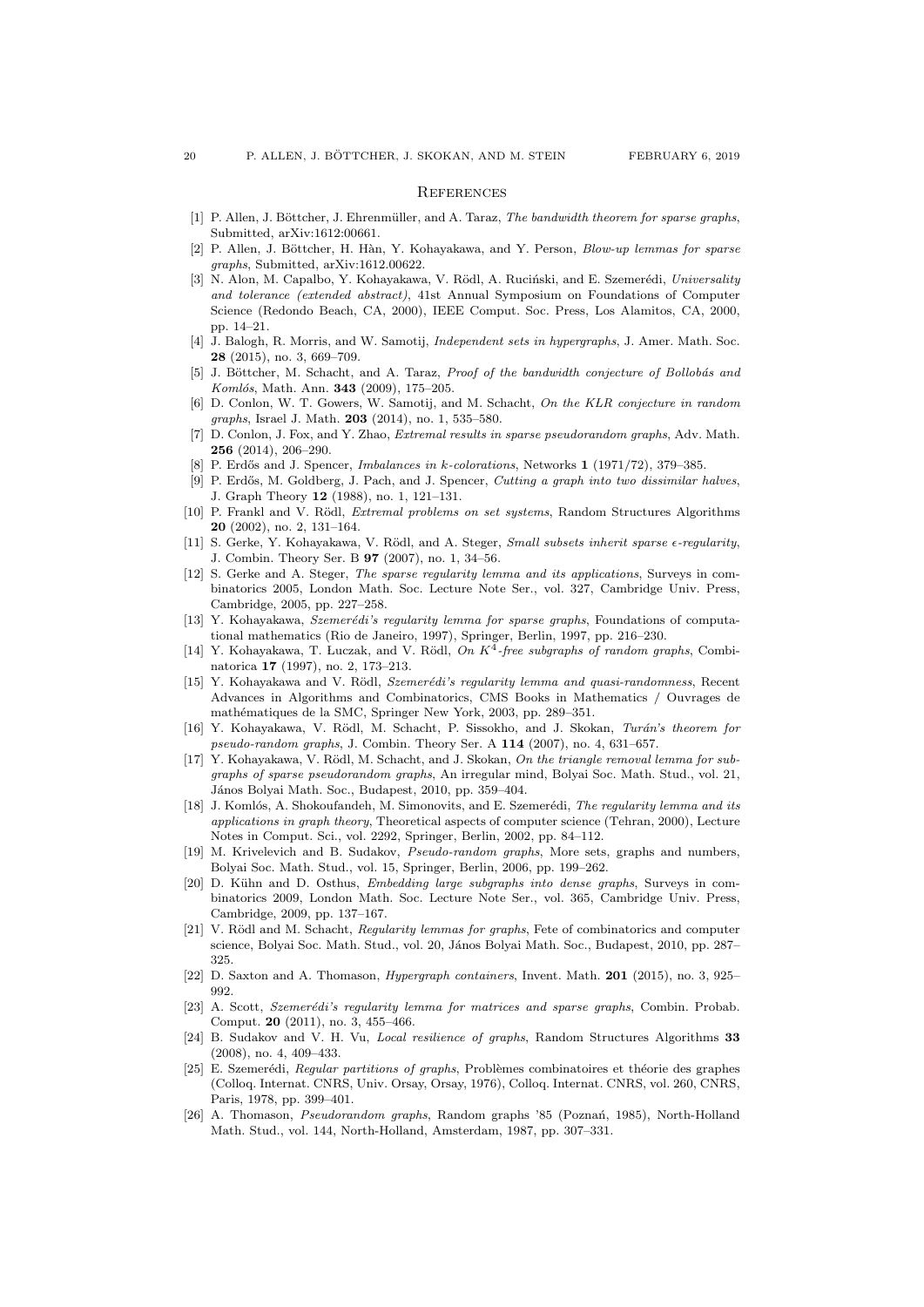<span id="page-20-0"></span>[27]  $\_\_\_\_\$ , Random graphs, strongly regular graphs and pseudorandom graphs, Surveys in combinatorics 1987 (New Cross, 1987), London Math. Soc. Lecture Note Ser., vol. 123, Cambridge Univ. Press, Cambridge, 1987, pp. 173–195.

### Appendix A. Counting Lemmas

In this appendix we formulate a sparse one-sided Counting Lemma and a sparse two-sided Counting Lemma (requiring stronger bijumbledness), which both follow from our Inheritance Lemmas.

Given a graph H with  $V(H) = [m]$ , a graph G, and vertex subsets  $V_1, \ldots, V_m$ of  $V(G)$ , we write  $n(H; G)$  for the number of labelled copies of H in G with i in  $V_i$  for each i. Observe that the quantity  $n(H; G)$  depends on the choice of the sets  $V_1, \ldots, V_m$ , but this choice will always be clear from the context. Given  $0 < p \leq 1$ , we write

$$
d(H;G) := \prod_{ij \in E(H)} d_p(V_i, V_j) .
$$

Again, this quantity depends on the choice of  $V_1, \ldots, V_m$ , and again this will always be clear from the context.

Still for any given graph H with vertex set  $[m]$ , which we think of as having order  $1, \ldots, m$ , and given  $u, v \in [m]$ , we define

$$
N^{+}(v) := \{ w \in N_{H}(v) : w > v \},
$$
  
\n
$$
N^{-}(v) := \{ w \in N_{H}(v) : w < v \},
$$
  
\n
$$
N^{
$$

Finally, we let  $k_{reg}(H)$  be the smallest number with the following properties for each  $1 \leq i \leq m$ . For each  $j \geq i$  such that  $ij \in E(H)$ 

$$
k_{\text{reg}}(H) \ge \frac{1}{2}|N^-(i)| + \frac{1}{2}|N^{<(j)}| + \begin{cases} \frac{3}{2} & \text{if } \exists k > i : jk \in E(H) \\ 2 & \text{if } \exists k > i : jk, ik \in E(H) \\ 3 & \text{if } \exists k > i : jk, ik \in E(H) \text{ and } \\ 1 & \text{otherwise} \end{cases}
$$
\n
$$
|N^{<(i)}| \le |N^{<(j)}|
$$

and for each  $j, j' \geq i$  such that  $ij, jj' \in E(H)$ 

$$
k_{\text{reg}}(H) \ge \frac{1}{2}|N^{
$$

Informally, the idea is that  $(p, cp^{k_{\text{reg}}(H)})$ -bijumbledness is enough to use Lemmas [3](#page-2-0) and [4](#page-2-1) to find copies of H in G one vertex at a time, in the natural order  $1, \ldots, m$ . The following lemma formalises this.

<span id="page-20-1"></span>**Lemma 23** (One-sided Counting Lemma). For every graph H with  $V(H) = [m]$ and every  $\gamma > 0$ , there exist  $\varepsilon, c > 0$  such that the following holds. Let G and  $\Gamma$  be graphs with  $G \subseteq \Gamma$ , and let  $V_1, \ldots, V_m$  be subsets of  $V(G)$ . Suppose that for each edge ij  $\in$  H, the sets  $V_i$  and  $V_j$  are disjoint, and the pair  $(V_i, V_j)$  is  $(\varepsilon, p)$ -regular in G and  $(p, cp^{k_{\text{reg}}(H)}\sqrt{|V_i||V_j|})$ -bijumbled in  $\Gamma$ . Then we have

$$
n(H;G) \ge (d(H;G) - \gamma)p^{e(H)} \prod_{i \in V(H)} |V_i|.
$$

The proof of this lemma is similar to the proof of [\[7,](#page-19-7) Lemma X]. It is also contained in the proof of Lemma [24](#page-21-0) below, so we omit the details.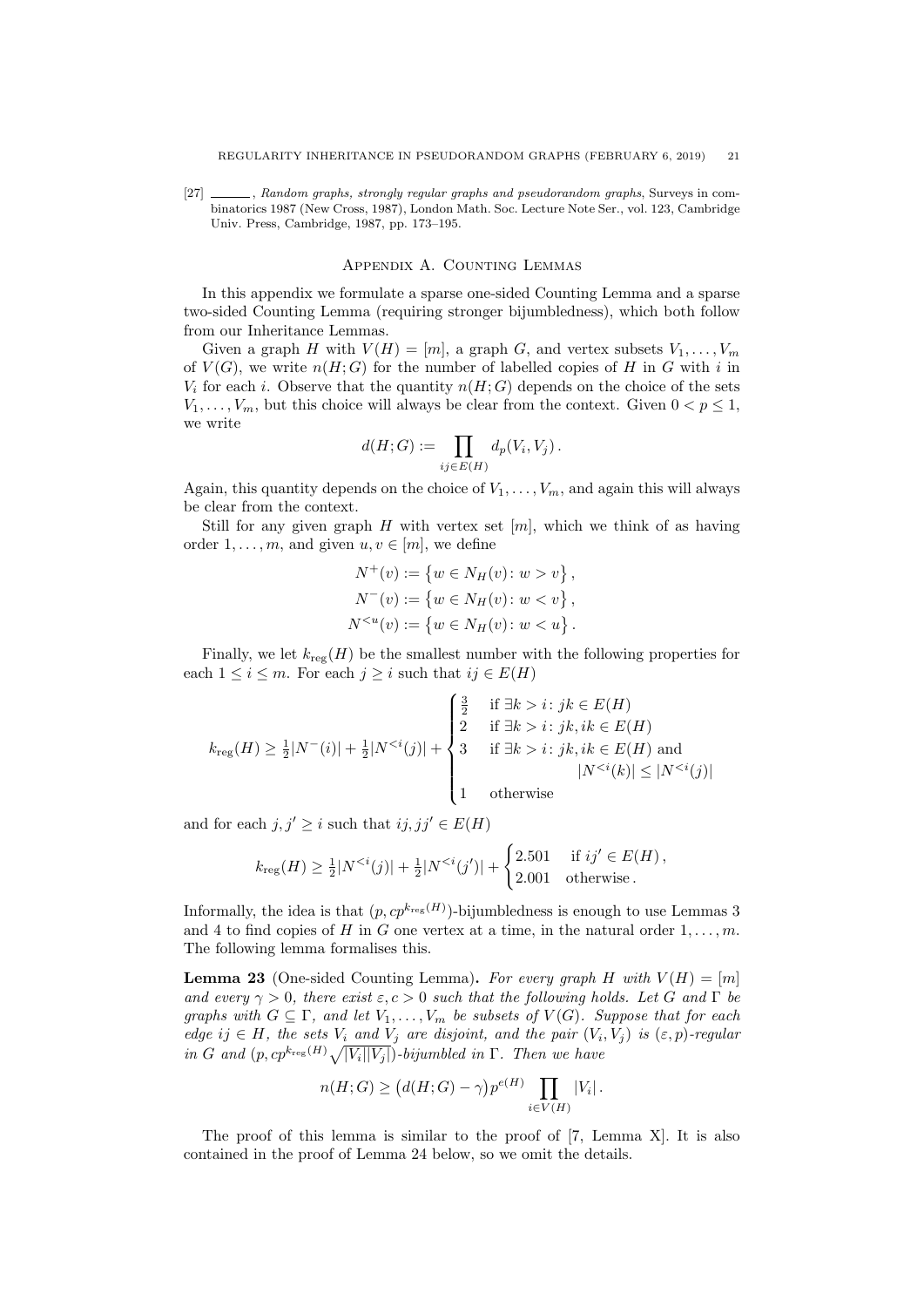The jumbledness requirement in our two-sided Counting Lemma depends on another graph parameter, which is also different from the parameter in the twosided Counting Lemma in [\[7\]](#page-19-7) and may appear somewhat exotic at first sight. We shall later compare this parameter to other more common graph parameters.

Let H be given with vertex set  $[m]$ , which again we think of as having the order 1, ..., m. For each  $v \in V(H)$ , let  $\tau_v$  be any ordering of  $N^+(v)$  such that  $|N^{\lt v}(w)|$ is decreasing. We define

$$
\tilde{d}(H) := \max_{v \in V(H)} \left( |N^-(v)| + \max_{w \in N^+(v)} \left( \tau_v(w) + |N^{< v}(w)| \right) \right).
$$

The idea is that this parameter controls the bijumbledness we require in order to prove an upper bound on the number copies of H in  $\Gamma$ . In order to count in G, we need both to be able to do this and to use our inheritance lemmas, and we need to consider the same order on  $V(H)$  for both.

<span id="page-21-0"></span>**Lemma 24** (Two-sided Counting Lemma). For every graph H with  $V(H) = [m]$ and every  $\gamma > 0$ , there exist  $\varepsilon, c > 0$  such that the following holds. We set

<span id="page-21-1"></span>
$$
\beta = cp^{\max} \left( k_{\text{reg}}(H), \frac{1}{2} + \frac{1}{2} \tilde{d}(H) \right). \tag{34}
$$

Let G and  $\Gamma$  be graphs with  $G \subseteq \Gamma$ , and let  $V_1, \ldots, V_m$  be subsets of  $V(G)$ . Suppose that for each edge  $ij \in H$ , the sets  $V_i$  and  $V_j$  are disjoint, and the pair  $(V_i, V_j)$  is  $(\varepsilon, p)$ -regular in G and  $(p, \beta \sqrt{|V_i||V_j|})$ -bijumbled in  $\Gamma$ . Then we have

$$
n(H;G) = (d(H;G) \pm \gamma)p^{e(H)} \prod_{i \in V(H)} |V_i|.
$$

As with Lemma [23,](#page-20-1) in applications one should choose the order on  $V(H)$  so that the resulting  $\beta$  is as large as possible.

For comparison to more standard graph parameters, observe in an optimal order we have

$$
\tfrac{\Delta(H)+1}{2}\leq\tfrac{1}{2}\tilde{\mathrm{d}}(H)+\tfrac{1}{2}\leq\tfrac{\Delta(H)+\mathrm{degen}(H)}{2}\,,
$$

where degen $(H) = \min\{d : \forall H' \subseteq H, \delta(H') \leq d\}$  is the *degeneracy* of H. To see that the former inequality is true, observe that for any  $v \in V(H)$  we have

$$
|N^-(v)| + \max_{w \in N^+(v)} (\tau_v(w) + |N^{< v}(w)|) \ge |N^-(v)| + |N^+(v)| = d(v),
$$

and thus,  $\tilde{d}(H) \geq \Delta(H)$ . For the latter, consider a degeneracy order on H, that is, an order in which each vertex has at most  $\deg_{en}(H)$  neighbours preceding it. For such an order, for any v and any  $w \in N^+(v)$ , we have  $|N^{\lt v}(w)| \leq \text{degen}(H) - 1$ . since  $N^{< v}(w)$  contains neighbours of w preceding w, but not including v. We thus have, for each  $v \in V(H)$ ,

$$
|N^-(v)| + \max_{w \in N^+(v)} (\tau_v(w) + |N^{
$$

In the similar two-sided counting result of  $[7]$ , the exponent of  $p$  in bijumbledness is

$$
\min\left(\frac{\Delta(L(H))+4}{2},\frac{\text{degen}(L(H))+6}{2}\right),
$$

where  $L(H)$  is the *line graph* of H, namely the graph with vertex set  $E(H)$  in which two vertices are adjacent if they are incident as edges of H. It is easy to check that this parameter is bounded between  $\frac{\Delta(H)+3}{2}$  and  $\frac{\Delta(H)+\text{degen}(H)+4}{2}$  (and both bounds can be sharp).

We now briefly outline the proof of Lemma [24.](#page-21-0) We prove this statement by induction. We count the number of copies of  $H$  in  $G$ , which is a subgraph of the bijumbled  $\Gamma$ , by embedding H one vertex at a time, and bounding the number of choices at each step. Most of the time, we will choose to embed to vertices which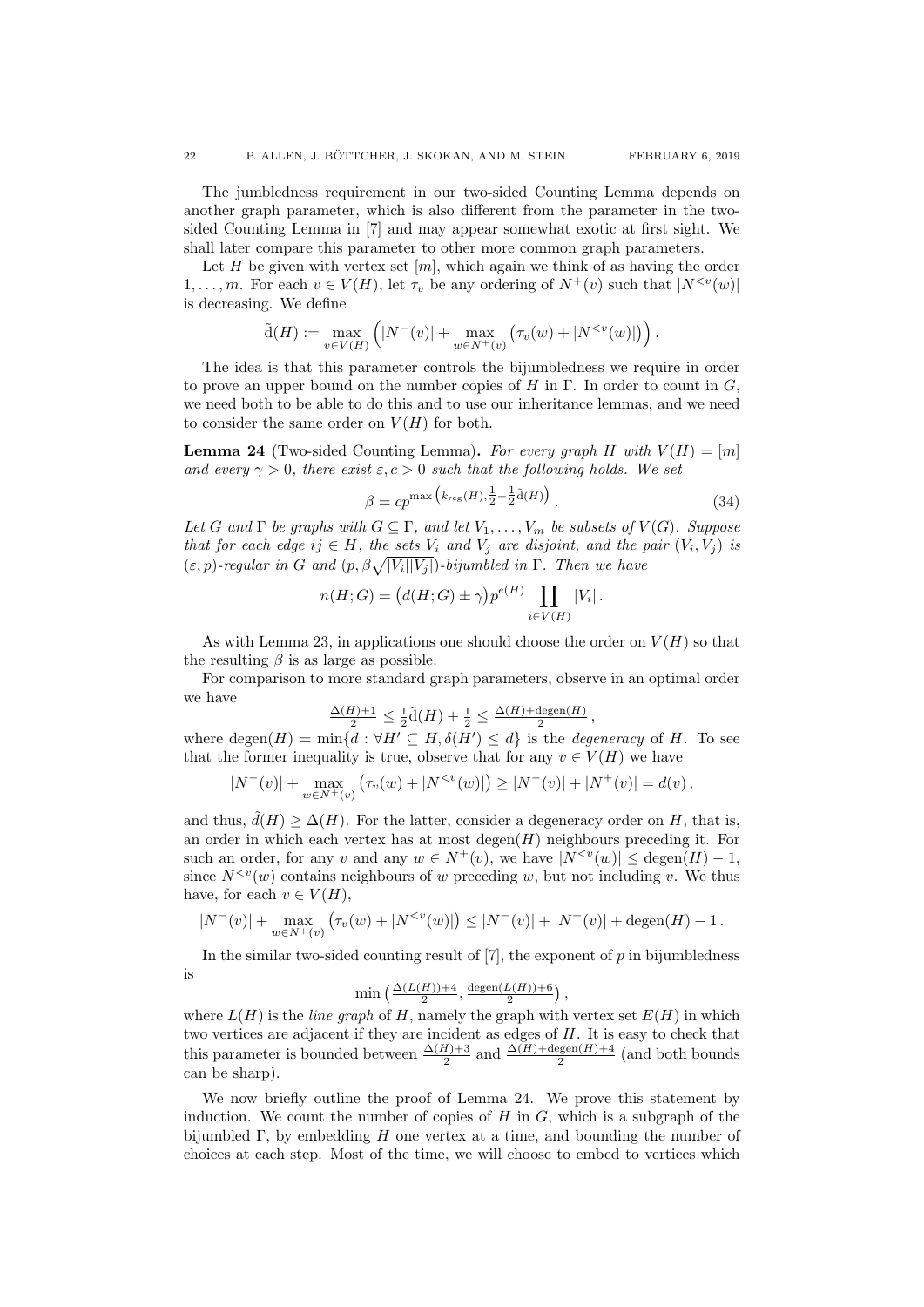maintain regularity, and thus we can accurately estimate the number of choices. This part of the proof is very similar to the usual proof of the Counting Lemma for dense graphs, except that we use Lemmas [3](#page-2-0) and [4](#page-2-1) to argue that regularity is usually maintained rather than this being a triviality. To deal with the exceptional event that we embed to a vertex and regularity is lost, we require an upper bound on  $H$ -copies in Γ. This is the content of the following Lemma [25.](#page-22-0)

Given H with  $V(H) = [m]$  in an order realising  $\tilde{d}(H)$ , and  $x \in V(H)$ , let

$$
H^{\geq x} := H\left[\left\{y \in V(H) \colon y \geq x\right\}\right].
$$

<span id="page-22-0"></span>**Lemma 25.** Given H with vertex set  $[m]$  and  $0 < p < \frac{1}{10}$ , suppose

$$
\beta \leq \frac{1}{2}\varepsilon (50\Delta(H))^{-\Delta(H)} p^{\frac{1}{2} + \frac{1}{2}\tilde{\mathrm{d}}(H)}.
$$

Let  $V_1, \ldots, V_m$  be subsets of  $V(\Gamma)$ , and suppose  $(V_i, V_j)$  is  $(p, \beta \sqrt{|V_i||V_j|})$ -bijumbled in  $\Gamma$  for each ij  $\in E(H)$ . Let  $x \in V(H)$ , and for each  $y \in V(H^{\geq x})$ , let  $W_y \subseteq V_y$ satisfy  $|W_y| \geq \varepsilon p^{|N^{\leq x}(y)|} |V_y|$ . Then the number of copies of  $H^{\geq x}$  in  $\Gamma$  with y in the set  $W_y$  for each y is at most

$$
(4p)^{e(H_{\pi}^{\geq x})} \prod_{x \leq y \leq m} |W_y|.
$$

We now show how this implies Lemma [24](#page-21-0)

*Proof of Lemma [24.](#page-21-0)* Suppose that  $\Gamma$ , G and H are as in the lemma statement. We will prove by induction the following statement (†).

For every  $\gamma' > 0$  there exist  $\varepsilon', c' > 0$  with the following property. Given  $x \in$  $V(H)$ , for each  $y \in V(H^{\geq x})$ , let  $W_y \subseteq V_y$  satisfy  $|W_y| \geq \varepsilon' p^{|N^{\leq x}(y)|} |V_y|$ . Suppose that for each  $ij \in E(H)$  with  $i, j \geq x$ , the pair  $(W_i, W_j)$  has p-density  $d_p(W_i, W_j) \geq$  $\gamma'$ , is  $(\varepsilon', d_p(V_i, V_j), p)$ -regular in G, and  $(p, \beta \sqrt{|V_i||V_j|})$ -bijumbled in  $\Gamma$  with  $\beta =$  $c'p^{\max\left(k_{\text{reg}}(H),\frac{1}{2}+\frac{1}{2}\tilde{d}(H)\right)}$ . Then the number of copies of  $H^{\geq x}$  in G with  $y \in W_y$  for each  $y$  is

$$
\left(d(H^{\geq x};G) \pm \gamma'\right) p^{e(H^{\geq x})} \prod_{x \leq i \leq m} |W_i|.
$$

Before we prove this, we show that it implies the statement of Lemma [24.](#page-21-0) To that end, we assume (†) holds with input  $\gamma' = \frac{\gamma}{4}$  and  $x = 1$ , returning constants c' and  $\varepsilon'$ . We set  $c = c'$  and  $\varepsilon = \frac{1}{2}\varepsilon'$ , and use  $W_y := V_y$  for each  $y \in V(H)$ .

If for each  $ij \in E(H)$  we have  $d_p(V_i, V_j) \geq \frac{\gamma}{4}$ , then by (†) the lemma statement follows. We may therefore assume that there is some  $ij \in E(H)$  such that  $d_p(V_i, V_j) < \frac{\gamma}{4}$ , and thus  $d(H; G) < \frac{\gamma}{2}$ . To establish the lemma statement it thus suffices to show

$$
n(H;G) \le \gamma p^{e(H)} \prod_{1 \le i \le m} |V_i| \, .
$$

We generate a graph G' with  $G \subseteq G' \subseteq \Gamma$  by adding edges of  $\Gamma$  to each  $(\varepsilon, p)$ -regular pair  $(V_i, V_j)$  with  $d_p(V_i, V_j; G) < \frac{\gamma}{4}$ . We do this by choosing edges of  $\Gamma$  in such pairs uniformly at random with probability  $\frac{3\gamma}{8} - d_p(V_i, V_j)$ . We claim that the result is that any such pair  $(V_i, V_j)$  is  $(2\varepsilon, p)$ -regular in G' with density between  $\frac{\gamma}{4}p$  and  $\frac{\gamma}{2}p$ . The proof of this claim is a standard application of the Chernoff bound, and we omit it. Since there is a pair in G' with density less than  $\frac{\gamma}{2}p$ , we have  $d(H; G') \leq \frac{3\gamma}{4}$ . By construction we have  $n(H; G) \le n(H; G')$ , and by  $(\dagger)$  the lemma statement follows.

We now prove (†) by induction on x. The base case  $x = m$  is trivial, with  $\varepsilon'' = c'' = 1$ , so we assume  $x < m$ . Given  $\gamma'$ , we set  $\gamma'' = \frac{\gamma'}{2}$  $\frac{\gamma'}{2}$ . Let  $\varepsilon''$  and  $c''$ be returned by (†) for input  $\gamma''$  and  $x + 1$ . Without loss of generality we assume  $\varepsilon''$  <  $4^{-m^2}\gamma'/(24qm)$  $4^{-m^2}\gamma'/(24qm)$ . We set  $\varepsilon' > 0$  small enough for Lemmas [3](#page-2-0) and 4 with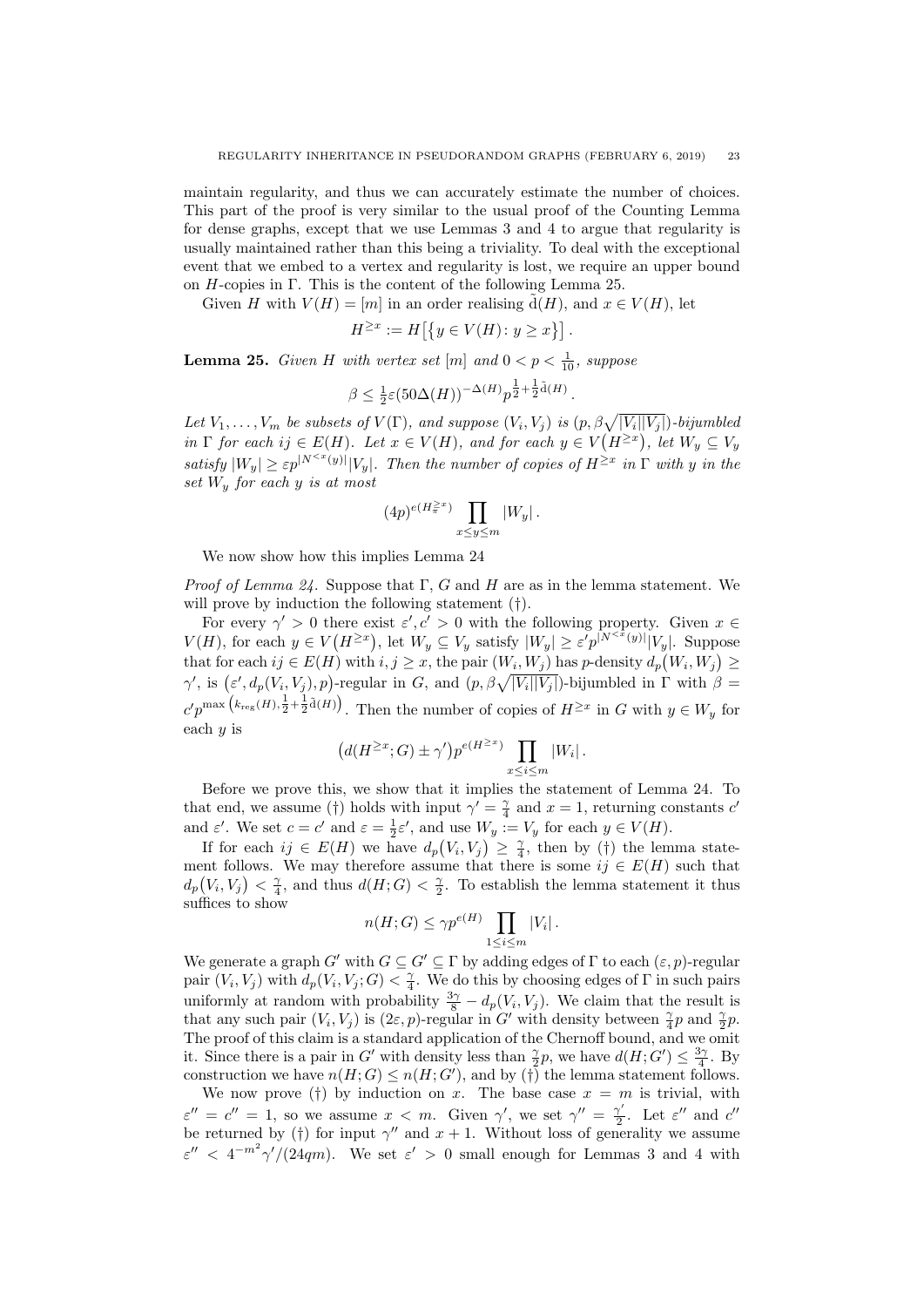input  $\frac{1}{2}\gamma' \varepsilon''$  and  $\gamma'$ , and such that  $(1 + \gamma'^{-1}\varepsilon')^m < 1 + \frac{\gamma'}{8}$  $\frac{\gamma}{8}$ . We suppose that  $c' \n\t\leq \min(\varepsilon'^3, c'')$  is small enough for both these applications and for Lemma [25.](#page-22-0) When  $N_{H^{\geq x}}(x) = \emptyset$ , statement (†) for x and  $\gamma'$  follows trivially by (†) with input  $x+1$  and  $\gamma'$ . Thus, suppose  $N_{H^{\ge x}}(x) = \{y_1, \ldots, y_q\}$  for some  $q \ge 1$ .

If  $v \in W_x$  fails to satisfy any of the following conditions, we say v is bad.

- <span id="page-23-0"></span>(a) For each *i* we have  $deg_G(v, W_{y_i}) = (d_p(V_x, V_{y_i}) \pm \varepsilon')p|W_{y_i}|$ .
- <span id="page-23-2"></span>(b) For each i we have  $\deg_{\Gamma}(v, W_{y_i}) = (1 \pm \varepsilon')p|W_{y_i}|.$
- <span id="page-23-3"></span>(c) For each i and  $z > x$  such that  $y_i z \in E(H^{\geq x})$ , the pair  $(N_G(v, W_{y_i}), W_z)$  is  $(\varepsilon'', d_p(V_{y_i}, V_z), p)$ -regular in G.
- <span id="page-23-4"></span>(d) For each  $i \neq j$  such that  $y_i y_j \in E(H^{\geq x})$  the pair  $(N_G(v, W_{y_i}), N_G(v, W_{y_j}))$  is  $(\varepsilon'', d_p(V_{y_i}, V_{y_j}), p)$ -regular in G.

Let  $B \subseteq W_x$  be the set of bad vertices. We now show that B is much smaller than  $W_x$ . Since for each  $1 \leq i \leq q$  the pair  $(W_x, W_{y_i})$  is  $(\varepsilon', d_p(V_1, V_{y_i}), p)$ -regular, there [a](#page-23-0)re at most  $2q\varepsilon'|W_x|$  vertices in  $W_x$  for which  $(a)$  fails.

For the remaining estimates, it is convenient to estimate the bijumbledness of pairs  $(W_i, W_j)$  for  $i, j \geq x$ . Specifically, since  $(V_i, V_j)$  is  $(p, \beta \sqrt{|V_i||V_j|})$ -bijumbled, and since  $|W_i| \ge \varepsilon' p^{|N^{, and  $|W_j| \ge \varepsilon' p^{|N^{, we conclude that$$ 

<span id="page-23-1"></span>
$$
(W_i, W_j) \text{ is } \left( p, \varepsilon'^{-1} p^{-\frac{1}{2}|N^{
$$

Next, let  $Z \subseteq W_x$  be the set of vertices with at least  $(1 + \varepsilon')p|W_{y_i}|$  neighbours in  $W_{y_i}$ . By [\(35\)](#page-23-1), we have

$$
(1+\varepsilon')p|W_{y_i}||Z|-p|W_{y_i}||Z| \leq \varepsilon'^{-1}p^{-\frac{1}{2}|N^{
$$

Since  $\beta \leq c' p^{k_{\text{reg}}(H)}$ , and by definition of  $k_{\text{reg}}$ , we conclude  $|Z| \leq \varepsilon' |W_x|$ . A similar argument applies to the set of vertices in  $W_x$  with at most  $(1 - \varepsilon')p|W_{y_i}|$  neighbours in  $W_{y_i}$  in  $\Gamma$ , so there are at most  $2q\varepsilon'|W_x|$  vertices in  $W_x$  for which  $(b)$  $(b)$  $(b)$  fails.

We move on to the regularity statements. By  $(35)$  and definition of  $k_{\text{reg}}$ , the bijumbledness requirements of Lemma [3](#page-2-0) are satisfied, so since  $d_p(V_{y_i}, V_z) \ge \gamma'$  and  $(V_{y_i}, V_z)$  is  $(\varepsilon', p)$ -regular, the number of vertices  $v \in W_x$  such that  $(N_{\Gamma}(v, V_{y_i}), V_z)$ is not  $(\frac{1}{2}\gamma'\varepsilon'', d_p(V_{y_i}, V_z), p)$ -regular is at most  $qm\varepsilon''|W_x|$ . Similarly, the bijumbled-ness requirements of Lemma [4](#page-2-1) are satisfied. Again, the number of vertices  $v \in W_x$ such that  $(N_{\Gamma}(v, V_{y_i}), N_{\Gamma}(v, V_{y_j}))$  is not  $(\frac{1}{2}\gamma' \varepsilon'', d_p(V_{y_i}, V_{y_j}), p)$ -regular is at most  $q m \varepsilon'' |W_x|$  $q m \varepsilon'' |W_x|$  $q m \varepsilon'' |W_x|$ . Now suppose that v satisfies (a) and (b[\).](#page-23-2) By choice of  $\varepsilon'$  and by Lemma [9,](#page-6-0) if  $(N_{\Gamma}(v, V_{y_i}), V_z)$  is  $(\frac{1}{2}\gamma' \varepsilon'', d_p(V_{y_i}, V_z), p)$ -regular then  $(N_G(v, V_{y_i}), V_z)$ is  $(\varepsilon'', d_p(V_{y_i}, V_z), p)$ -regular, if  $(N_{\Gamma}(v, V_{y_i}), N_{\Gamma}(v, V_{y_j}))$  is  $(\frac{1}{2}\gamma' \varepsilon'', d_p(V_{y_i}, V_{y_j}), p)$ regular then  $(N_G(v, V_{y_i}), N_G(v, V_{y_j}))$  is  $(\varepsilon'', d_p(V_{y_i}, V_{y_j}), p)$ -regular. We conclude th[a](#page-23-0)t in total at most  $2qme''|W_x|$  vertices of  $W_x$  which satisfy (a) and ([b](#page-23-2)) fail either ([c](#page-23-3)) or (d[\),](#page-23-4) so  $|B| \leq 2qm(2\varepsilon' + \varepsilon'')|W_x|$ .

Now given any  $v \in W_x \setminus B$ , we wish to estimate the number of copies of  $H^{\geq x}$ in G such that x is mapped to v and i is in  $W_i$  for each  $x + 1 \leq i \leq m$ . In other words, we need to know the number of copies of  $H^{\geq x+1}$  such that i is in  $W_i'$  for each  $x + 1 \leq i \leq m$ , where  $W'_i = W_i$  if  $xi \notin E(H)$  and  $W'_i = N_G(v) \cap W_i$  if  $xi \in E(H)$ . Be[c](#page-23-3)ause v satisfies (c) an[d](#page-23-4) (d), for each  $ij \in E(H^{\geq x+1})$  the pair  $(W'_i, W'_j)$  is  $(\varepsilon'', p)$ -regular in G. We now use the induction hypothesis. By choice of c', we can apply (†) with input  $x + 1$  and  $\frac{\gamma'}{2}$  $\frac{\gamma}{2}$  to obtain

$$
n(H^{\ge x+1}; G) = (d(H^{\ge x+1}; G) \pm \frac{\gamma'}{2}) p^{e(H^{\ge x+1})} \prod_{x+1 \le i \le m} |W'_i|
$$
  
=  $(d(H^{\ge x}; G) \pm \frac{\gamma'}{2}) p^{e(H^{\ge x})} (1 \pm \varepsilon' \gamma'^{-1})^q \prod_{x+1 \le i \le m} |W_i|,$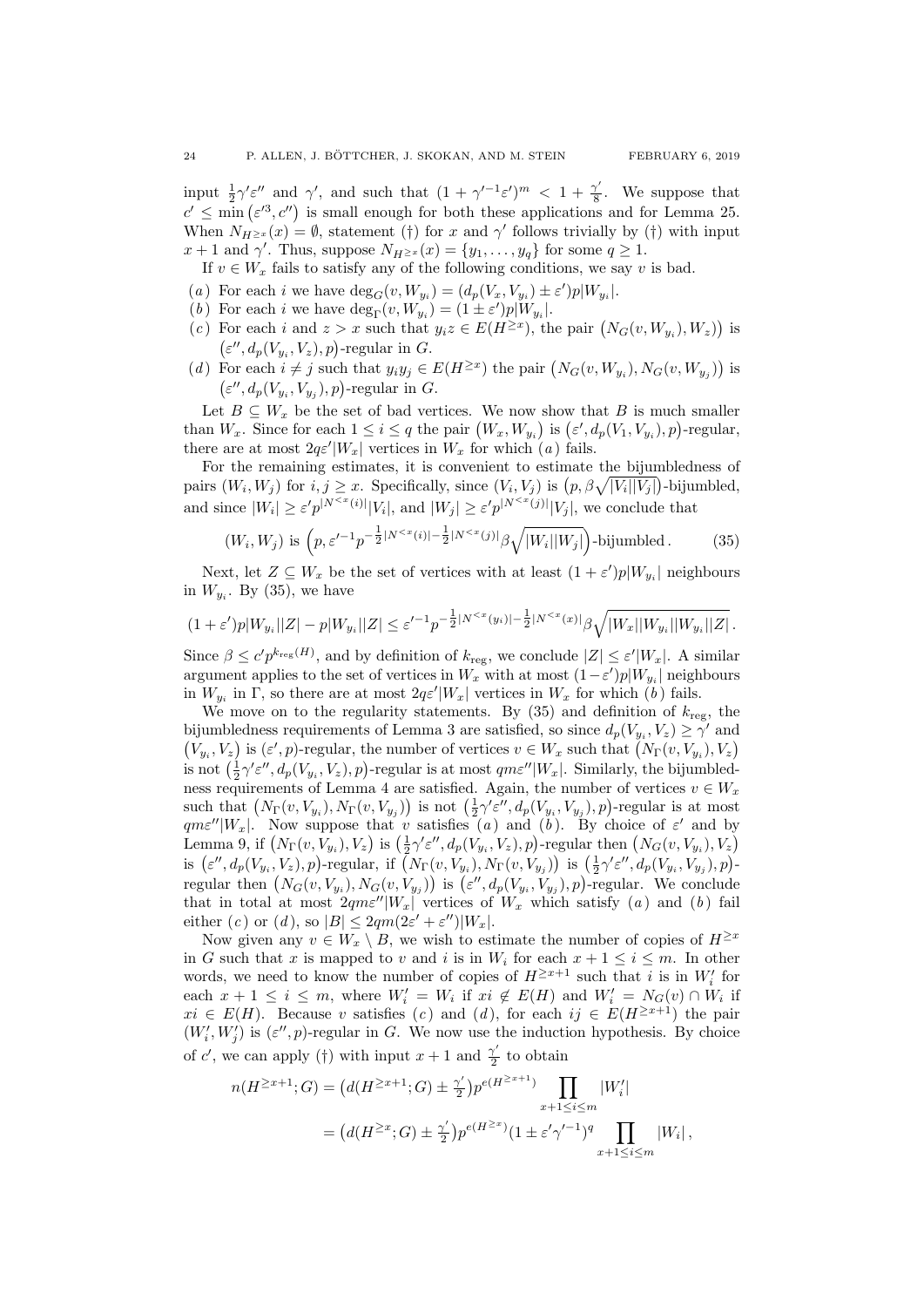where the second line uses the fact that  $(W'_i, W'_j)$  is  $(\varepsilon'', d_p(V_i, V_j), p)$ -regular for ea[c](#page-23-3)h  $ij \in E(H^{\geq x+1})$  by  $(c)$  and  $(d)$ , and the fact  $|W_i'| = (d_p(V_x, V_i) \pm \varepsilon')p|W_i|$  for each *i* such that  $xi \in E(H^{\geq x})$ . We conclude that the number of copies of  $H^{\geq x}$  in G with x mapped to  $W_x \setminus B$  and i mapped to  $W_i$  for each  $x + 1 \leq i \leq m$  is

$$
(|W_x| - |B|) (d(H^{\geq x}; G) \pm \frac{\gamma'}{2}) p^{e(H^{\geq x})} (1 \pm \varepsilon' \gamma'^{-1})^q \prod_{x+1 \leq i \leq m} |W_i|
$$
  
=  $(d(H^{\geq x}; G) \pm \frac{3\gamma'}{4}) p^{e(H^{\geq x})} \prod_{x \leq i \leq m} |W_i|,$ 

where the second line follows by choice of  $\varepsilon'$ . This gives the desired lower bound; it only remains to complete the upper bound by showing that the number of copies of  $H^{\geq x}$  in G with x in B and i in  $W_i$  for each  $x + 1 \leq i \leq m$  is at most

$$
\frac{\gamma'}{4}p^{e(H^{\geq x})}\prod_{x\leq i\leq m}|W_i|.
$$

We may assume  $|B| = 6qm\varepsilon''|W_x|$  by, if necessary, adding arbitrary vertices of  $W_x$ . By choice of  $c'$  and [\(34\)](#page-21-1), the jumbledness requirements of Lemma [25](#page-22-0) are satisfied, so by that lemma the number of copies of  $H^{\geq x}$  in  $\Gamma$  with x in B and i in  $W_i$  for each  $x + 1 \leq i \leq m$  is at most

$$
(4p)^{e(H^{\ge x})}|B|\prod_{x\le i\le m}|W_i|\le \frac{\gamma'}{4}p^{e(H^{\ge x})}\prod_{x\le i\le m}|W_i|,
$$

where the inequality is true by choice of  $\varepsilon$ "

It remains to prove Lemma [25.](#page-22-0) In this proof we will need to optimise over certain configurations. This optimisation problem is captured in the following lemma, where it is phrased as the problem of bounding a certain sum of real numbers.

<span id="page-24-5"></span>**Lemma 26.** Let  $0 < p \leq \frac{1}{10}$  be real,  $q \geq 1$  be an integer and  $b_1 \geq \cdots \geq b_q$ be non-negative integers. Let  $P := \lfloor \log(p^{-1}) \rfloor$  and  $C := \max_{1 \leq i \leq q} (b_i + i)$ . Let  $A := [0, P]^q \setminus \{0\}$  be the set of non-zero q-dimensional vectors with integer entries between 0 and P. Then

<span id="page-24-4"></span>
$$
\sum_{\alpha \in A} \frac{2^{\alpha_1 + \dots + \alpha_q}}{\max_{i:\alpha_i \neq 0} 2^{2\alpha_i} p^{b_i}} \le (50q)^q p^{1-C} \,. \tag{36}
$$

*Proof.* Given  $\alpha \in A$  let

<span id="page-24-1"></span>
$$
M(\alpha) := \frac{2^{\alpha_1 + \dots + \alpha_q}}{\max_{i:\alpha_i \neq 0} 2^{2\alpha_i} p^{b_i}}.
$$
 (37)

We first establish the following bounds on  $M(\alpha)$ .

<span id="page-24-0"></span>Claim 27. For each  $\alpha \in A$  one of the following holds.

<span id="page-24-3"></span><span id="page-24-2"></span>(*i*)  $M(\boldsymbol{\alpha}) \leq 2^{-\alpha_1 - \cdots - \alpha_q} p^{-b_1}.$ (*ii*)  $M(\alpha) \leq p^{-C + \frac{5}{4}}$ .

Proof of Claim [27.](#page-24-0) It simplifies our arguments to pass to an optimisation over realvalued variables: Let  $\tilde{A}$  be the set of non-zero vectors from  $\mathbb{R}^q$  with entries between 0 and P. Then,  $M(\alpha)$  for  $\alpha \in \tilde{A}$  is defined as in [\(37\)](#page-24-1).

We prove the claim by finding for each  $\alpha \in A$  an  $\alpha' \in \tilde{A}$  of simple structure such that  $M(\alpha)$  and  $M(\alpha')$  are related suitably. We construct  $\alpha'$  by applying the following three operations successively until no further operation is possible. Each of these operations takes a vector  $\tilde{\boldsymbol{\alpha}} \in \tilde{A}$  and returns a new vector  $\tilde{\boldsymbol{\alpha}}' \in \tilde{A}$ .

The first operation applies when there are two entries  $\tilde{\alpha}_i$  and  $\tilde{\alpha}_j$  such that  $\tilde{\alpha}_i$  does not realise the maximum in  $M(\tilde{\boldsymbol{\alpha}})$  (by this we mean the term  $\max_{i:\alpha_i\neq 0} 2^{2\alpha_i} p^{b_i}$ ),

$$
\qquad \qquad .
$$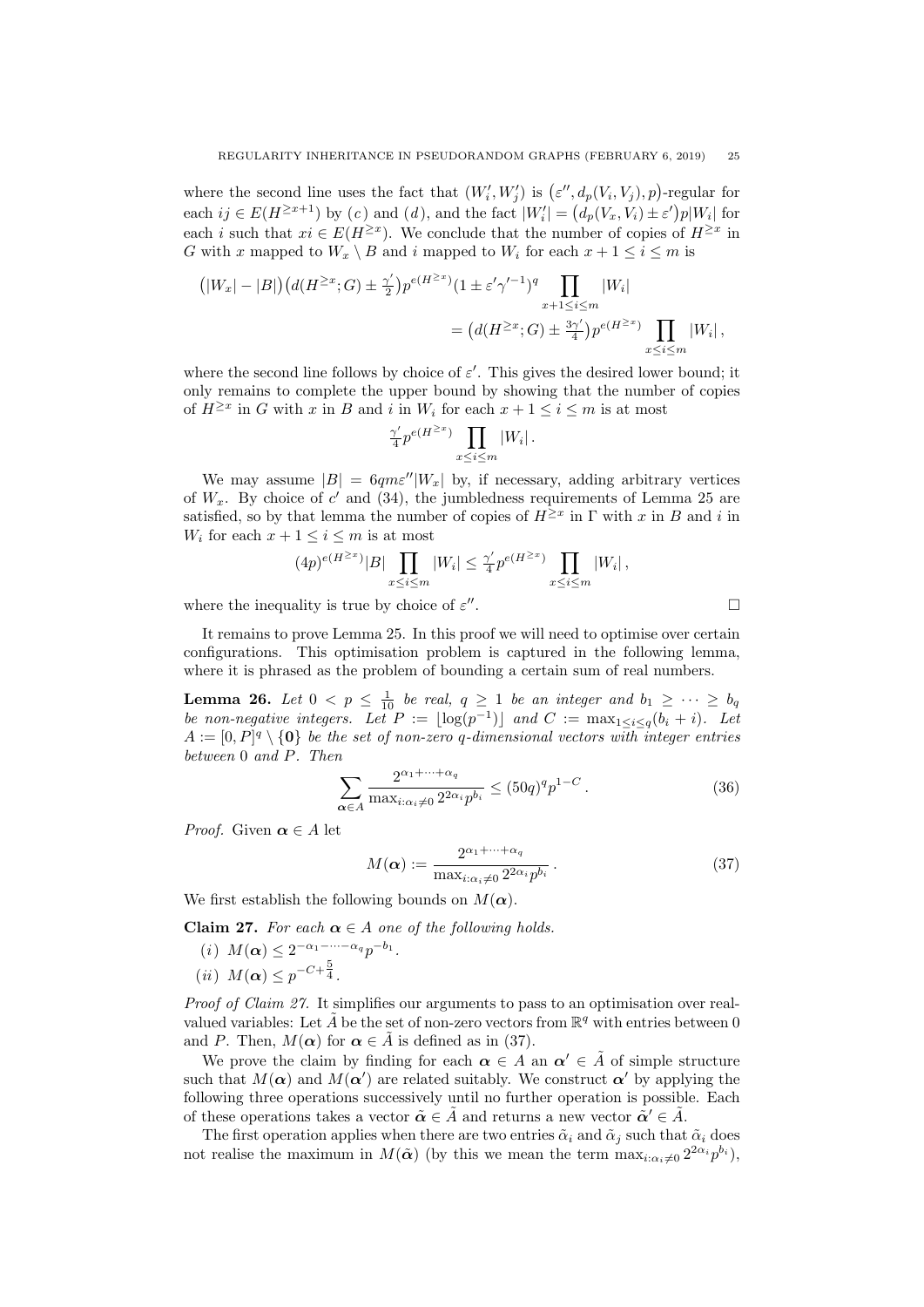but  $\tilde{\alpha}_j$  does, and moreover, we have  $2^{2\tilde{\alpha}_i} p^{b_i} < 2^{2\tilde{\alpha}_j} p^{b_j}$  (which might not be the case if  $\tilde{\alpha}_i = 0$ ). Then we can increase  $\tilde{\alpha}_i$  until it contributes the same value to the maximum as  $\tilde{\alpha}_i$  or hits P. More precisely, if there exist i and j such that  $\tilde{\alpha}_i < P$ . such that  $\tilde{\alpha}_j > 0$  and such that  $2^{2\tilde{\alpha}_i} p^{b_i} < 2^{2\tilde{\alpha}_j} p^{b_j} = \max_{k:\alpha_k \neq 0} 2^{2\alpha_k} p^{b_k}$ , then we can take  $\tilde{\alpha}'$  equal to  $\tilde{\alpha}$  at all entries except the *i*th, and

$$
\tilde{\alpha}'_i = \min\left(P, \frac{1}{2}\log(2^{2\tilde{\alpha}_j}p^{b_j - b_i})\right).
$$

Then the maximum in  $M(\tilde{\boldsymbol{\alpha}}')$  is equal to that in  $M(\tilde{\boldsymbol{\alpha}})$  because

$$
2^{2\tilde{\alpha}'_i}p^{b_i} \leq 2^{2\tilde{\alpha}_j}p^{b_j - b_i}p^{b_i} = 2^{2\tilde{\alpha}_j}p^{b_j} = 2^{2\tilde{\alpha}'_j}p^{b_j} .
$$

Moreover  $\tilde{\alpha}'_i > \tilde{\alpha}_i$ , so  $\tilde{\alpha}'_1 + \cdots + \tilde{\alpha}'_q \ge \tilde{\alpha}_1 + \cdots + \tilde{\alpha}_q$  and  $M(\tilde{\boldsymbol{\alpha}}') > M(\tilde{\boldsymbol{\alpha}})$ .

The second operation applies when there are two entries strictly between 0 and P. In this case we can increase both entries by the same amount until one hits P. More precisely, if there exist i and j with  $0 < \tilde{\alpha}_i \leq \tilde{\alpha}_j < P$ , then we can take  $\tilde{\boldsymbol{\alpha}}'$  equal to  $\tilde{\boldsymbol{\alpha}}$  at all entries except the *i*th and *j*th. We set  $\tilde{\alpha}'_j = P$ , and  $\tilde{\alpha}'_i = \tilde{\alpha}_i + P - \tilde{\alpha}_j$ . Then the maximum in  $M(\tilde{\boldsymbol{\alpha}}')$  is greater than the one in  $M(\tilde{\boldsymbol{\alpha}})$  by a factor of at most max $\{2^{2(\tilde{\alpha}'_j-\tilde{\alpha}_j)}, 2^{2(\tilde{\alpha}'_i-\tilde{\alpha}_i)}\} = 2^{2P-2\tilde{\alpha}_j}$ , while the sum of the entries of  $\tilde{\alpha}'$  is greater by  $2P - 2\tilde{\alpha}_j$  than that of  $\tilde{\alpha}$ . So again  $\tilde{\alpha}'_1 + \cdots + \tilde{\alpha}'_q \ge \tilde{\alpha}_1 + \cdots + \tilde{\alpha}_q$  and  $M(\tilde{\boldsymbol{\alpha}}') \geq M(\tilde{\boldsymbol{\alpha}}).$ 

The third operation is the only operation that decreases coordinates: It decreases a coordinate if it is the only coordinate realising the maximum in  $M(\tilde{\alpha})$  until it contributes as much to the maximum as some other coordinate or hits 0. More precisely, it applies if there are at least two non-zero entries in  $\tilde{\alpha}$ , and j is the unique coordinate realising  $\max_{i:\tilde{\alpha}_i>0} 2^{2\tilde{\alpha}_i} p^{b_i}$ . Let s be the second greatest value of  $2^{\tilde{\alpha}_i} p^{b_i}$  over *i* such that  $\tilde{\alpha}_i > 0$ , and set

$$
c = \min\left(\tilde{\alpha}_j, \frac{1}{2}\log(sp^{-b_j})\right).
$$

Then let  $\tilde{\alpha}'$  be equal to  $\tilde{\alpha}$  in all coordinates except  $\tilde{\alpha}'_j = \tilde{\alpha}_j - c$ . The maximum in  $M(\tilde{\boldsymbol{\alpha}}')$  is less than that in  $M(\tilde{\boldsymbol{\alpha}})$  by a factor of at least  $2^{2c}$  (if  $c = \tilde{\alpha}_j$  the factor may be greater). We conclude that  $\tilde{\alpha}'_1 + \cdots + \tilde{\alpha}'_q = \tilde{\alpha}_1 + \cdots + \tilde{\alpha}_q - c$  and  $M(\tilde{\boldsymbol{\alpha}}') \geq 2^c M(\tilde{\boldsymbol{\alpha}})$ .

Now consider the result  $\alpha'$  of the successive application of these operations until none of them can be applied anymore. (Observe that eventually such a final  $\alpha'$ must be reached, since the way the three operations are defined prevents the process from going on indefinitely.) Clearly  $M(\alpha') \geq M(\alpha)$  since no operation decreases M(.). For the structure of  $\alpha'$  there are two possibilities. On the one hand,  $\alpha'$ could have exactly one non-zero coordinate  $\alpha_{\ell}$ . Then, since the third operation is the only operation that decreases coordinates, this operation was applied to each coordinate which was non-zero in  $\alpha$  but coordinate  $\ell$ . As the first two operations increase the sum of coordinates of  $\alpha$  and increase the value of  $M(\cdot)$ , and the third operation increases the value of  $M(\cdot)$  by at least a factor of  $2^c$ , we conclude  $M(\alpha) \leq$  $2^{-\alpha_1-\cdots-\alpha_q+\alpha'_\ell}M(\alpha')$ . Clearly  $M(\alpha')=2^{-\alpha'_\ell}p^{-b_\ell}\leq 2^{-\alpha'_\ell}p^{-b_1}$ , and hence  $M(\alpha)\leq$  $2^{-\alpha_1-\cdots-\alpha_q}p^{-b_1}$ , so [\(](#page-24-2)*i*) is satisfied.

On the other hand, it could be that  $\alpha'$  has at least two non-zero coordinates. Observe that at most one entry of  $\alpha'$  is not in  $\{0, P\}$  by the second operation. By the third operation there are also at least two coordinates realising the maximum in  $M(\alpha')$ , one of which has value P. If there is a coordinate j such that  $0 < \alpha'_{j} < P$ then this coordinate also realises the maximum by the first operation. So it follows from  $b_{i+1} \geq b_i$  that and the first operation that there is an index  $\ell \geq 1$  such that for all  $i \leq \ell$  we have  $\alpha'_i = P$ , for all  $i > \ell + 1$  we have  $\alpha'_i = 0$ , and  $\alpha'_{\ell+1} < P$ . Now if  $\alpha'_{\ell+1} > 0$ , then it realises the maximum and thus  $2^{2\alpha'_{\ell+1}} p^{b_{\ell+1}} = 2^{2P} p^{b_{\ell}}$ . Since  $b_{\ell}$ and  $b_{\ell+1}$  are integers, this equation can only be solved if  $b_{\ell} - b_{\ell+1}$  is equal to 0, 1 or 2. In the first case we obtain  $\alpha'_{\ell+1} = P$ , contradicting the definition of  $\ell$ . In both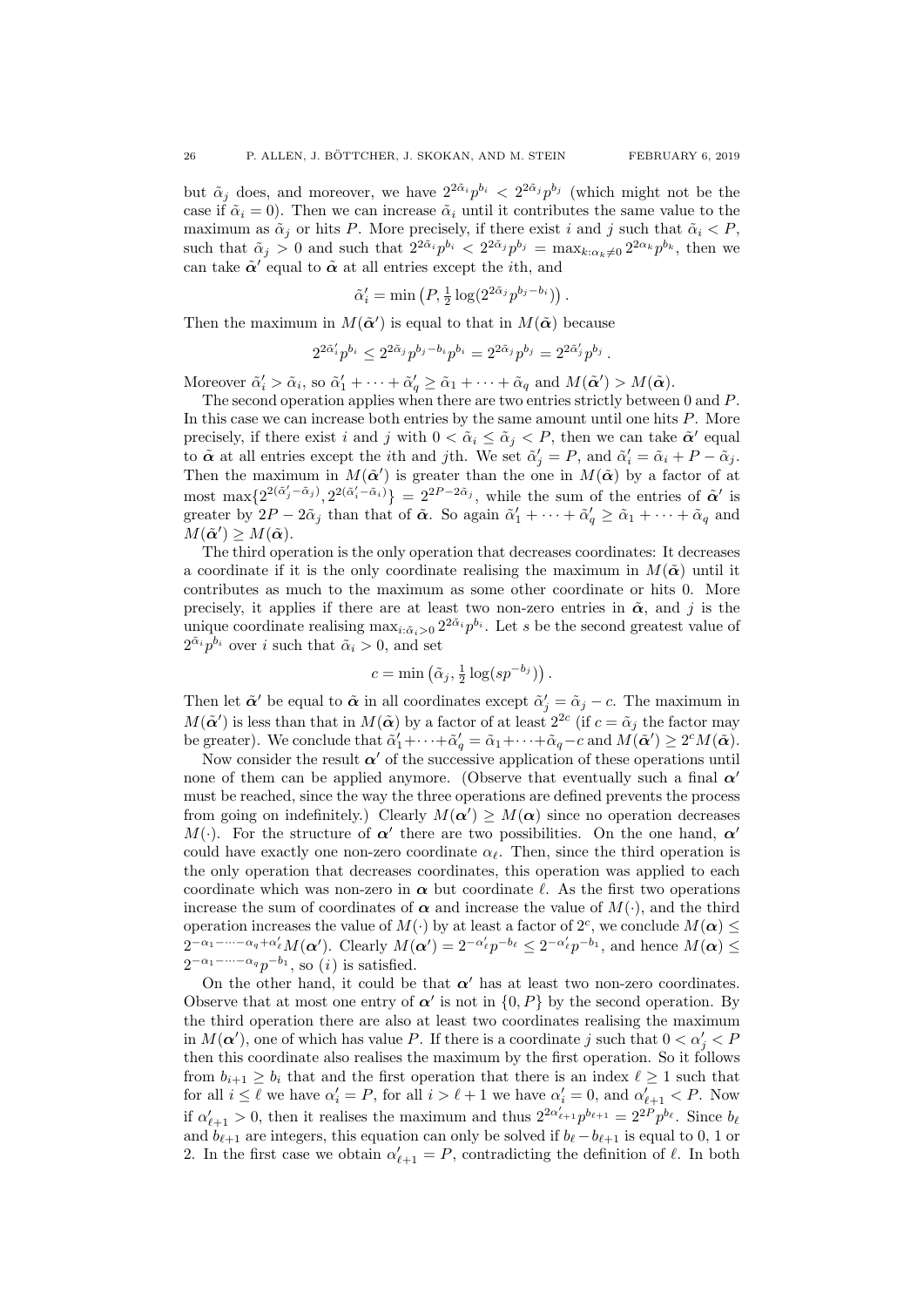of the other two cases we have  $\alpha'_{\ell+1} \leq \frac{3}{4}P$ . It follows that  $\alpha'_{\ell+1} \leq \frac{3}{4}P$ . Clearly we have  $\max_{i:\alpha_i\neq 0} 2^{2\alpha_i} p^{b_i} = 2^{2P} p^{b_\ell}$ , and so

$$
M(\alpha) \le M(\alpha') \le \frac{2^{\ell P + \frac{3}{4}P}}{2^{2P}p^{b_{\ell}}} = 2^{(\ell - \frac{5}{4})P}p^{-b_{\ell}} \le p^{-\ell + \frac{5}{4} - b_{\ell}} \le p^{-C + \frac{5}{4}},
$$

because  $C = \max_{1 \leq i \leq q} (b_i + i)$ . Hence  $(ii)$  $(ii)$  $(ii)$  holds.

Now consider first all  $\alpha \in A$  for which Claim [27](#page-24-0)[\(](#page-24-2)i) holds. Since  $M(\alpha) \leq$  $2^{-\alpha_1-\cdots-\alpha_q}p^{-b_1}$ , the contribution to [\(36\)](#page-24-4) of all such  $\alpha$  is at most  $\sum_{K=1}^{qP}(K +$  $q$ )<sup> $q$ </sup>2<sup>-K</sup>p<sup>-b<sub>1</sub></sub>, where we used that the number of vectors in A whose entries sum to</sup> K is at most  $\binom{K+q-1}{q-1} < (K+q)^q$ . Since  $(1+\frac{K}{10q})^q \leq \exp(K/10) \leq 2^K$  we have  $(K+q)^{q}2^{-K} \leq (10q)^{q}$  and hence the contribution to [\(36\)](#page-24-4) is at most

$$
\sum_{K=1}^{qP} (K+q)^{q} 2^{-K} p^{-b_1} \le q (10q)^q p^{-b_1}.
$$

Finally, consider all  $\alpha \in A$  for which Claim [27\(](#page-24-0)*[ii](#page-24-3)*) holds. We require a preliminary estimate. For all  $z > 1$  we have  $1 + \log_e z - z < 0$ , since this function is equal to zero at  $z = 1$  and has first derivative  $\frac{1}{z} - 1$  which is negative for all  $z > 1$ . It follows that for any  $z > 1$ , if  $x \geq e^{4q}$  we have

$$
(2\log_2(x^z))^q x^{-z/4} \le (2\log x)^q x^{-1/4} z^q e^{q(1-z)} < (2\log x)^q x^{-1/4},
$$

where we used  $1 + \log_e z - z < 0$  to establish the second inequality. It follows that

$$
(2\log_2 x)^q x^{-1/4} \le (16q)^q,
$$

holds for all  $x \geq 1$ . To see that this is true, observe that the left hand side is trivially at most the claimed bound when  $1 \le x \le e^{4q}$  (since the term  $x^{-1/4}$  is at most one), and strictly decreasing for  $x \ge e^{4q}$  by the previous calculation.

Since  $M(\boldsymbol{\alpha}) \leq p^{-C + \frac{5}{4}}$  the contribution to [\(36\)](#page-24-4) of such  $\boldsymbol{\alpha}$  is at most

$$
(P+1)^q p^{-C+\frac{5}{4}} \le (2\log(p^{-1}))^q p^{-C+\frac{5}{4}} \le (16q)^q p^{-C+1},
$$

where we used the above estimate for the second inequality. We obtain [\(36\)](#page-24-4).  $\Box$ 

With the help of Lemma [26](#page-24-5) we can now prove Lemma [25.](#page-22-0)

*Proof of Lemma [25.](#page-22-0)* We prove the statement by induction on  $x$ . The base case  $x = m$  is trivial, so suppose that  $1 \leq x \leq m-1$ , and for an induction hypothesis that the lemma statement holds for  $x + 1$ .

In the case  $N^+(x) = \emptyset$ , the statement follows by applying the induction hypothesis and the same sets  $W_y$  for  $y > x$ . Thus we can assume  $|N^+(x)| = q \ge 1$ . Let  $N^+(x) = \{y_1, \ldots, y_q\}$  in an order such that  $|N^{\lt x}(y_i)| \ge |N^{\lt x}(y_j)|$  whenever  $i < j$ .

For a fixed  $v \in W_x$  we obtain the following estimate of  $H^{\geq x}$  copies using this vertex. For  $1 \leq i \leq q$  set  $W'_{y_i} := N_{\Gamma}(v; W_{y_i})$ , and possibly add some arbitrary vertices of  $W_{y_i}$  to  $W'_{y_i}$  until  $|W'_{y_i}| \geq p|W_{y_i}|$ . For all  $y \notin N^+(x)$  with  $y > x$  set  $W'_y := W_y$ . Then by induction, the number of copies of  $H^{\geq x+1}$  in  $\Gamma$  with y mapped to  $W'_y$  for each y is at most  $(4p)^{e(H^{\geq x})-q} \prod_{y>x} |W'_y|$ . It follows that the number of copies of  $H^{\geq x}$  with x mapped to v and y mapped to  $W_y$  for each y is at most

<span id="page-26-0"></span>
$$
(4p)^{e(H^{\ge x})-q} \Big( \prod_{1 \le i \le q} \min \left\{ p|W_{y_i}|, \deg_{\Gamma}(v; W_{y_i}) \right\} \Big) \prod_{y > x, y \notin N^+(x)} |W_y| \,. \tag{38}
$$